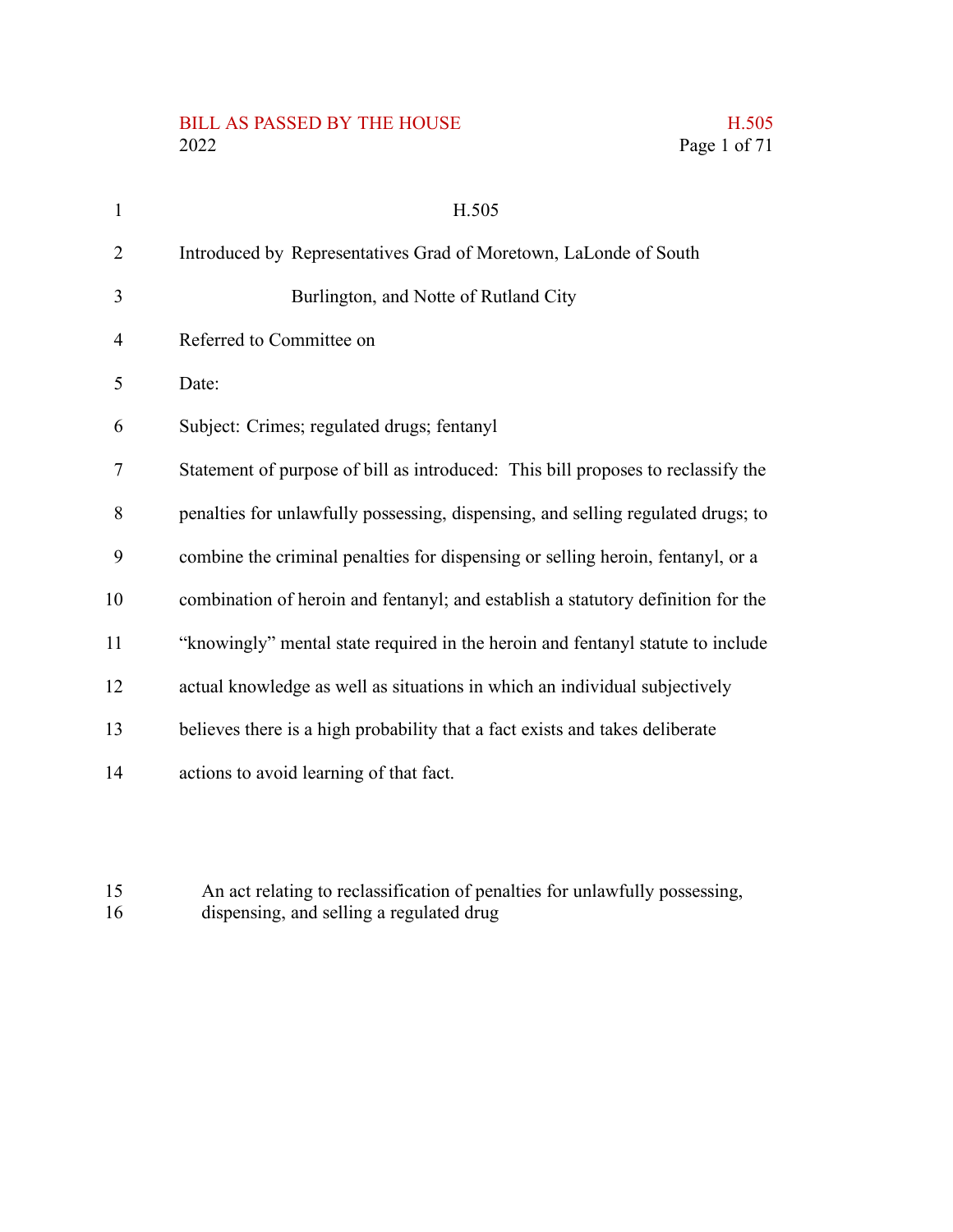#### BILL AS PASSED BY THE HOUSE H.505 2022 Page 2 of 71

It is hereby enacted by the General Assembly of the State of Vermont: Sec. 1. 18 V.S.A. § 4215a is amended to read: § 4215a. SALE OF SCHEDULE V DRUGS (a) A duly licensed pharmacist may sell and dispense schedule V drugs only upon written prescription or oral prescription which that is promptly reduced to writing by a pharmacist, of a licensed physician, dentist, or veterinarian, dated and signed by the person prescribing or, if an oral prescription, by the pharmacist on the date when written. \* \* \* (d) For a first offense, a A person knowingly and unlawfully violating the provisions of this section may be in prisoned for not more than six months or fined not more than \$500.00, or both. For a second or subsequent offense, a person knowingly and unlawfully violating the provisions of this section may be imprisoned for not more than two years or fined not more than \$2,000.00, or both commits a Class C misdemeanor. Sec. 2. 18 V.S.A. § 4223 is amended to read: § 4223. FRAUD OR DECEIT \* \* \* (i) A person who violates this section shall be imprisoned not more than two years and one day or fined not more than \$5,000.00, or both commits a Class A misdemeanor. 1 2 3 4 5 6 7 8 9 10 11 12 13 14 15 16 17 18 19 20 21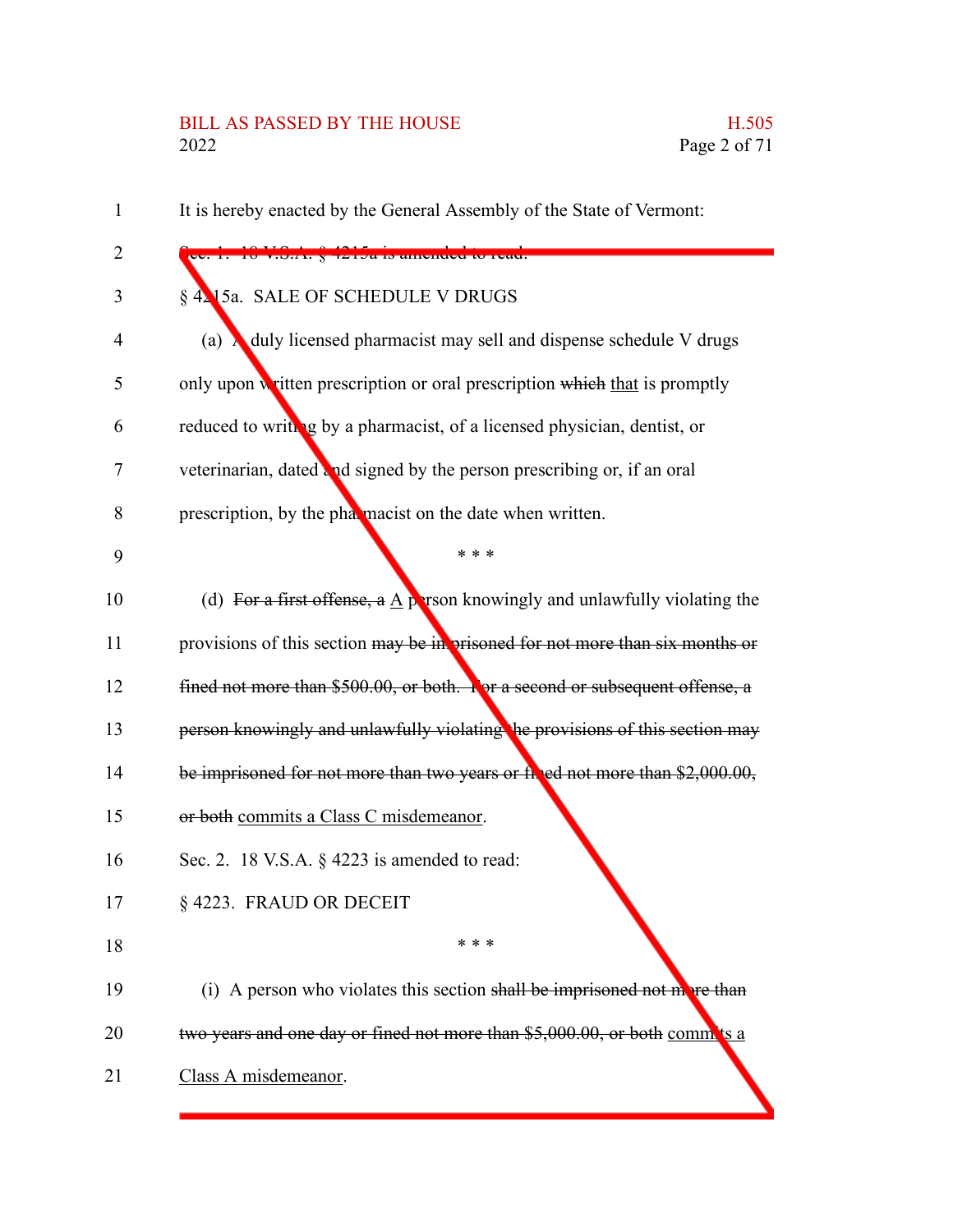| 1  | $S_{\alpha\alpha}$ 2 18 VC $\Lambda$ 8 12200 is added to read.                    |
|----|-----------------------------------------------------------------------------------|
| 2  | § 4.29a. FELONY POSSESSION; AFFIRMATIVE DEFENSE                                   |
| 3  | (a) <b>h</b> any prosecution for felony possession under section 4230 or sections |
| 4  | $4231-4235$ of this title, the defendant may raise as an affirmative defense that |
| 5  | the amount of the unlawfully possessed drug was intended for personal use by      |
| 6  | the defendant.                                                                    |
| 7  | (b) If the defendant proves by a preponderance of the evidence that the           |
| 8  | drugs unlawfully possessed were for personal use by the defendant, the            |
| 9  | defendant shall be subject to a Vlass B misdemeanor.                              |
| 10 | Sec. 4. 18 V.S.A. $\S$ 4228 is amended to read:                                   |
| 11 | § 4228. UNLAWFUL MANUFACTULE, DISTRIBUTION, DISPENSING,                           |
| 12 | OR SALE OF A NONCONTROLLED DRUG OR SUBSTANCE                                      |
| 13 | (a) It is unlawful for any person to knowing v dispense, manufacture,             |
| 14 | process, package, distribute, or sell or attempt to du pense, manufacture,        |
| 15 | process, package, distribute, or sell a noncontrolled drug or substance upon      |
| 16 | either:                                                                           |
| 17 | (1) the express or implied representation that the drug or substance is a         |
| 18 | controlled drug; or                                                               |
| 19 | (2) the express or implied representation that the drug or substance is of        |
| 20 | such nature or appearance that the dispensee or purchaser will be able to         |
| 21 | uispense of sen the urug of substance as a controlled urug.                       |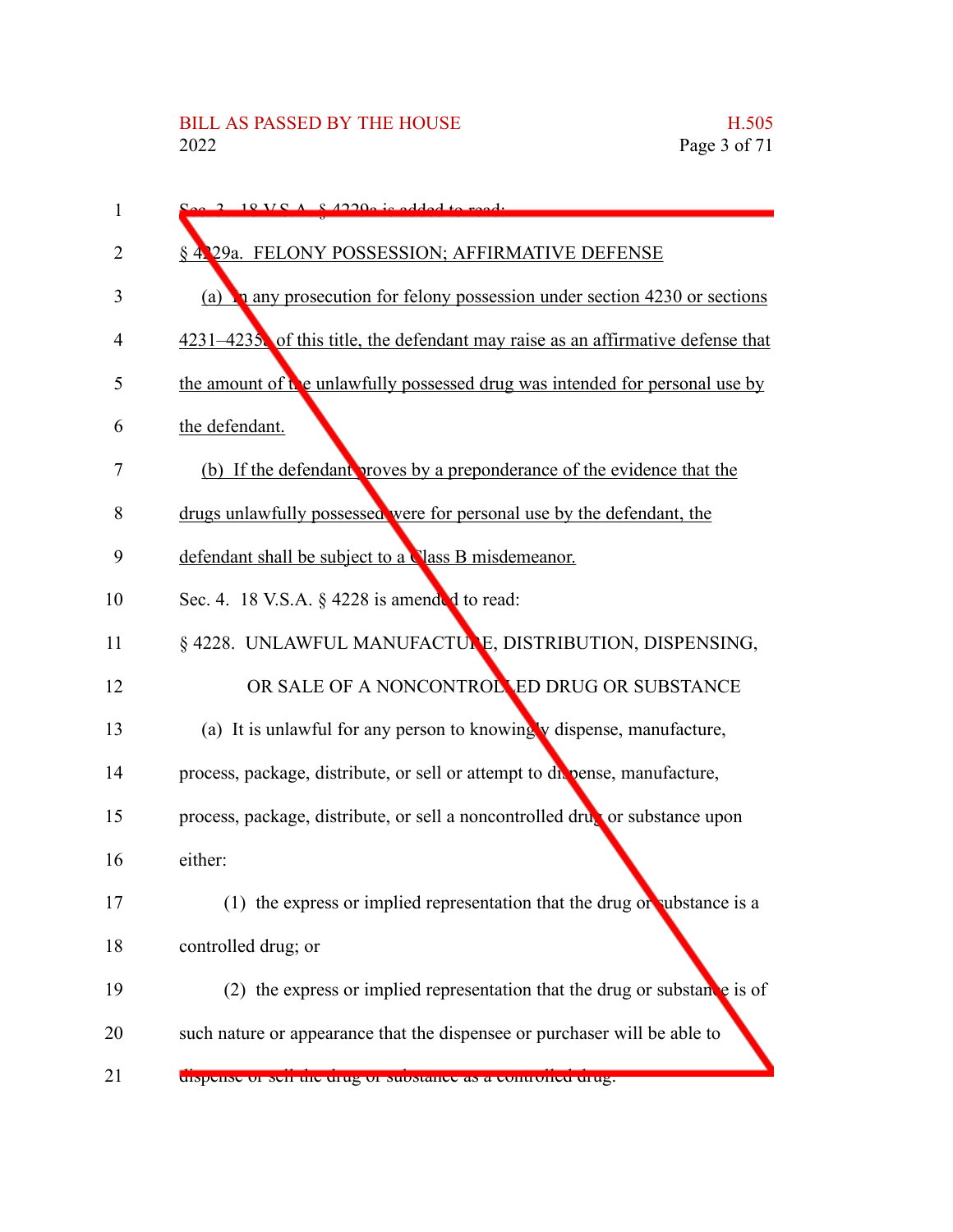## BILL AS PASSED BY THE HOUSE H.505<br>2022 Page 4 of 71

| 1  | (b) For the nurnaces of this section a "controlled" drug or substance shall        |
|----|------------------------------------------------------------------------------------|
| 2  | $me_{\alpha}$ those drugs or substances listed under schedules I through V in the  |
| 3  | federal Controlled Substances Act, 21 U.S.C. § 801 et seq. as amended.             |
| 4  | * * *                                                                              |
| 5  | (f) A person convicted of violating this section shall be subject to               |
| 6  | imprisonment for a term of up to one year or a fine of up to $$5,000.00$ , or both |
| 7  | commits a Class B misdemeanor. If the violation of this section involves           |
| 8  | dispensing, distributing, or selling to a person under the age of 21 years of age, |
| 9  | the person shall be subject to a term of imprisonment of not more than two         |
| 10 | years or fined up to \$10,000.00, or both commits a Class A misdemeanor.           |
| 11 | Sec. 5. 18 V.S.A. § 4230 is amended to read:                                       |
| 12 | §4230. CANNABIS                                                                    |
| 13 | (a) Possession and cultivation.                                                    |
| 14 | (1) No person shall knowingly and unlawfully possess more than one                 |
| 15 | ounce of cannabis or more than five grams of hashish or evitivate more than        |
| 16 | two mature cannabis plants or four immature cannabis plants. A person who          |
| 17 | violates this subdivision shall be assessed a civil penalty as follows             |
| 18 | (A) not more than \$100.00 for a first offense;                                    |
| 19 | (B) not more than \$200.00 for a second offense; and                               |
| 20 | (C) not more than powww for a time or subsequent oriense.                          |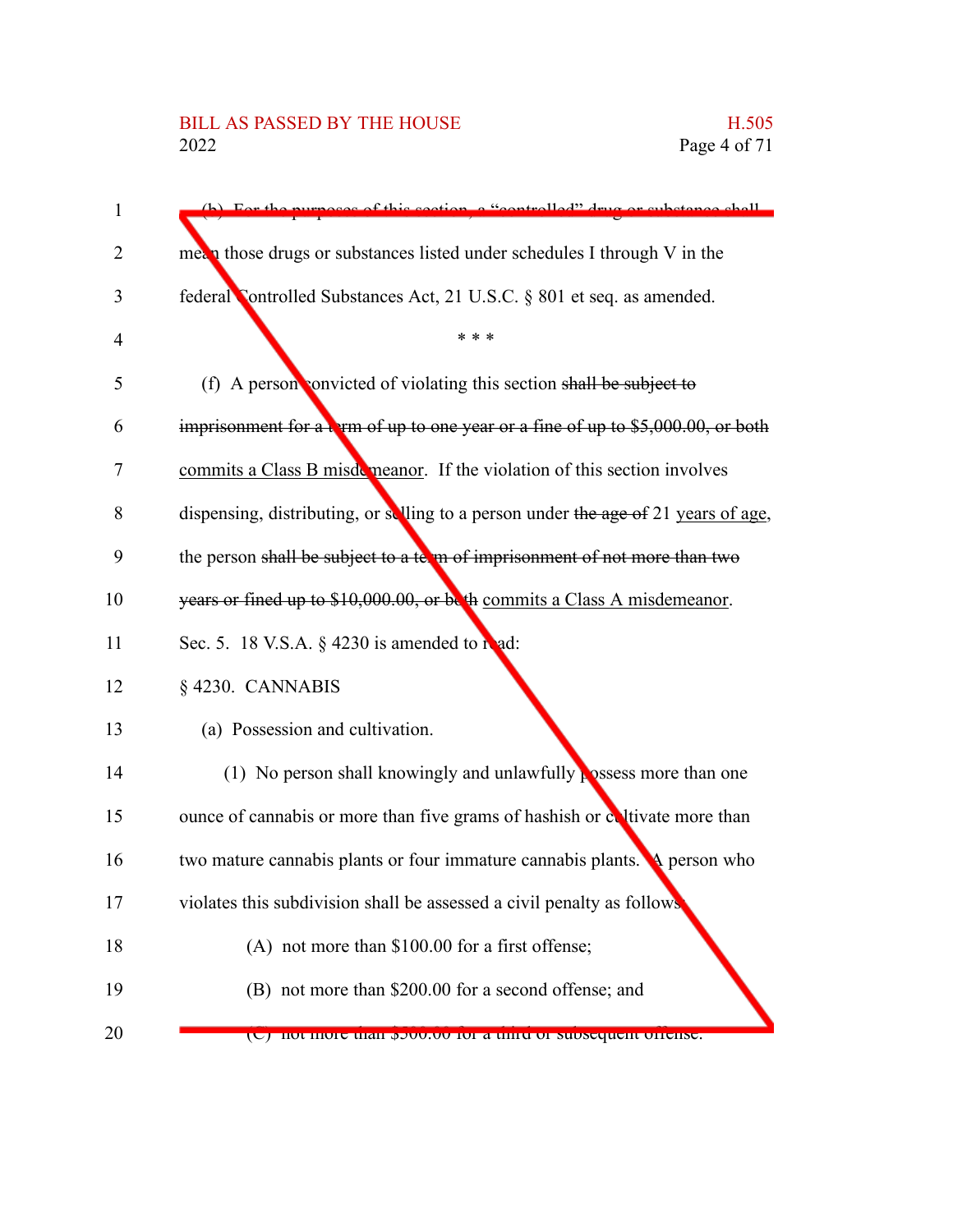| $\mathbf{1}$   | $(2)(\Lambda)$ . No person shall knowingly and unlawfully persons two queese.      |
|----------------|------------------------------------------------------------------------------------|
| $\overline{2}$ | 60 rams or more of cannabis or ten grams or more of hashish or more than           |
| 3              | three motture cannabis plants or six immature cannabis plants. For a first         |
| 4              | offense under this subdivision $(2)$ , a person shall be provided the opportunity  |
| 5              | to participate in the Court Diversion Program unless the prosecutor states on      |
| 6              | the record why a referral to the Court Diversion Program would not serve the       |
| 7              | ends of justice. A person convicted of a first offense under this subdivision      |
| 8              | shall be imprisoned not move than six months or fined not more than \$500.00,      |
| 9              | or both (2) commits a Class B h is demeanor.                                       |
| 10             | (B) A person convicted on a second or subsequent offense of                        |
| 11             | violating subdivision $(A)$ of this subdivision $(2)$ shall be imprisoned not more |
| 12             | than two years or fined not more than $$2,00,00$ , or both commits a Class A       |
| 13             | misdemeanor.                                                                       |
| 14             | (C) Upon an adjudication of guilt for a finit or second offense under              |
| 15             | this subdivision $(2)$ , the court may defer sentencing as provided in 13 V.S.A.   |
| 16             | $\S$ 7041, except that the court may in its discretion defer sentence without the  |
| 17             | filing of a presentence investigation report and except that sentence may be       |
| 18             | imposed at any time within two years from and after the date of entry of           |
| 19             | deferment. The court may, prior to sentencing, order that the defendant submit     |
| 20             | to a drug assessment screening, which may be considered at sentencing in the       |
| 21             | same manner as a presentence report.                                               |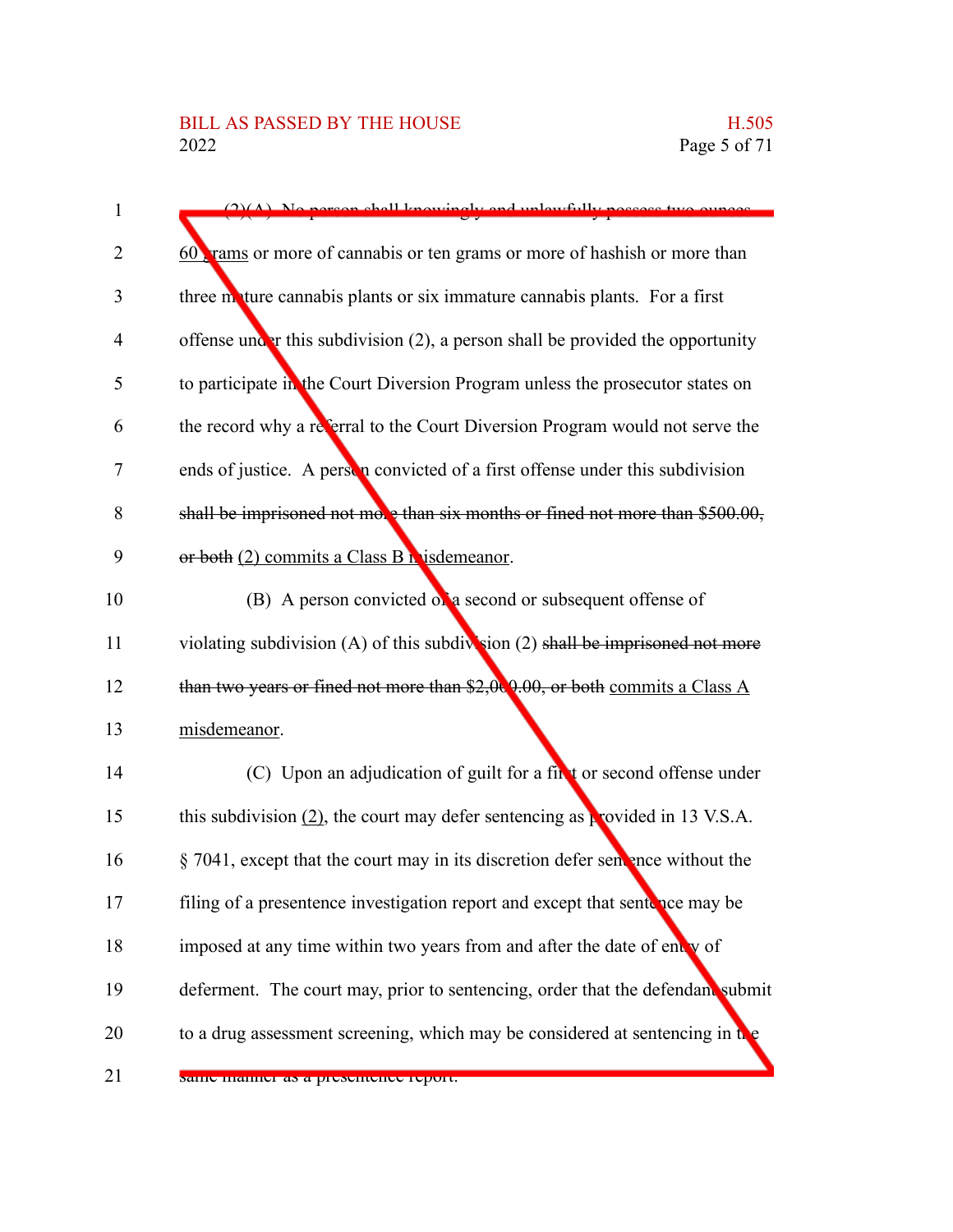## BILL AS PASSED BY THE HOUSE H.505<br>2022 Page 6 of 71

| $\mathbf{1}$   | A person knowingly and unlawfully persecuting eight ounces of                     |
|----------------|-----------------------------------------------------------------------------------|
| 2              | can abis or 1.4 ounces of hashish or knowingly and unlawfully cultivating         |
| 3              | more then four mature cannabis plants or eight immature cannabis plants shall     |
| $\overline{4}$ | be imprisoned not more than three years or fined not more than \$10,000.00, or    |
| 5              | both commits a Class A misdemeanor.                                               |
| 6              | (4) A person knowingly and unlawfully possessing more than one                    |
| 7              | pound of cannabis or more than 2.8 ounces of hashish or knowingly and             |
| 8              | unlawfully cultivating more than six mature cannabis plants or 12 immature        |
| 9              | cannabis plants shall be imprise ped not more than five years or fined not more   |
| 10             | than \$10,000.00, or both commits a Class E felony.                               |
| 11             | (5) A person knowingly and unla wfully possessing more than 10 pounds             |
| 12             | of cannabis or more than one pound of hash ish or knowingly and unlawfully        |
| 13             | cultivating more than 12 mature cannabis plants or 24 immature cannabis           |
| 14             | plants shall be imprisoned not more than 15 years cotfined not more than          |
| 15             | \$500,000.00, or both commits a Class D felony.                                   |
| 16             | (6) If a court fails to provide the defendant with notice of collateral           |
| 17             | consequences in accordance with 13 V.S.A. § 8005(b) and the defendant later       |
| 18             | at any time shows that the plea and conviction for a violation of this subsection |
| 19             | may have or has had a negative consequence, the court, upon the defendant's       |
| 20             | motion, shall vacate the judgment and permit the defendant to withdraw the        |
| 21             | pica or aumission and chief a pica or not guitty. Tanure or the court to advise   |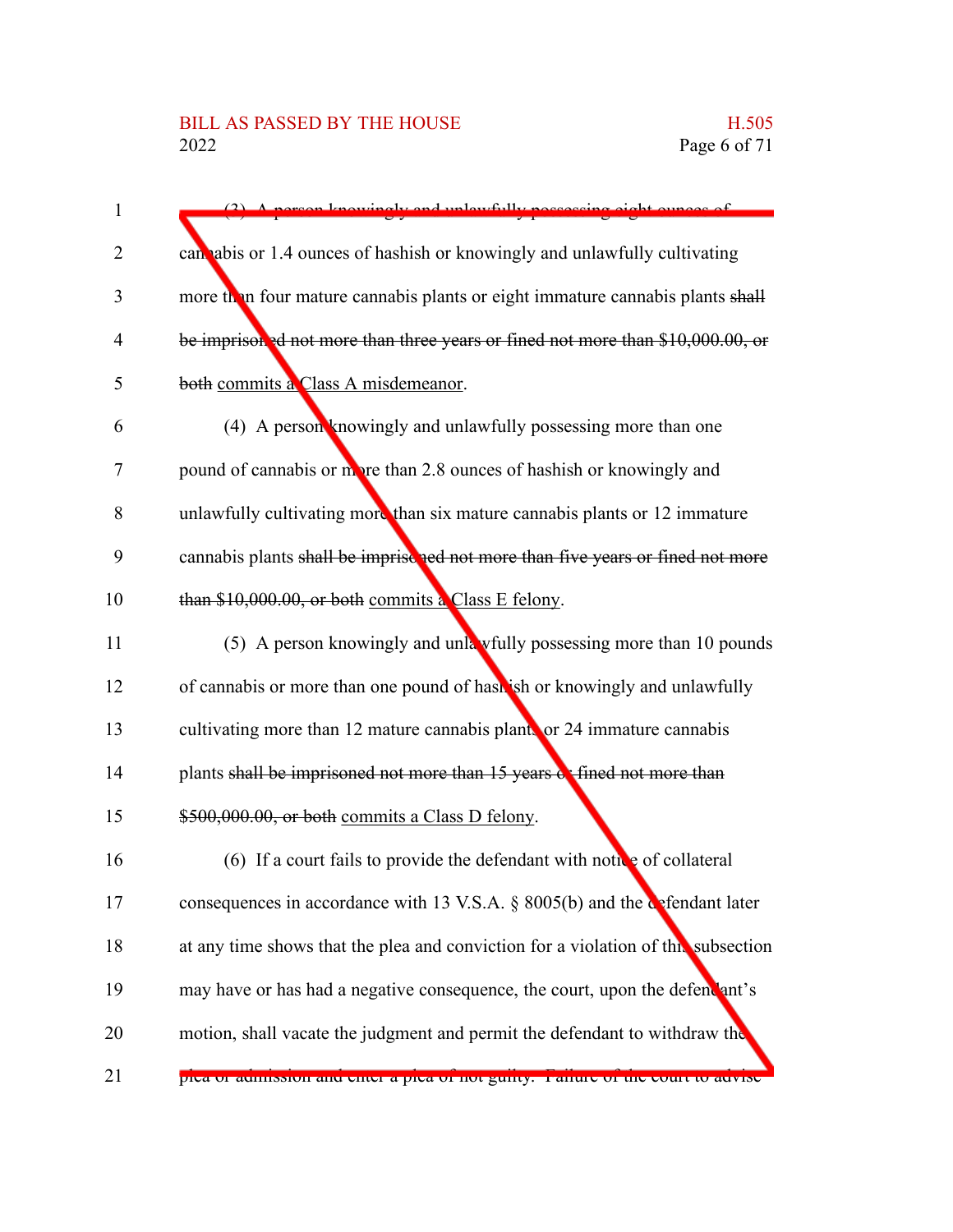| 1  | defendent of a perticular colleteral consequence shall not support a motion     |
|----|---------------------------------------------------------------------------------|
| 2  | to vacate.                                                                      |
| 3  | The amounts of cannabis in this subsection shall not include                    |
| 4  | cannabis cultivated, harvested, and stored in accordance with section 4230e of  |
| 5  | this title.                                                                     |
| 6  | (b) Selling or depensing.                                                       |
| 7  | (1) A person knowingly and unlawfully selling cannabis or hashish shall         |
| 8  | be imprisoned not more that two years or fined not more than \$10,000.00, or    |
| 9  | both commits a Class B misden eanor.                                            |
| 10 | (2) A person knowingly and mallupulary selling or dispensing more than          |
| 11 | one ounce of cannabis or five grams or nore of hashish shall be imprisoned      |
| 12 | not more than five years or fined not more than \$100,000.00, or both commits   |
| 13 | a Class A misdemeanor.                                                          |
| 14 | (3) A person knowingly and unlawfully selling or dispensing one pound           |
| 15 | or more of cannabis or 2.8 ounces or more of hashish shall be imprisoned not    |
| 16 | more than 15 years or fined not more than \$500,000.00, or oth commits a        |
| 17 | Class D felony.                                                                 |
| 18 | (4) A person 21 years of age or older may dispense one ounce or less of         |
| 19 | cannabis or five grams or less of hashish to another person who is 21 years of  |
| 20 | age or older, provided that the dispensing is not advertised or promoted to the |
| 21 | puonc.                                                                          |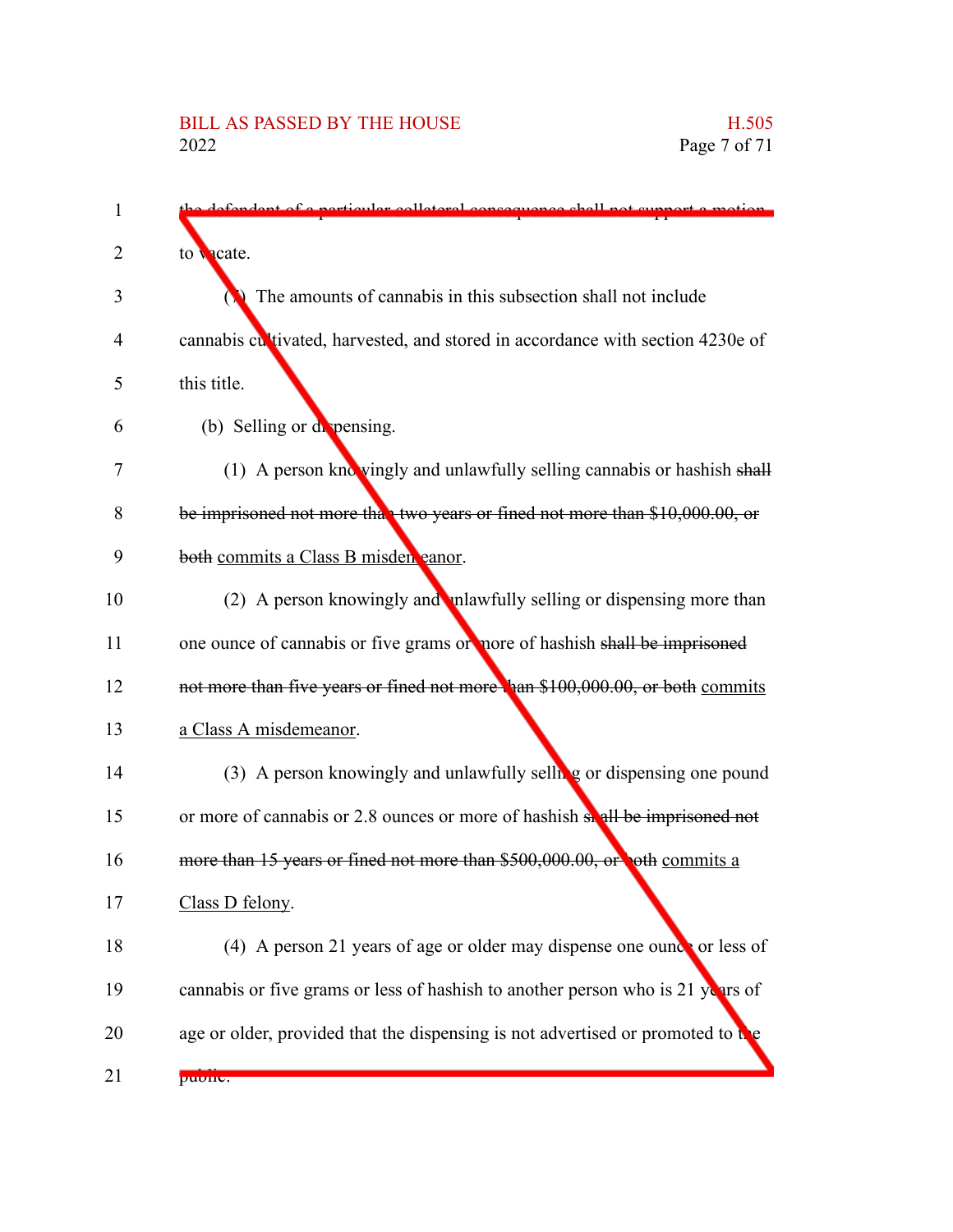| 1  | sergen knowingly and unlewfully poccessing 50 pounds.<br>Trafficki                |
|----|-----------------------------------------------------------------------------------|
| 2  | or thore of cannabis or five pounds or more of hashish with the intent to sell or |
|    |                                                                                   |
| 3  | dispense the cannabis or hashish shall be imprisoned not more than 30 years or    |
| 4  | fined not more than \$1,000,000.00, or both commits a Class C felony. There       |
| 5  | shall be a permissive inference that a person who possesses 50 pounds or more     |
| 6  | of cannabis or five pounds or more of hashish intends to sell or dispense the     |
| 7  | cannabis or hashish.                                                              |
| 8  | * * *                                                                             |
| 9  | Sec. 6. 18 V.S.A. $\S$ 4230f is an ended to read:                                 |
| 10 | § 4230f. DISPENSING CANNAB'S TO A PERSON UNDER 21 YEARS                           |
| 11 | OF AGE; CRIMINAL OFFENSE                                                          |
| 12 | (a) No person shall:                                                              |
| 13 | (1) dispense cannabis to a person under $\lambda$ years of age; or                |
| 14 | (2) knowingly enable the consumption of call nabis by a person under              |
| 15 | 21 years of age.                                                                  |
| 16 | (b) As used in this section, "enable the consumption of annabis" means            |
| 17 | creating a direct and immediate opportunity for a person to concume cannabis.     |
| 18 | (c) Except as provided in subsection (d) of this section, a person who            |
| 19 | violates subsection (a) of this section shall be imprisoned not more than two     |
| 20 | years or fined not more than \$2,000.00, or both commits a Class A                |
| 21 | пимение апон.                                                                     |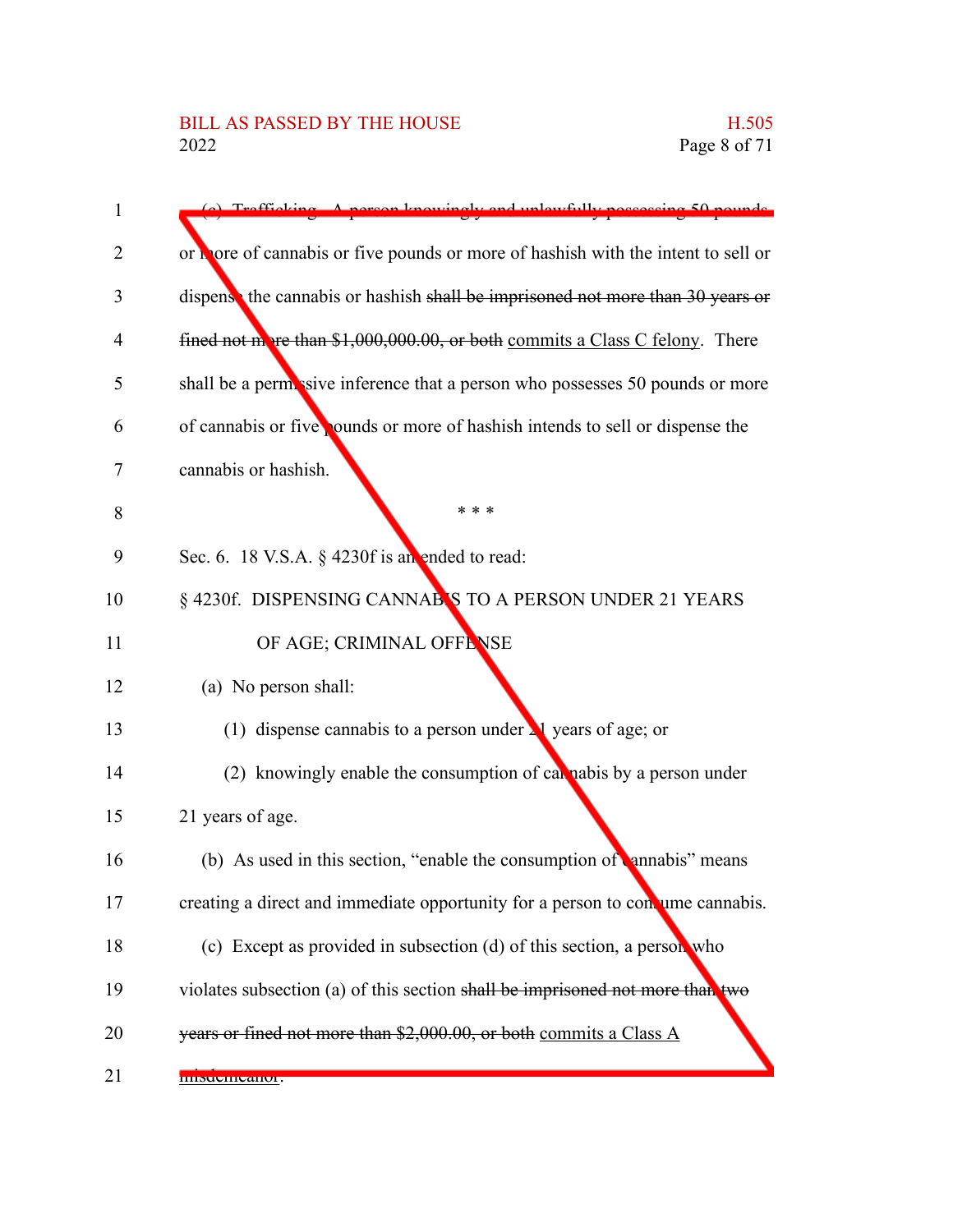| 1              | who violates subsection (a) of this section, where the negative                  |
|----------------|----------------------------------------------------------------------------------|
| 2              | under 21 years of age while operating a motor vehicle on a public highway        |
| 3              | causes ceath or serious bodily injury to himself or herself themselves or to     |
| $\overline{4}$ | another person as a result of the violation, shall be imprisoned not more than   |
| 5              | five years or fined not more than \$10,000.00, or both commits a Class D         |
| 6              | felony.                                                                          |
| 7              | (e)(1) Subsections (a)-(d) of this section shall not apply to a person under     |
| 8              | 21 years of age who dispenses cannabis to a person under 21 years of age or      |
| 9              | who knowingly enables the constraption of cannabis by a person under             |
| 10             | 21 years of age.                                                                 |
| 11             | (2) A person who is 18, 19, or 20 years of age who knowingly dispenses           |
| 12             | cannabis to a person who is 18, 19, or 20 years of age commits a civil violation |
| 13             | and shall be referred to the Court Diversion Program for the purpose of          |
| 14             | enrollment in the Youth Substance Awareness Safety Rrogram in accordance         |
| 15             | with the provisions of section $4230b$ of this title and shall be subject to the |
| 16             | penalties in that section for failure to complete the program successfully.      |
| 17             | (3) A person 18, 19, or 20 years of age who knowingly dispenses to a             |
| 18             | person under 18 years of age who is at least three years that person's junior    |
| 19             | shall be sentenced to a term of imprisonment of not more than five years in      |
| 20             | accordance with secuon 4237 of this thie committs a Class D misucineation.       |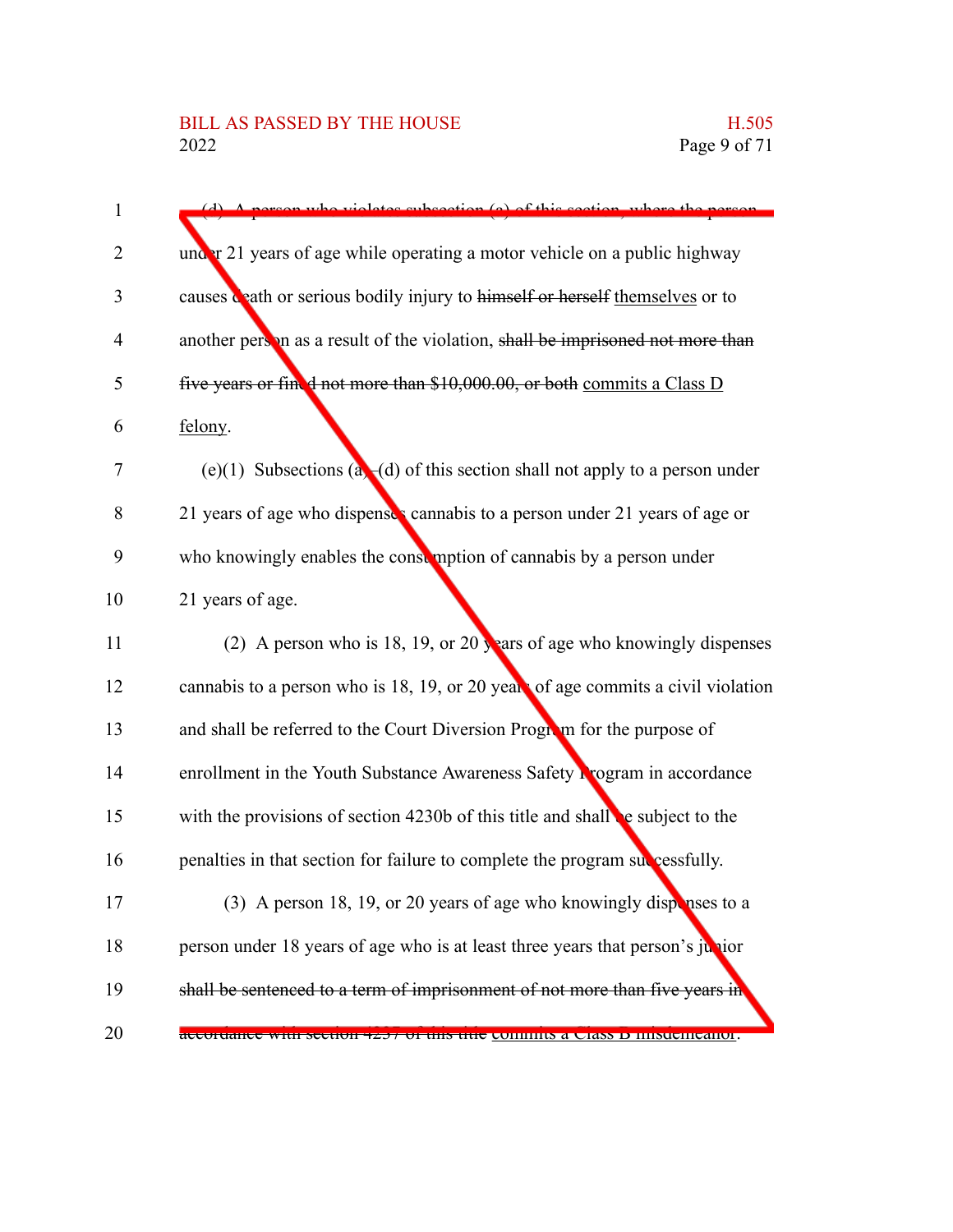| $\mathbf{1}$ | person who is 10 years of ago who knowingly dispense                            |
|--------------|---------------------------------------------------------------------------------|
| 2            | person 17 years of age or a person who is 18 years of age who knowingly         |
| 3            | dispenses cannabis to a person who is 16 or 17 years of age commits a           |
| 4            | misdemeand: crime and shall be fined not more than \$500.00 Class E             |
| 5            | misdemeanor.                                                                    |
| 6            | (5) A person tho is under 18 years of age who knowingly dispenses               |
| 7            | cannabis to another person who is under 18 years of age commits a delinquent    |
| 8            | act and shall be subject to 33 V.S.A. chapter 52.                               |
| 9            | * * *                                                                           |
| 10           | Sec. 7. 18 V.S.A. § 4230h is amended to read:                                   |
| 11           | § 4230h. CHEMICAL EXTRACTION VIA BUTANE OR HEXANE                               |
| 12           | <b>PROHIBITED</b>                                                               |
| 13           | (a) No person shall manufacture concentrated annabis by chemical                |
| 14           | extraction or chemical synthesis using butane or hexang unless authorized as a  |
| 15           | dispensary pursuant to a registration issued by the Department of Public Safety |
| 16           | pursuant to chapter 86 of this title.                                           |
| 17           | (b) A person who violates subsection (a) of this section shall be imprisoned    |
| 18           | not more than two years or fined not more than \$2,000.00, or both con nits a   |
| 19           | Class A misdemeanor. A person who violates subsection (a) of this section       |
| 20           | and causes serious bounty infury to another person share be imprisoned not      |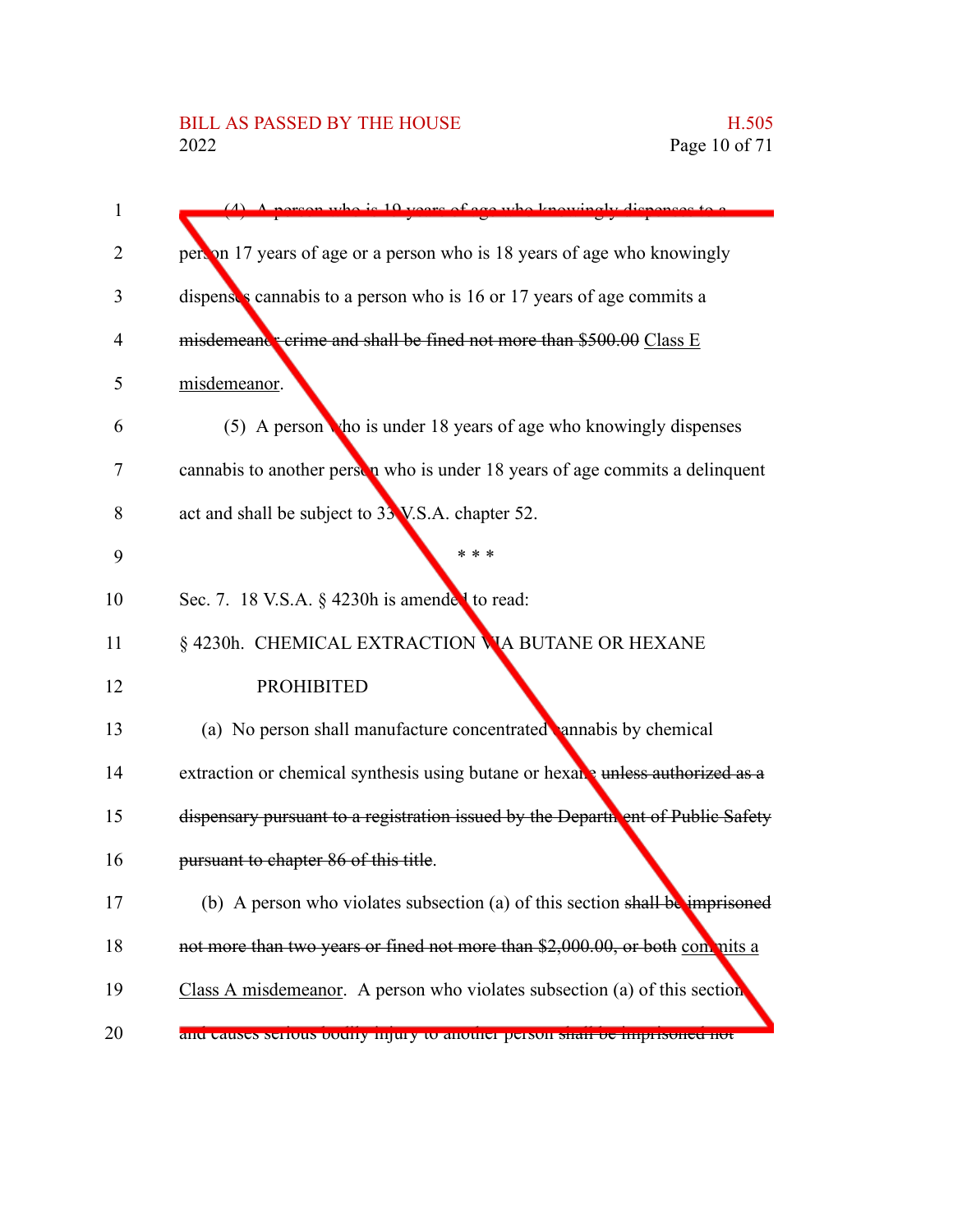| 1  | $d$ not more than $$500000$ or be                                                   |
|----|-------------------------------------------------------------------------------------|
| 2  | Class E felony.                                                                     |
| 3  | Sec. 8. $\&$ 8 V.S.A. $\S$ 4231 is amended to read:                                 |
| 4  | $§$ 4231. CONAINE                                                                   |
| 5  | (a) Possession                                                                      |
| 6  | (1) A person knowingly and unlawfully possessing cocaine shall be                   |
| 7  | imprisoned not more than one year or fined not more than \$2,000.00, or both        |
| 8  | commits a Class B misdemeanor.                                                      |
| 9  | (2) A person knowingly and unlawfully possessing cocaine in an                      |
| 10 | amount consisting of $2.5 \underline{5}$ grams or move of one or more preparations, |
| 11 | compounds, mixtures, or substances containing cocaine shall be imprisoned           |
| 12 | not more than five years or fined not more than \$100,000.00, or both commits       |
| 13 | a Class E felony.                                                                   |
| 14 | (3) A person knowingly and unlawfully possessing cocaine in an                      |
| 15 | amount consisting of one ounce 30 grams or more of one or more preparations,        |
| 16 | compounds, mixtures, or substances containing cocaine shall be in prisoned          |
| 17 | not more than 10 years or fined not more than \$250,000.00, or both commits a       |
| 18 | Class D felony.                                                                     |
| 19 | ( <del>1</del> ) potttett, pepearen.                                                |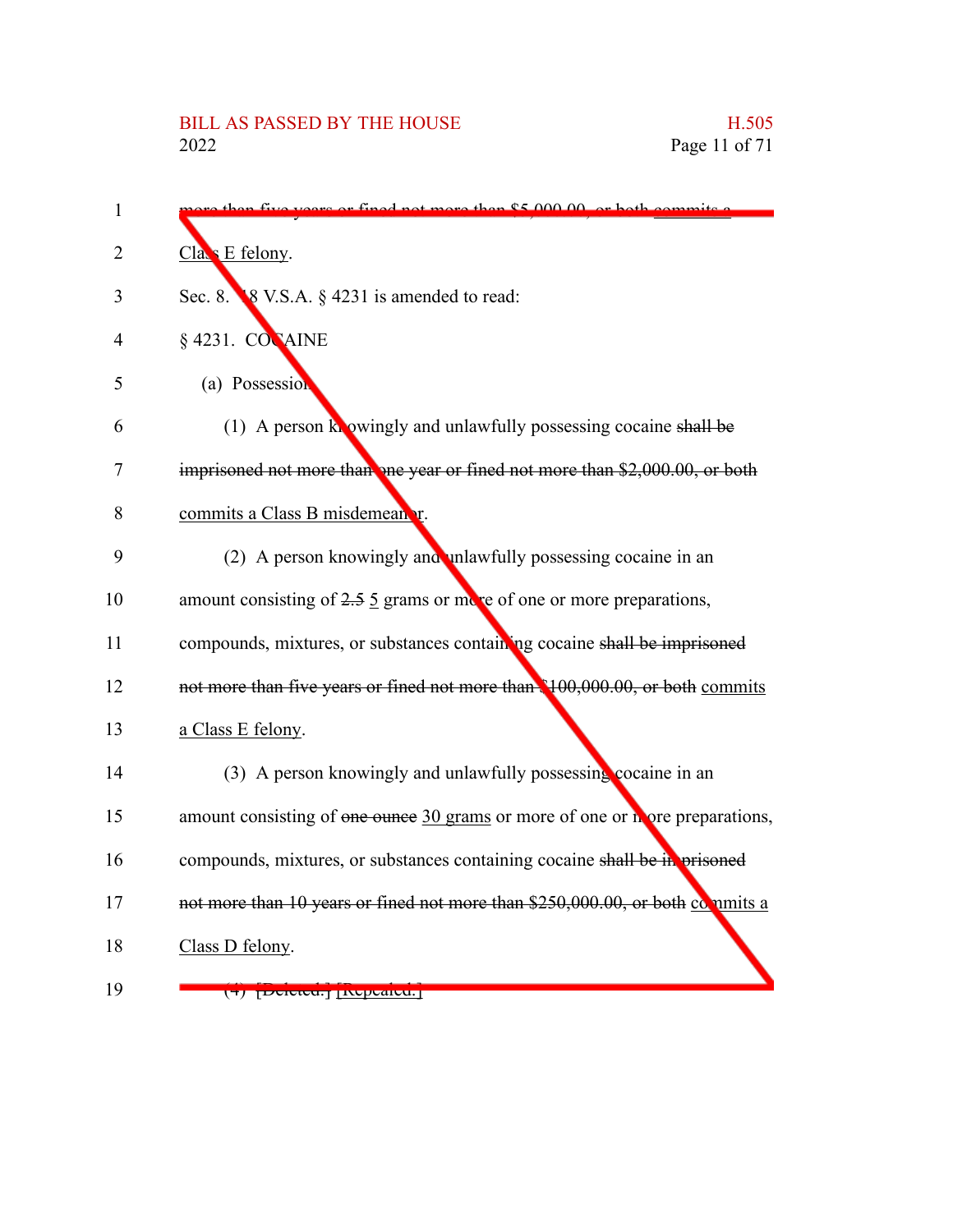# BILL AS PASSED BY THE HOUSE H.505<br>2022 Page 12 of 71

| $\mathbf{1}$   | (h) Solling or disponsing                                                        |
|----------------|----------------------------------------------------------------------------------|
| 2              | (1) A person knowingly and unlawfully dispensing cocaine shall be                |
| 3              | imprisched not more than three years or fined not more than \$75,000.00, or      |
| $\overline{4}$ | both comm'ts a Class E felony. A person knowingly and unlawfully selling         |
| 5              | cocaine shall be imprisoned not more than five years or fined not more than      |
| 6              | \$100,000.00, or both commits a Class D felony.                                  |
| 7              | (2) A person knowingly and unlawfully selling or dispensing cocaine in           |
| 8              | an amount consisting of 2.3 grams or more of one or more preparations,           |
| 9              | compounds, mixtures, or substances containing cocaine shall be imprisoned        |
| 10             | not more than 10 years or fined not more than \$250,000.00, or both.             |
| 11             | [Repealed.]                                                                      |
| 12             | (3) A person knowingly and unlawfully selling or dispensing cocaine in           |
| 13             | an amount consisting of one ounce 30 grams of more of one or more                |
| 14             | preparations, compounds, mixtures, or substances containing cocaine shall be     |
| 15             | imprisoned not more than 20 years or fined not more than \$1,000,000.00, or      |
| 16             | both commits a Class C felony.                                                   |
| 17             | (c) Trafficking.                                                                 |
| 18             | (1) <del>Trafficking.</del> A person knowingly and unlawfully possessing cocaine |
| 19             | in an amount consisting of $150 \underline{100}$ grams or more of one or more    |
| 20             | preparations, compounds, mixtures, or substances containing cocaine with the     |
| 21             | mient to sen or uispense the cocame sharr or imprisoned not more than 50         |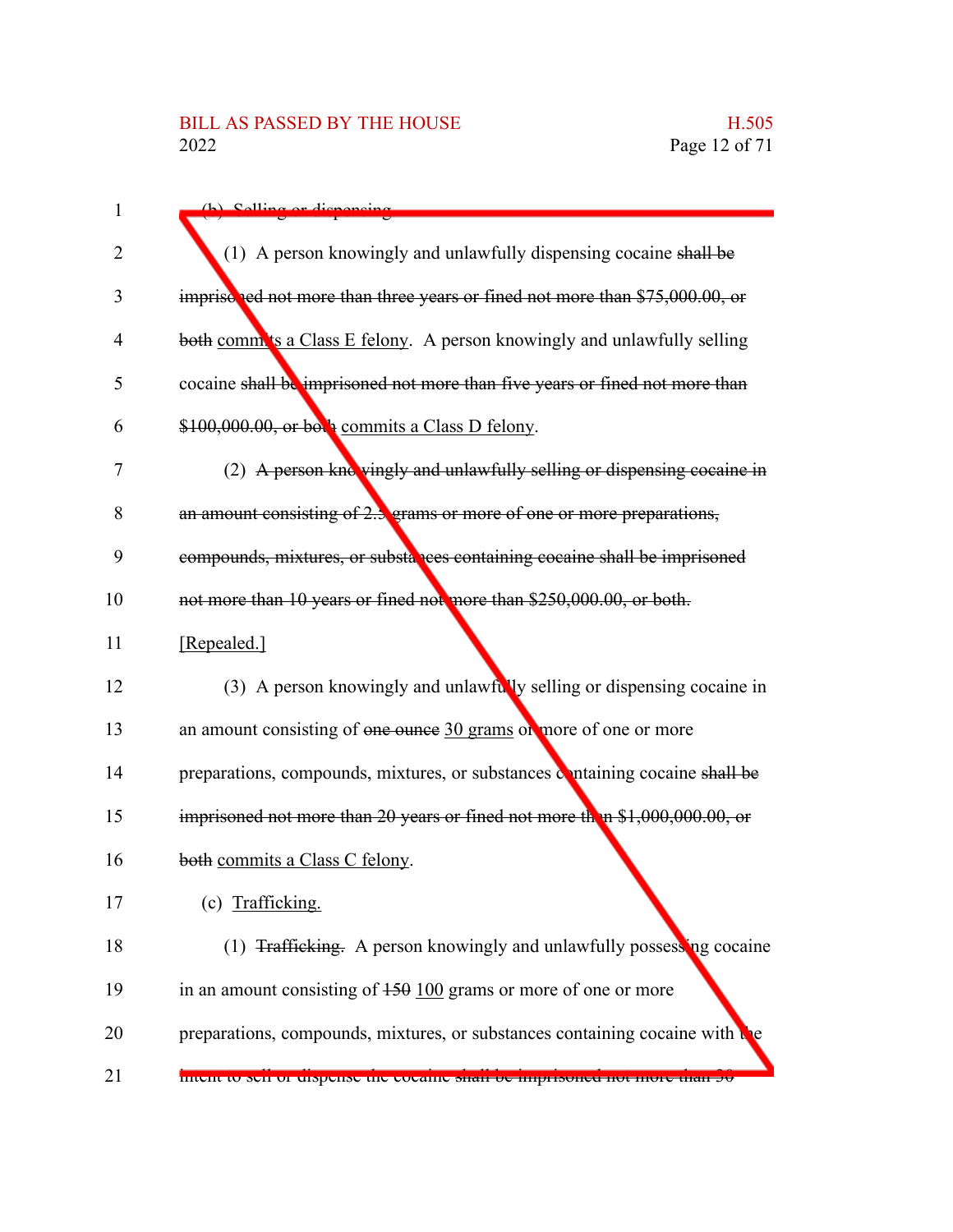| $\mathbf{1}$   | not more than \$1,000,000,00, or both com-<br>$\frac{1}{10}$ $\alpha$ $\frac{1}{20}$ $\frac{1}{20}$ $\frac{1}{20}$ |
|----------------|--------------------------------------------------------------------------------------------------------------------|
| 2              | There shall be a permissive inference that a person who possesses cocaine in                                       |
| 3              | an amount consisting of $450\,100$ grams or more of one or more preparations,                                      |
| $\overline{4}$ | compounds, nixtures, or substances containing cocaine intends to sell or                                           |
| 5              | dispense the cocaine. The amount of possessed cocaine under this subdivision                                       |
| 6              | to sustain a charge of conspiracy under 13 V.S.A. § 1404 shall be no not less                                      |
| 7              | than 400 grams in the aggregate.                                                                                   |
| 8              | (2) A person knowingly and unlawfully possessing crack cocaine in an                                               |
| 9              | amount consisting of 60 grams or a ore of one or more preparations,                                                |
| 10             | compounds, mixtures, or substances col taining crack cocaine with the intent to                                    |
| 11             | sell or dispense the crack cocaine shall be in prisoned not more than 30 years                                     |
| 12             | or fined not more than \$1,000,000.00, or both. There shall be a permissive                                        |
| 13             | inference that a person who possesses crack cocaine in an amount consisting of                                     |
| 14             | 60 grams or more of one or more preparations, compounds, mixtures, or                                              |
| 15             | substances containing crack cocaine intends to sell or dispense the crack                                          |
| 16             | cocaine. [Repealed.]                                                                                               |
| 17             | Sec. 9. 18 V.S.A. § 4232 is amended to read:                                                                       |
| 18             | $§$ 4232. LSD                                                                                                      |
| 19             | $\left( a\right)$ T USSUSSIUII.                                                                                    |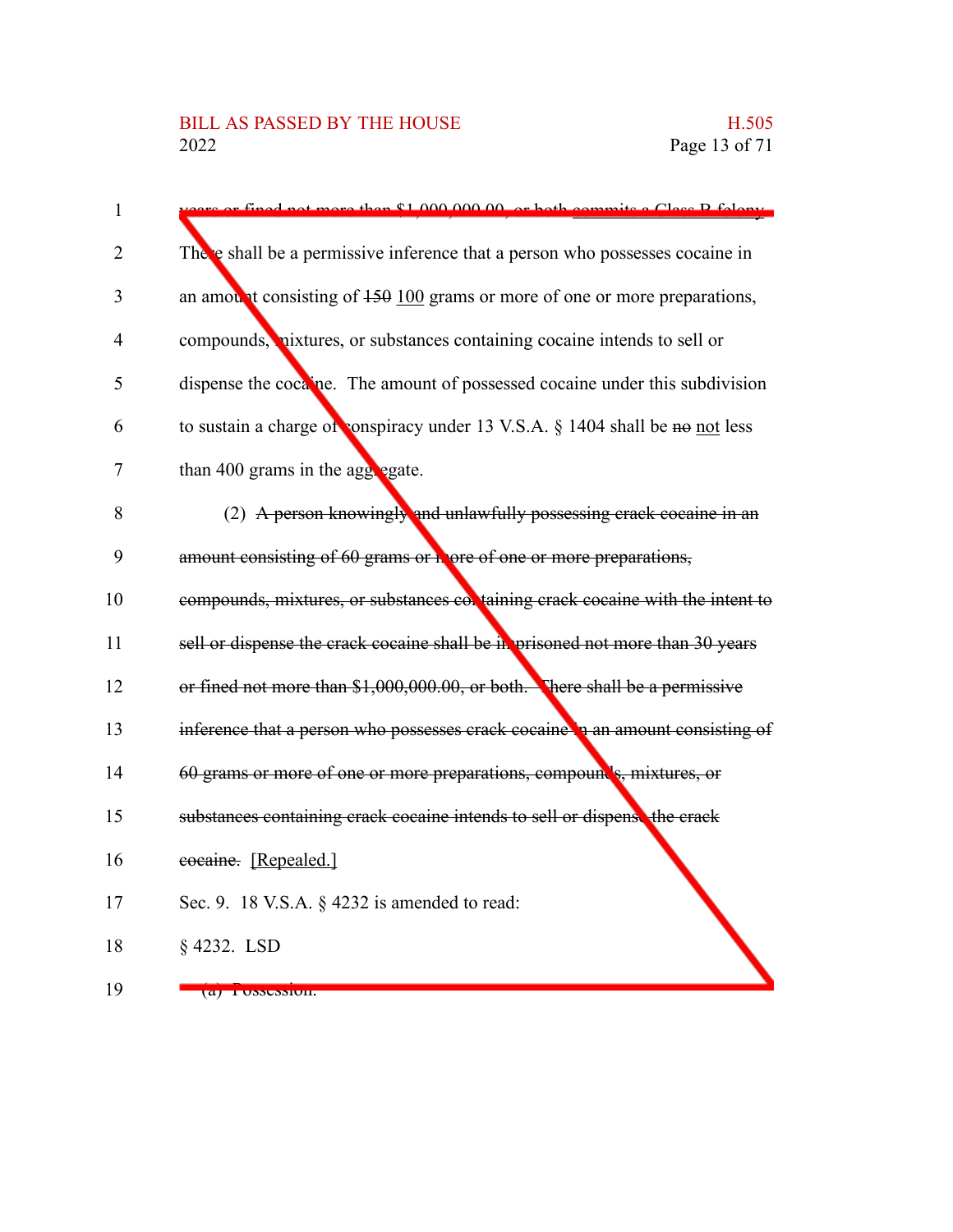### BILL AS PASSED BY THE HOUSE H.505<br>2022 Page 14 of 71

| $\mathbf{1}$   | A person knowingly and unlawfully possessing lysergie acid                         |
|----------------|------------------------------------------------------------------------------------|
| $\overline{2}$ | diet ylamide shall be imprisoned not more than one year or fined not more          |
| 3              | than \$2,000.00, or both commits a Class B misdemeanor.                            |
| 4              | (2) A person knowingly and unlawfully possessing lysergic acid                     |
| 5              | diethylamide in an amount consisting of 100 milligrams or more of one or           |
| 6              | more preparations, compounds, mixtures, or substances containing lysergic          |
| 7              | acid diethylamide shall be imprisoned not more than five years or fined not        |
| 8              | more than \$25,000.00, or both commits a Class E felony.                           |
| 9              | (3) A person knowingly and unlawfully possessing lysergic acid                     |
| 10             | diethylamide in an amount consisting of one gram or more of one or more            |
| 11             | preparations, compounds, mixtures, or vubstances containing lysergic acid          |
| 12             | diethylamide shall be imprisoned not more han 10 years or fined not more           |
| 13             | than \$100,000.00, or both commits a Class D folony.                               |
| 14             | (4) A person knowingly and unlawfully possessing lysergic acid                     |
| 15             | diethylamide in an amount consisting of 10 grams or more of one or more            |
| 16             | preparations, compounds, mixtures, or substances containing lysergic acid          |
| 17             | diethylamide shall be imprisoned not more than 20 years or fined not more          |
| 18             | than \$500,000.00, or both. [Repealed.]                                            |
| 19             | (b) Selling or dispensing.                                                         |
| 20             | (1) A person knowingly and unlawfully dispensing lysergic acid                     |
| 21             | <u>uicuryiannuc shan-oc imprisoned nor more than uiree years or niied nor more</u> |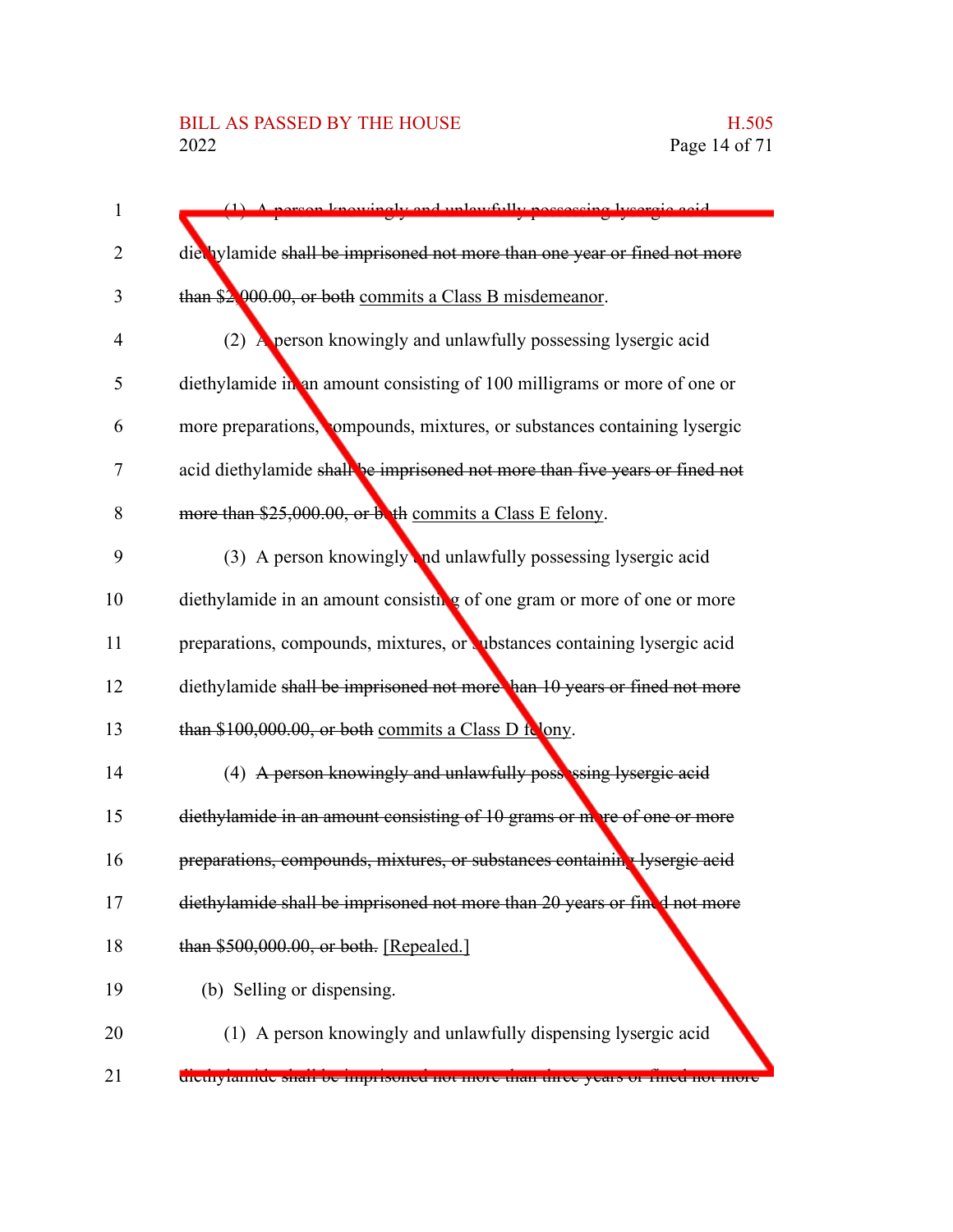#### BILL AS PASSED BY THE HOUSE H.505<br>2022 Page 15 of 71

| $\mathbf{1}$ | on \$25,000,00, or both commits a Class E folgou. A person knowingly and      |
|--------------|-------------------------------------------------------------------------------|
| 2            | unlawfully selling lysergic acid diethylamide shall be imprisoned not more    |
| 3            | than five years or fined not more than \$25,000.00, or both commits a Class D |
| 4            | felony.                                                                       |
| 5            | A person knowingly and unlawfully selling or dispensing lysergic<br>(2)       |
| 6            | acid diethylamide na amount consisting of 100 milligrams or more of one or    |
| 7            | more preparations, compounds, mixtures, or substances containing lysergic     |
| 8            | acid diethylamide shall be apprisoned not more than 10 years or fined not     |
| 9            | more than \$100,000.00, or both commits a Class C felony.                     |
| 10           | (3) A person knowingly and malawfully selling or dispensing lysergie          |
| 11           | acid diethylamide in an amount consisting of one gram or more of one or more  |
| 12           | preparations, compounds, mixtures, or subs ances containing lysergic acid     |
| 13           | diethylamide shall be imprisoned not more than 20 years or fined not more     |
| 14           | than \$500,000.00, or both. [Repealed.]                                       |
| 15           | Sec. 10. 18 V.S.A. § 4233 is amended to read:                                 |
| 16           | § 4233. HEROIN; FENTANYL                                                      |
| 17           | (a) Possession.                                                               |
| 18           | (1) A person knowingly and unlawfully possessing heroin, fontanyl, or         |
| 19           | any combination of heroin and fentanyl shall be imprisoned not more than one  |
| 20           | year or fined not more than \$2,000.00, or both commits a Class B             |
| 21           | пимение апон.                                                                 |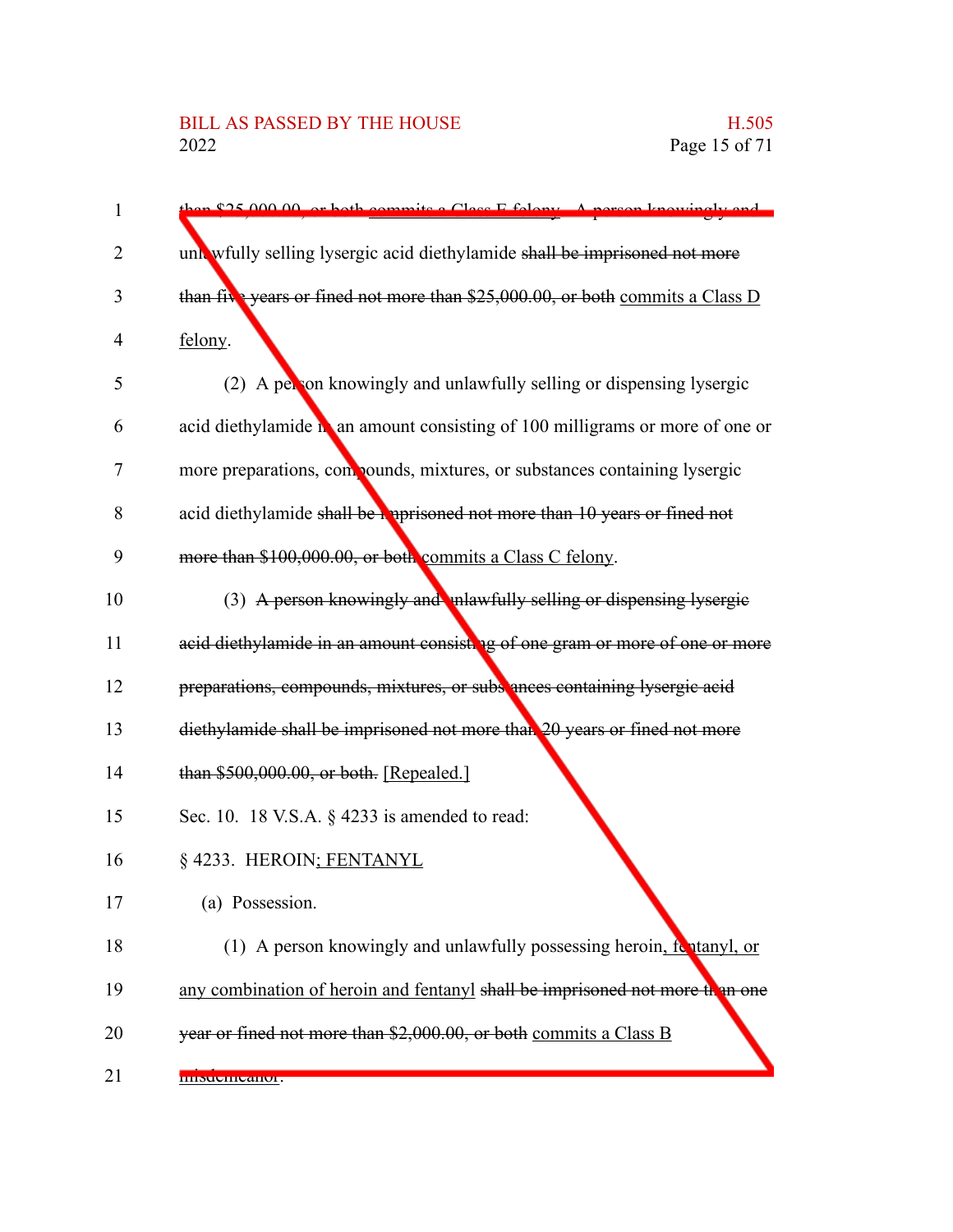| 1              | rean travengly and unlawfully poesessing heroin fentanyl or                  |
|----------------|------------------------------------------------------------------------------|
| 2              | any combination of heroin and fentanyl in an amount consisting of 200 500    |
| 3              | milligrams or more of one or more preparations, compounds, mixtures, or      |
| $\overline{4}$ | substances containing heroin shall be imprisoned not more than five years or |
| 5              | fined not more than \$100,000.00, or both commits a Class B misdemeanor.     |
| 6              | (3) A person <b>R</b> nowingly and unlawfully possessing heroin in an amount |
| 7              | consisting of one gram of more of one or more preparations, compounds,       |
| 8              | mixtures, or substances containing heroin, fentanyl, or any combination of   |
| 9              | heroin and fentanyl shall be improsoned not more than 10 years or fined not  |
| 10             | more than \$250,000.00, or both complits a Class D felony.                   |
| 11             | (4) A person knowingly and unlawfully possessing heroin in an amount         |
| 12             | consisting of two 2.5 grams or more of one or more preparations, compounds,  |
| 13             | mixtures, or substances containing heroin, fentany or any combination of     |
| 14             | heroin and fentanyl shall be imprisoned not more than 20 years or fined not  |
| 15             | more than \$1,000,000.00, or both commits a Class C felon.                   |
| 16             | (b) Selling or dispensing.                                                   |
| 17             | (1) A person knowingly and unlawfully dispensing heroin, <b>N</b> ntanyl, or |
| 18             | any combination of heroin and fentanyl shall be imprisoned not more to an    |
| 19             | three years or fined not more than \$75,000.00, or both commits a Class E    |
| 20             | reforty. A person knowingly and unlawfully seming nefolif, femanyi, or any   |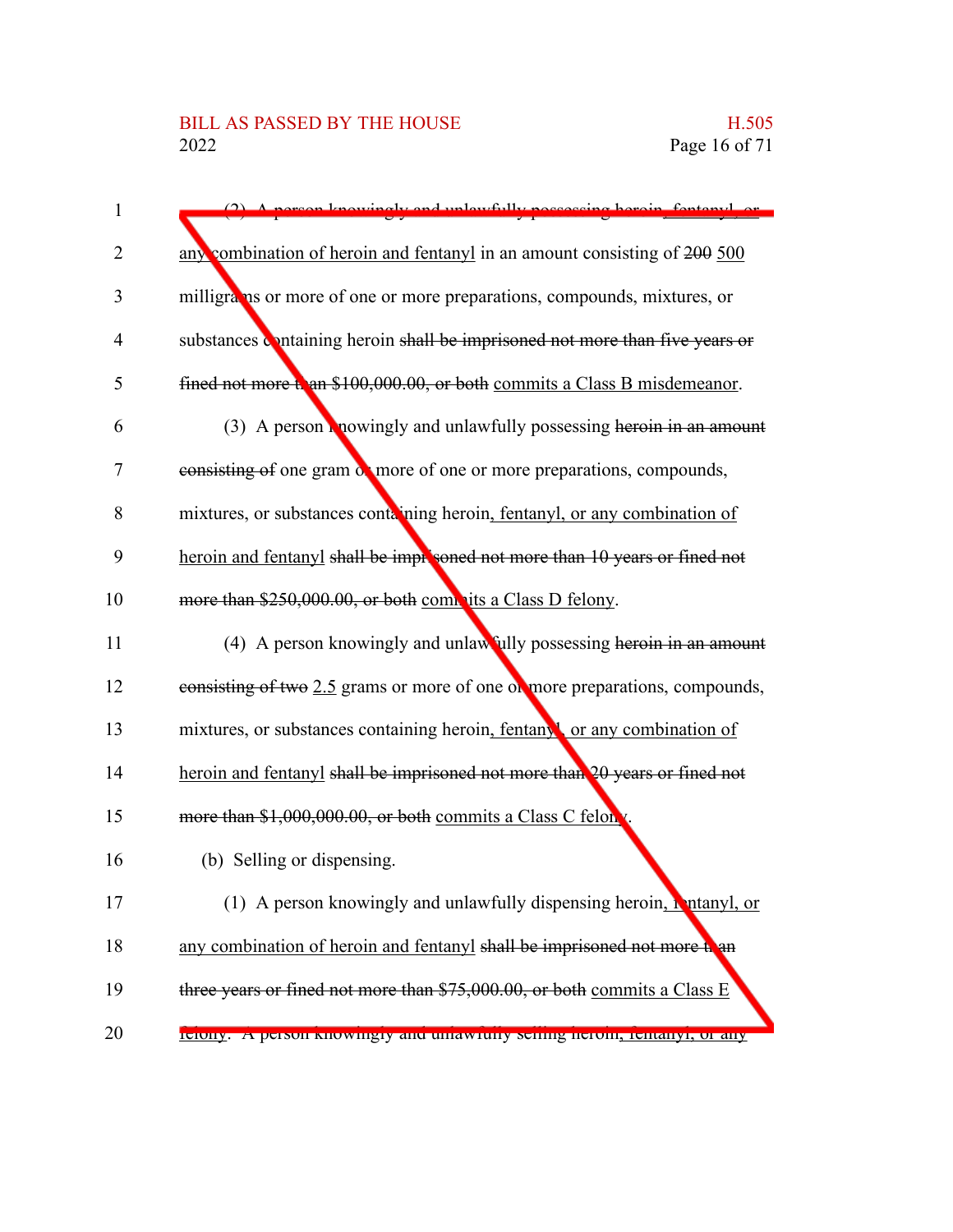#### BILL AS PASSED BY THE HOUSE H.505<br>2022 Page 17 of 71

| $\mathbf{1}$   | tion of beroin and fentonyl shall be imprisoned not more than five                     |
|----------------|----------------------------------------------------------------------------------------|
| $\overline{2}$ | years or fined not more than \$100,000.00, or both commits a Class D felony.           |
| 3              | A person knowingly and unlawfully selling or dispensing heroin in                      |
| $\overline{4}$ | an amount onsisting of 200 milligrams or more of one or more preparations,             |
| 5              | compounds, mixtures, or substances containing heroin shall be imprisoned not           |
| 6              | more than 10 years or fined not more than \$250,000.00, or both. [Repealed.]           |
| $\tau$         | (3) A person knowingly and unlawfully selling or dispensing heroin in                  |
| 8              | an amount consisting of one gram or more of one or more preparations,                  |
| 9              | compounds, mixtures, or substances containing heroin, fentanyl, or any                 |
| 10             | combination of heroin and fentanyl shall be imprisoned not more than 20 years          |
| 11             | or fined not more than \$1,000,000.00, & both commits a Class C felony.                |
| 12             | (c) Trafficking. A person knowingly and unlawfully possessing heroin in                |
| 13             | an amount consisting of $3.5 \, 5$ grams or more of one or more preparations,          |
| 14             | compounds, mixtures, or substances containing herein, fentanyl, or any                 |
| 15             | combination of heroin and fentanyl with the intent to sell or dispense the             |
| 16             | heroin shall be imprisoned not more than 30 years or fined, ot more than               |
| 17             | \$1,000,000.00, or both commits a Class B felony. There shall be a permissive          |
| 18             | inference that a person who possesses heroin in an amount of $3.5 \frac{5}{2}$ rams or |
| 19             | more of one or more preparations, compounds, mixtures, or substances                   |
| 20             | containing heroin, fentanyl, or any combination of heroin and fentanyl inter ds        |
| 21             | to sen or enspense the neroni, remainyr, or any comomation or nerom and                |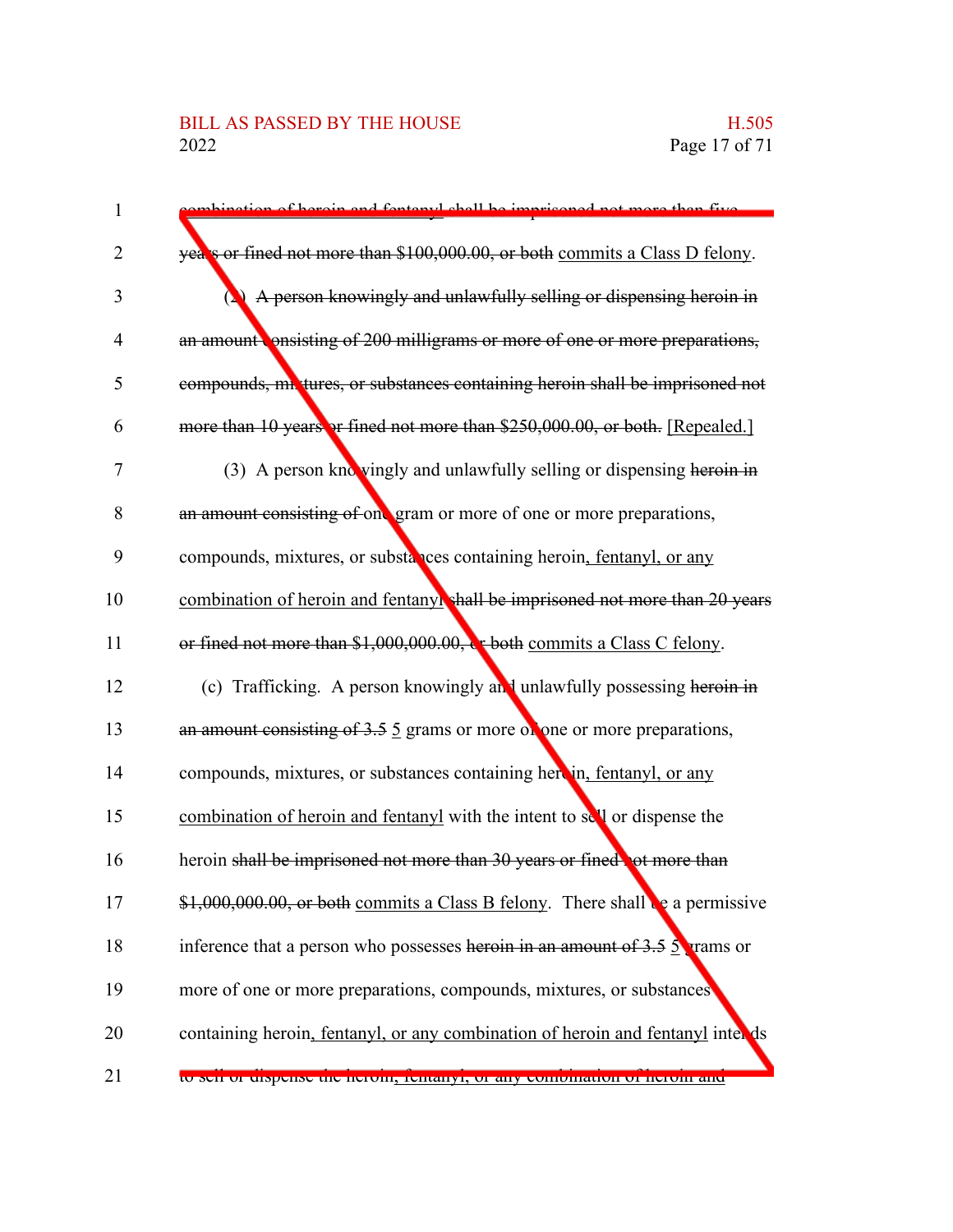### BILL AS PASSED BY THE HOUSE H.505<br>2022 Page 18 of 71

| $\mathbf{1}$   | topyl. The emount of possessed began fontanyl or eny combination of                     |
|----------------|-----------------------------------------------------------------------------------------|
| $\overline{2}$ | here in and fentanyl under this subsection to sustain a charge of conspiracy            |
| 3              | under $\mathbb{R}^3$ V.S.A. § 1404 shall be no not less than 10 grams in the aggregate. |
| $\overline{4}$ | (d) Transportation into the State. In addition to any other penalties                   |
| 5              | provided by law, a person knowingly and unlawfully transporting one gram or             |
| 6              | more of heroin into Vermont with the intent to sell or dispense the heroin shall        |
| 7              | be imprisoned not more than 10 years or fined not more than \$100,000.00, or            |
| 8              | both. [Repealed.]                                                                       |
| 9              | (e) As used in this section, <b>\'</b> \throwingly'' includes actual knowledge as well  |
| 10             | as situations in which an individual subjectively believes there is a high              |
| 11             | probability that a fact exists and takes deliberate actions to avoid learning of        |
| 12             | that fact. An individual acts knowingly when the individual acts voluntarily            |
| 13             | and consciously and not inadvertently, because of a mistake, or by accident.            |
| 14             | Sec. 11. REPEAL                                                                         |
| 15             | <u>18 V.S.A. § 4233a (fentanyl) is repealed.</u>                                        |
| 16             | Sec. 12. 13 V.S.A. § 1404 is amended to read:                                           |
| 17             | § 1404. CONSPIRACY                                                                      |
| 18             | (a) A person is guilty of conspiracy if, with the purpose that an effense               |
| 19             | listed in subsection (c) of this section be committed, that person agrees vith          |
| 20             | one or more persons to commit or cause the commission of that offense, and at           |
| 21             | icast two of the co-conspirators are persons who are neutrer faw emoreement             |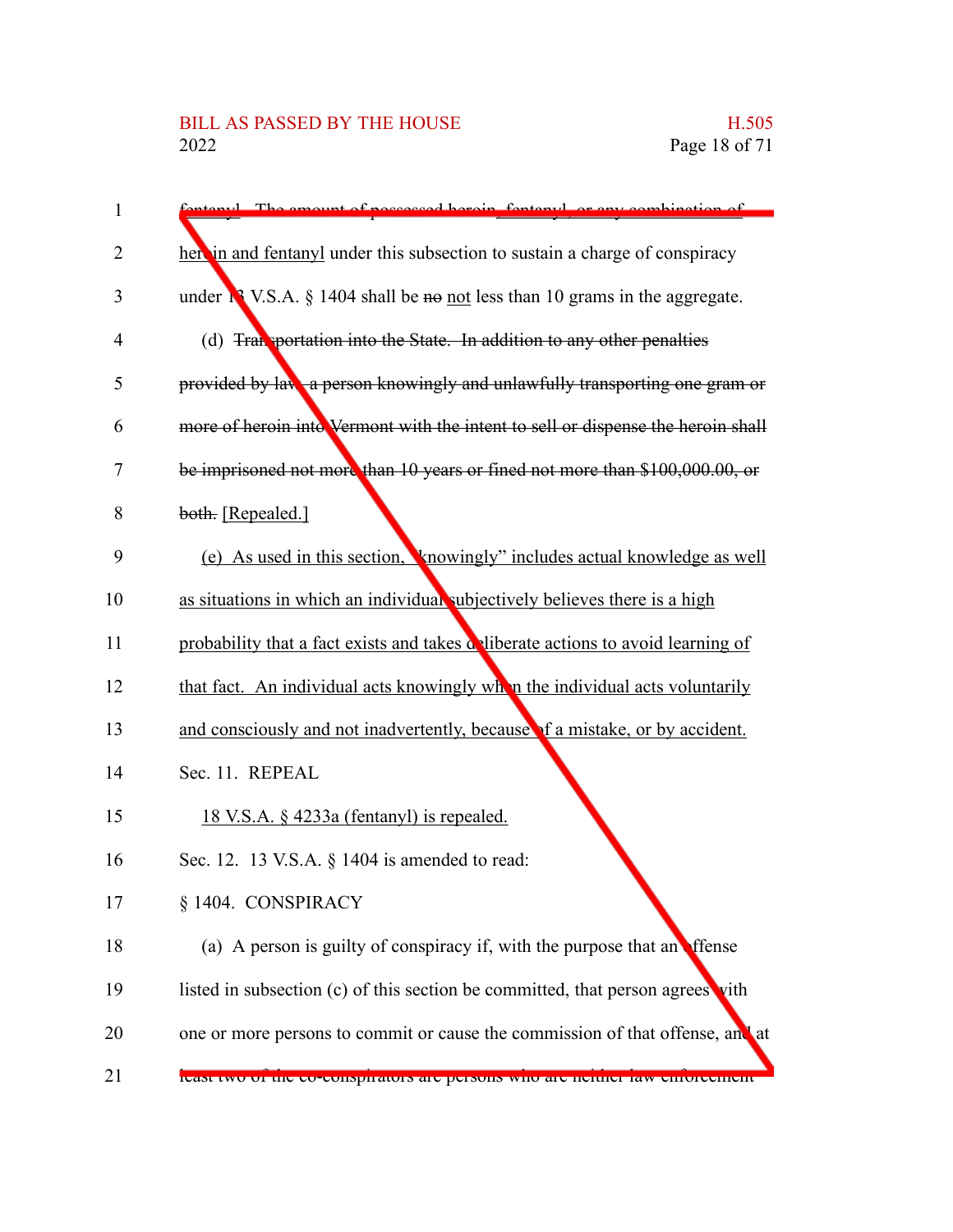| $\mathbf{1}$ | in official conseity nor persons acting in cooperation with a law               |
|--------------|---------------------------------------------------------------------------------|
| 2            | ent reement official.                                                           |
| 3            | (b) No person shall be convicted of conspiracy unless a substantial overt       |
| 4            | act in furth rance of the conspiracy is alleged and proved to have been done by |
| 5            | the defendant of by a co-conspirator, other than a law enforcement official     |
| 6            | acting in an official capacity or a person acting in cooperation with a law     |
| 7            | enforcement official, and subsequent to the defendant's entrance into the       |
| 8            | conspiracy. Speech alone n ay not constitute an overt act.                      |
| 9            | (c) This section applies only to a conspiracy to commit or cause the            |
| 10           | commission of one or more of the individual offenses:                           |
| 11           | (1) murder in the first or second legree;                                       |
| 12           | (2) arson under sections $501-504$ and $506$ of this title;                     |
| 13           | (3) sexual exploitation of children under sections 2822, 2823, and 2824         |
| 14           | of this title;                                                                  |
| 15           | (4) receiving stolen property under sections $256$ , $2564$ of this title; or   |
| 16           | (5) an offense involving the sale, delivery, manufacture, or cultivation        |
| 17           | of a regulated drug or an offense under:                                        |
| 18           | (A) 18 V.S.A. $\S$ 4230(c), relating to trafficking in cannable                 |
| 19           | (B) 18 V.S.A. § 4231(c), relating to trafficking in cocaine;                    |
| 20           | (C) 18 V.S.A. § 4233(c), relating to trafficking in heroin, fentanyl or         |
|              |                                                                                 |

any combination of heroin and femanyl, 21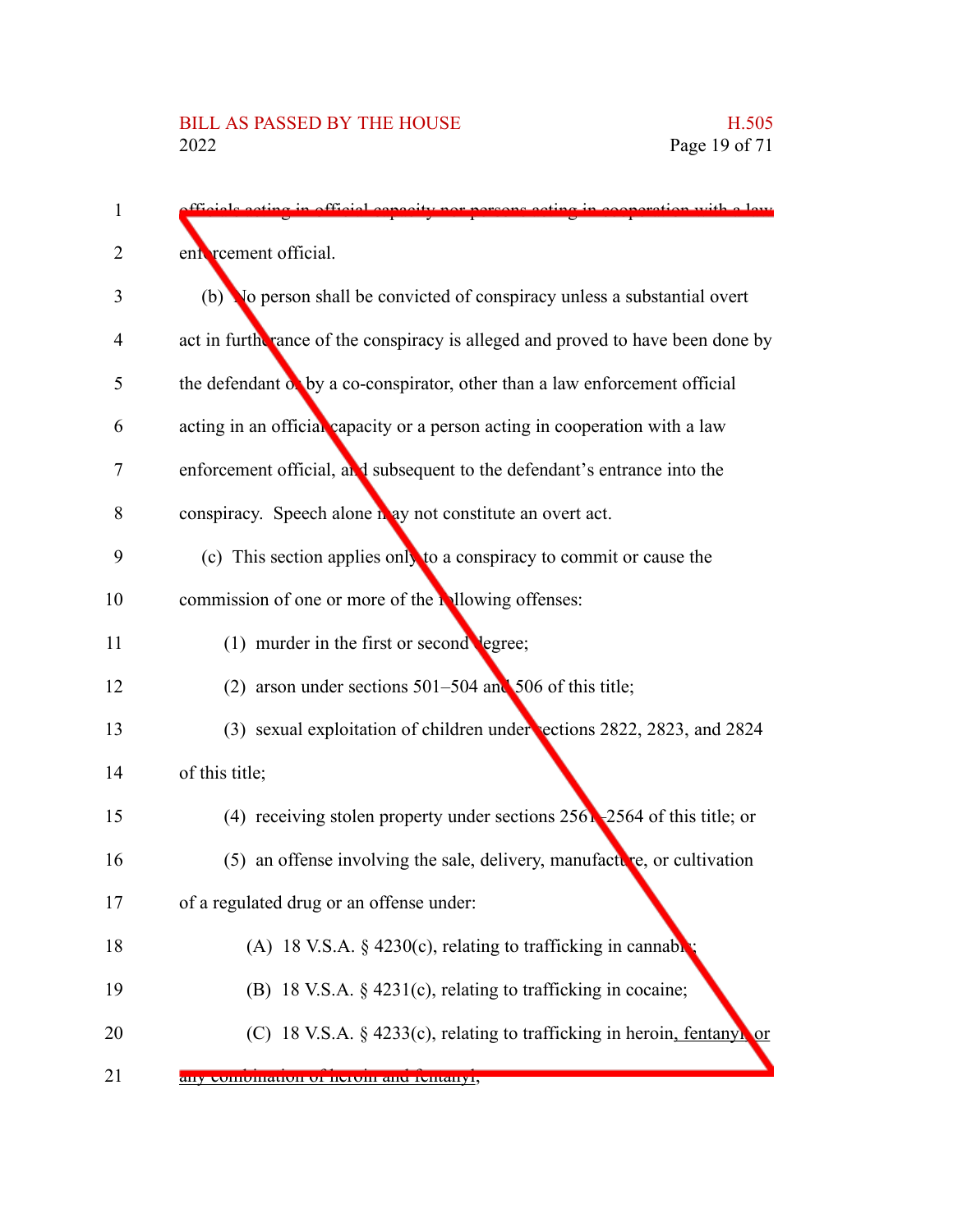# BILL AS PASSED BY THE HOUSE H.505<br>2022 Page 20 of 71

| 1  | $(D)$ 18 V C A $\leq$ $(224/h)(2)$ relating to unlawful calling or dispensing  |
|----|--------------------------------------------------------------------------------|
| 2  | of a depressant, stimulant, or narcotic drug, other than fentanyl, heroin, or  |
| 3  | cocaine, or                                                                    |
| 4  | $(E)$ 18 V.S.A. § 4234a(c), relating to trafficking in                         |
| 5  | methamphetamine; or                                                            |
| 6  | $(F)$ 18 V.S.A. $\frac{6}{5}$ 4233a(b), relating to trafficking in fentanyl.   |
| 7  | Sec. 13. 18 V.S.A. $\S$ 42.4 is amended to read:                               |
| 8  | § 4234. DEPRESSANT, ST MULANT, AND NARCOTIC DRUGS                              |
| 9  | (a) Possession.                                                                |
| 10 | (1)(A) Except as provided by subdivision (B) of this subdivision (1), a        |
| 11 | person knowingly and unlawfully possessing a depressant, stimulant, or         |
| 12 | narcotic drug, other than heroin or cocaine, shall be imprisoned not more than |
| 13 | one year or fined not more than \$2,000.00, or both commits a Class B          |
| 14 | misdemeanor.                                                                   |
| 15 | (B) A person knowingly and unlawfully possessing 224 milligrams                |
| 16 | or less of buprenorphine shall not be punished in accordance with subdivision  |
| 17 | $(A)$ of this subdivision $(1)$ .                                              |
| 18 | (2) A person knowingly and unlawfully possessing a depressant,                 |
| 19 | stimulant, or narcotic drug, other than heroin or cocaine, consisting of 100   |
| 20 | times a beneminalik umawful dosage of its equivatent as determined by the      |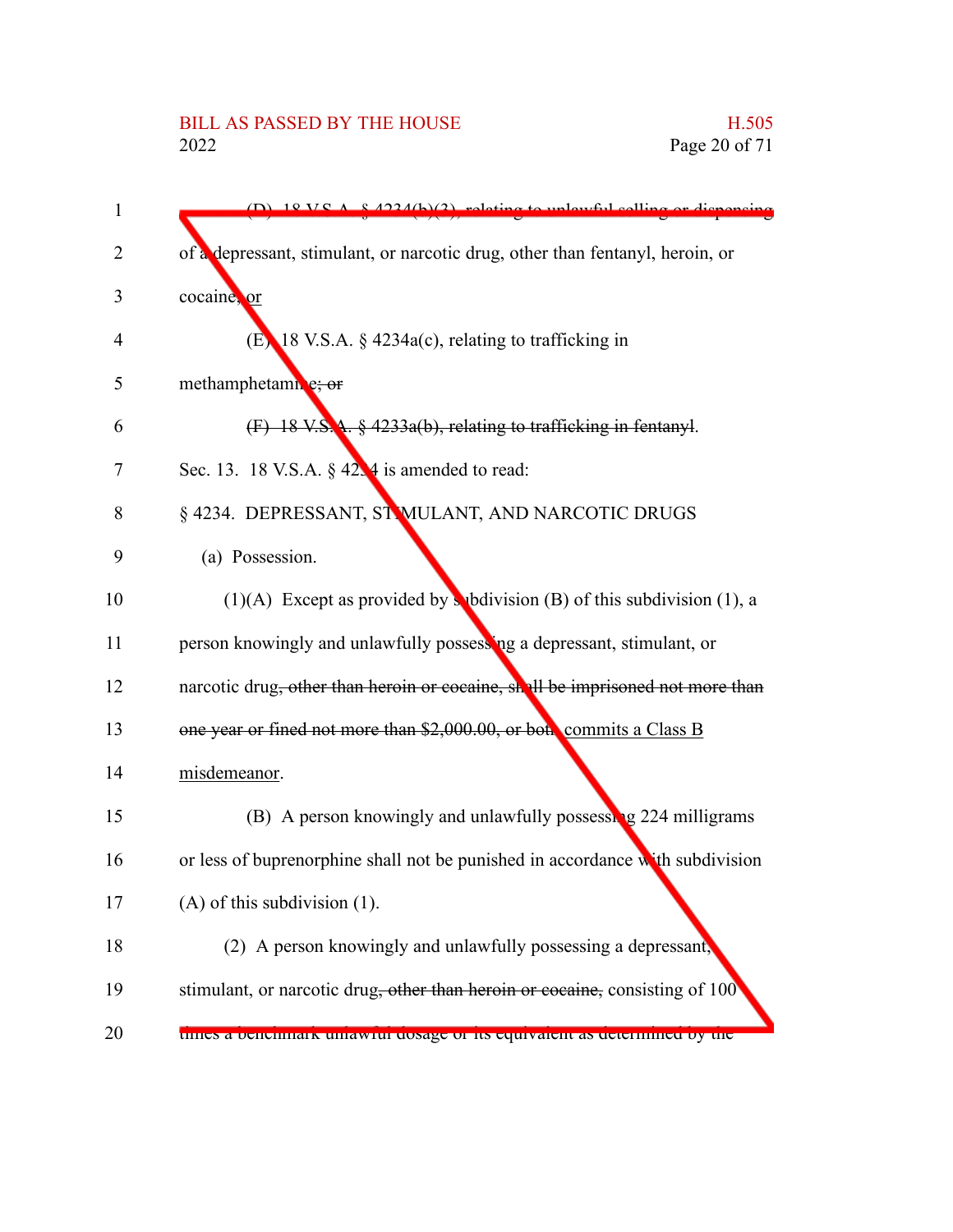| $\mathbf{1}$   | Roard of Hoalth by rule shall be imprisoned not more than five years or fined     |
|----------------|-----------------------------------------------------------------------------------|
| 2              | not nore than \$25,000.00, or both commits a Class E felony.                      |
| 3              | A person knowingly and unlawfully possessing a depressant,                        |
| $\overline{4}$ | stimulant, of narcotic drug, other than heroin or cocaine, consisting of 1,000    |
| 5              | times a benchmark unlawful dosage or its equivalent as determined by the          |
| 6              | Board of Health by Nile shall be imprisoned not more than 10 years or fined       |
| 7              | not more than \$100,000. 0, or both commits a Class D felony.                     |
| 8              | (4) A person knowing $v$ and unlawfully possessing a depressant,                  |
| 9              | stimulant, or narcotic drug, other than heroin or cocaine, consisting of 10,000   |
| 10             | times a benchmark unlawful dosage or its equivalent as determined by the          |
| 11             | Board of Health by rule shall be imprisoned not more than 20 years or fined       |
| 12             | not more than \$500,000.00, or both. [Repeale 1.]                                 |
| 13             | (b) Selling or dispensing.                                                        |
| 14             | (1) A person knowingly and unlawfully dispensing a depressant,                    |
| 15             | stimulant, or narcotic drug, other than fentanyl, heroin, or cocaine, shall be    |
| 16             | imprisoned not more than three years or fined not more than \$75,000.00, or       |
| 17             | both commits a Class E felony. A person knowingly and unlawfully selling a        |
| 18             | depressant, stimulant, or narcotic drug, other than fentanyl, cocaine, or heroin, |
| 19             | shall be imprisoned not more than five years or fined not more than               |
| 20             | <del>ozo,vvo.vo, or oour c</del> ommus a Class D Telony.                          |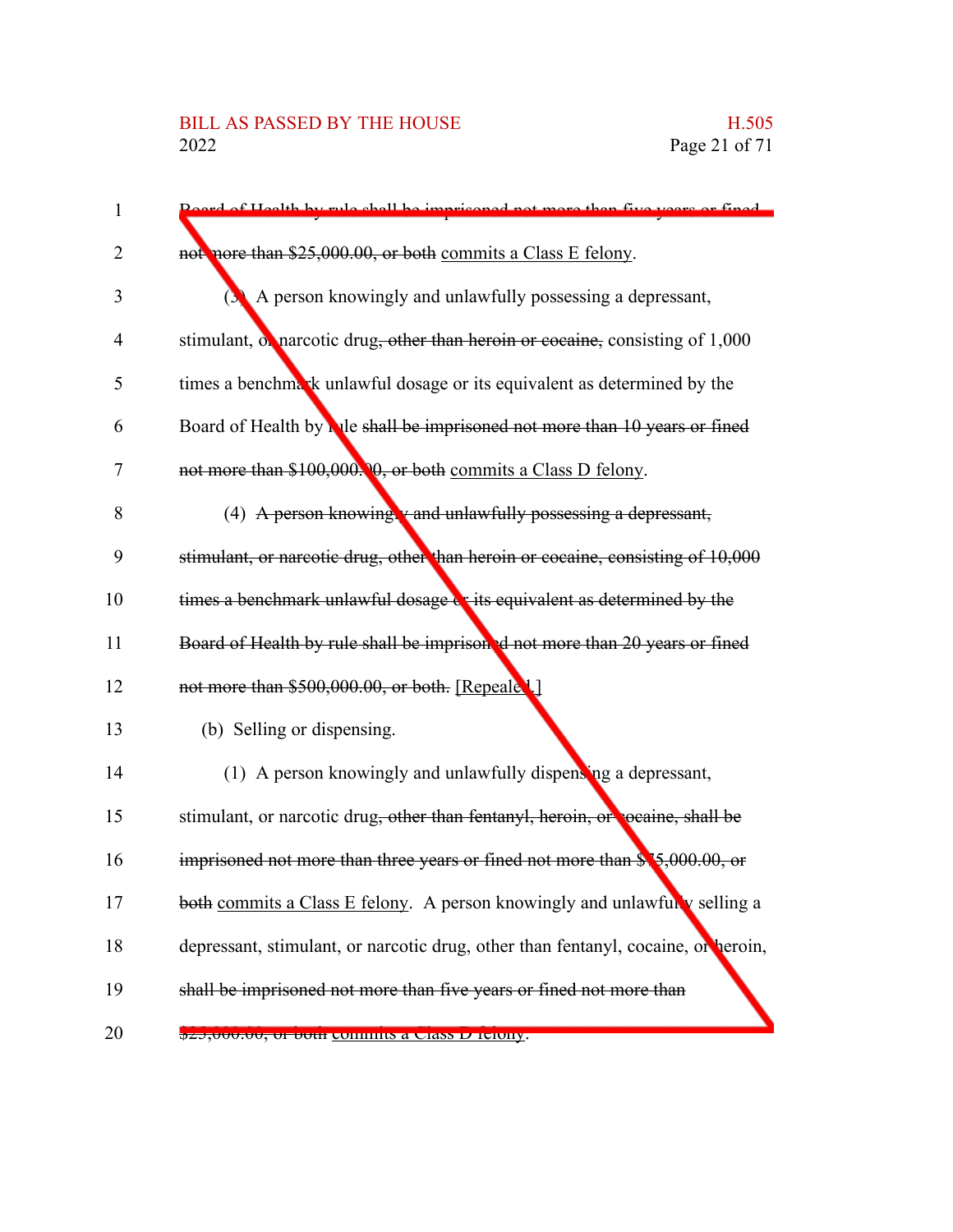#### BILL AS PASSED BY THE HOUSE H.505<br>2022 Page 22 of 71

| $\mathbf{1}$   | person knowingly and unlawfully selling or dispensin                               |
|----------------|------------------------------------------------------------------------------------|
| 2              | deplessant, stimulant, or narcotic drug, other than fentanyl, heroin, or cocaine,  |
| 3              | consisting of 100 times a benchmark unlawful dosage or its equivalent as           |
| $\overline{4}$ | determined by the Board of Health by rule shall be imprisoned not more than        |
| 5              | 10 years or fined not more than \$100,000.00, or both. [Repealed.]                 |
| 6              | (3) A person knowingly and unlawfully selling or dispensing a                      |
| 7              | depressant, stimulant, or hareotic drug, other than fentanyl, heroin, or cocaine,  |
| 8              | consisting of 1,000 times a bet shmark unlawful dosage or its equivalent as        |
| 9              | determined by the Board of Health by rule shall be imprisoned not more than        |
| 10             | 20 years or fined not more than \$500,000,00, or both. [Repealed.]                 |
| 11             | (c) Possession of buprenorphine by a person under 21 years of age.                 |
| 12             | (1) Except as provided in subdivision $(2)$ of this subsection, a person           |
| 13             | under 21 years of age who knowingly and unlawfull, possesses 224                   |
| 14             | milligrams or less of buprenorphine commits a civil violation and shall be         |
| 15             | subject to the provisions of section 4230b of this title.                          |
| 16             | (2) A person under 16 years of age who knowingly and unk wfully                    |
| 17             | possesses 224 milligrams or less of buprenorphine commits a delinque t act         |
| 18             | and shall be subject to the provisions of section 4230j of this title.             |
| 19             | <u>  [u] Exceptions. This section shall not apply to heroin, temanyi, or cocam</u> |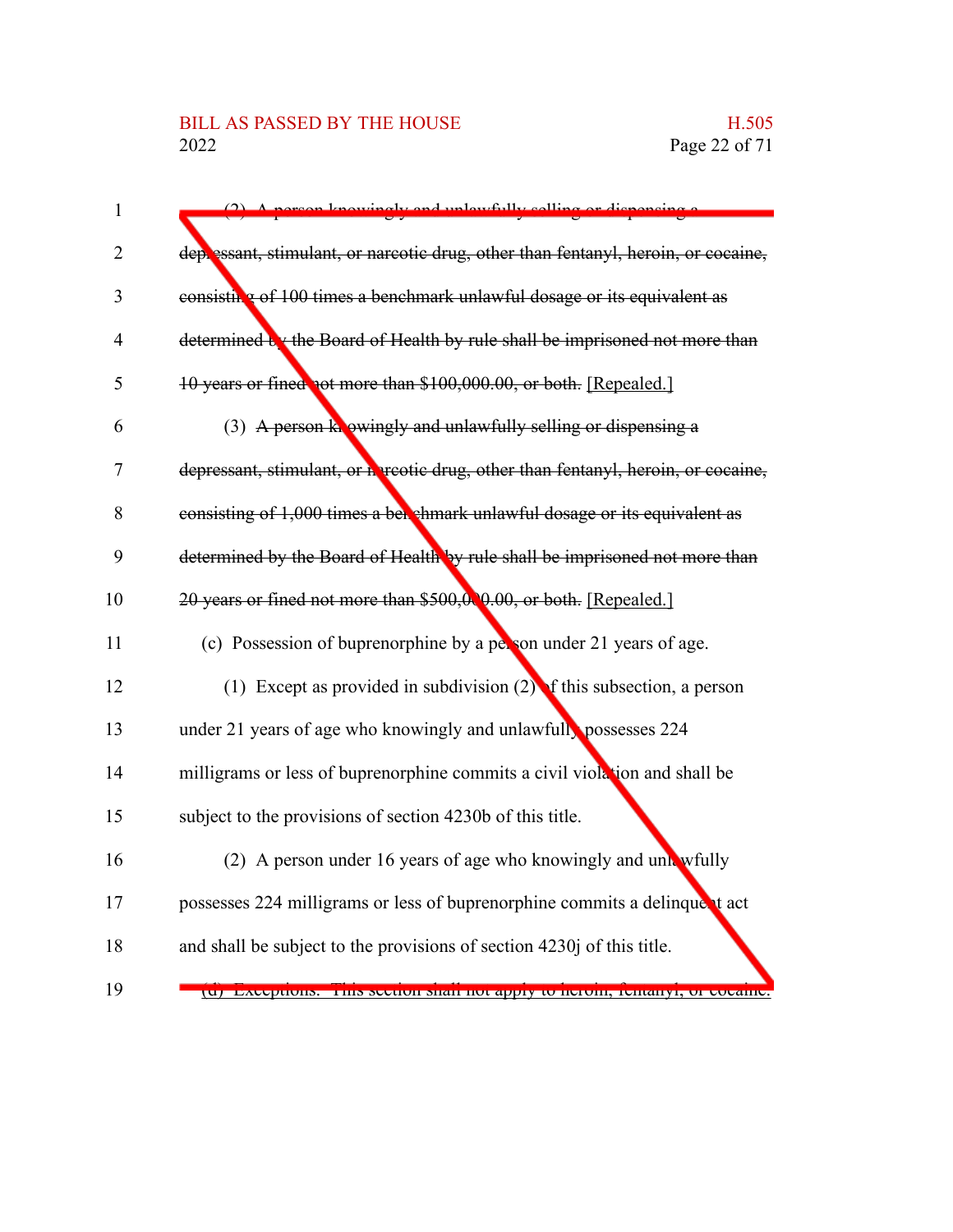# BILL AS PASSED BY THE HOUSE H.505<br>2022 Page 23 of 71

| $\mathbf{1}$ | 14 2021 Acts and Resolves No. 46 Sec. 3 is amended to read:                            |
|--------------|----------------------------------------------------------------------------------------|
| 2            | ec. 3. 18 V.S.A. $\S$ 4234 is amended to read:                                         |
| 3            | § 4234. DEPRESSANT, STIMULANT, AND NARCOTIC DRUGS                                      |
| 4            | (a) Possession.                                                                        |
| 5            | $(1)$ (A) Except as provided by subdivision (B) of this subdivision (1), a             |
| 6            | $\underline{A}$ person knowingly and unlawfully possessing a depressant, stimulant, or |
| 7            | narcotic drug commits a Class B misdemeanor.                                           |
| 8            | (B) A person knowingly and unlawfully possessing 224 milligrams                        |
| 9            | or less of buprenorphine shall not be punished in accordance with subdivision          |
| 10           | $(A)$ of this subdivision $(1)$ .                                                      |
| 11           | * *                                                                                    |
| 12           | (c) Possession of buprenorphine by a person under 21 years of age.                     |
| 13           | $(1)$ Except as provided in subdivision $(2)$ of this subsection, a person             |
| 14           | under 21 years of age who knowingly and unlawfully ossesses 224                        |
| 15           | milligrams or less of buprenorphine commits a civil violation and shall be             |
| 16           | subject to the provisions of section 4230b of this title.                              |
| 17           | (2) A person under 16 years of age who knowingly and unla vfully                       |
| 18           | possesses 224 milligrams or less of buprenorphine commits a delinquent act             |
| 19           | and shall be subject to the provisions of section 4230j of this title. [Repeale 1.]    |
| 20           |                                                                                        |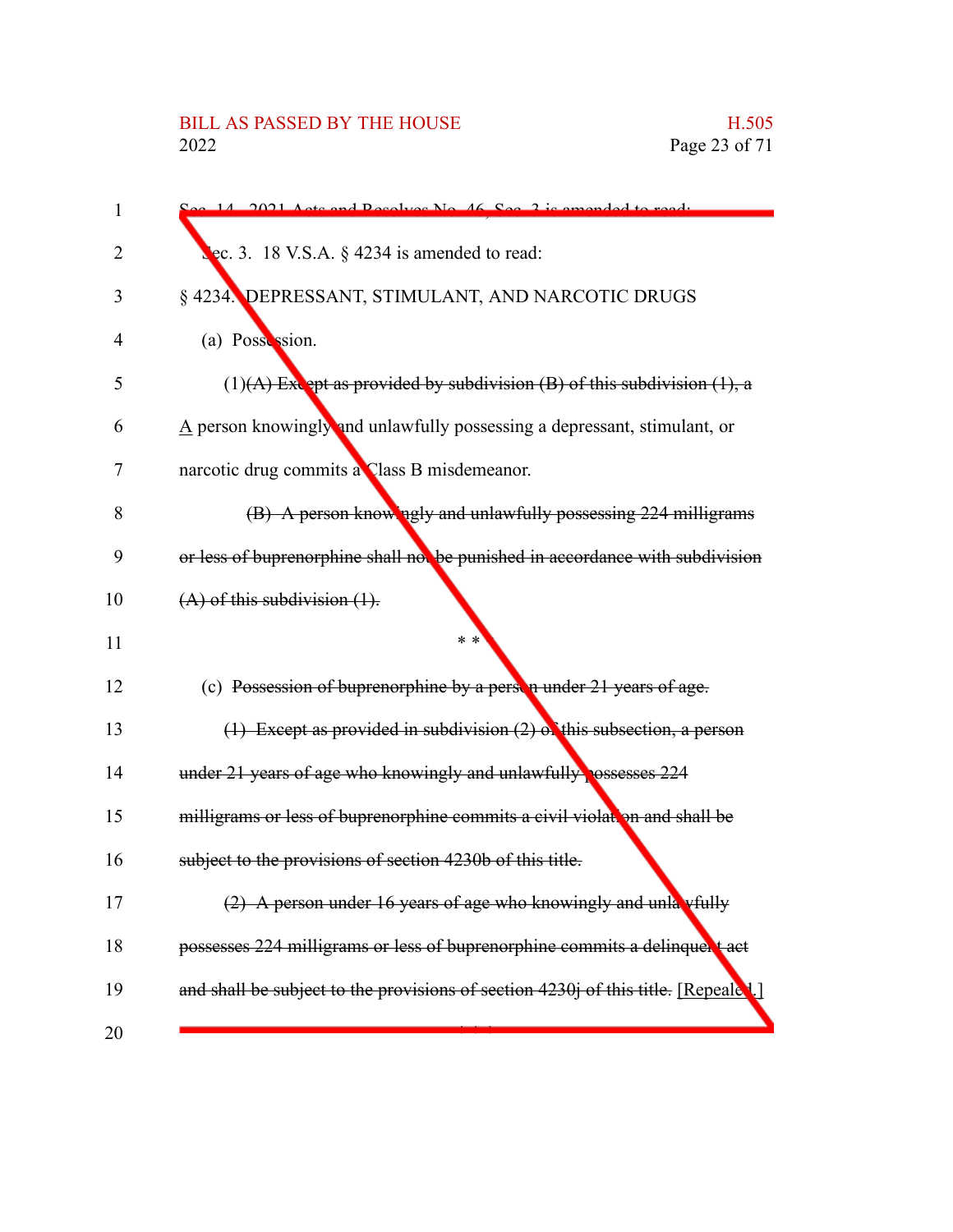| 1  | $\sim$ 15 18 VC $\Lambda$ 8.42240 is amended to ready                            |
|----|----------------------------------------------------------------------------------|
| 2  | § 4234a. METHAMPHETAMINE                                                         |
| 3  | (a) $\log$ ssession.                                                             |
| 4  | (1) A person knowingly and unlawfully possessing methamphetamine                 |
| 5  | shall be imprisoned not more than one year or fined not more than \$2,000.00,    |
| 6  | or both commits a Cass B misdemeanor.                                            |
| 7  | (2) A person knowingly and unlawfully possessing methamphetamine in              |
| 8  | an amount consisting of $2.5$ rams or more of one or more preparations,          |
| 9  | compounds, mixtures, or substances containing methamphetamine shall be           |
| 10 | imprisoned not more than five years or fined not more than \$100,000.00, or      |
| 11 | both commits a Class D felony.                                                   |
| 12 | (3) A person knowingly and unlawfully possessing methamphetamine in              |
| 13 | an amount consisting of 25 grams or more of one or more preparations,            |
| 14 | compounds, mixtures, or substances containing methal uphetamine shall be         |
| 15 | imprisoned not more than 10 years or fined not more than \$250,000.00, or        |
| 16 | both commits a Class C felony.                                                   |
| 17 | (b) Selling and dispensing.                                                      |
| 18 | (1) A person knowingly and unlawfully dispensing methamphete mine                |
| 19 | shall be imprisoned not more than three years or fined not more than             |
| 20 | $\frac{1}{2}75,000.00$ , or both commus a class E telony. A person knowingly and |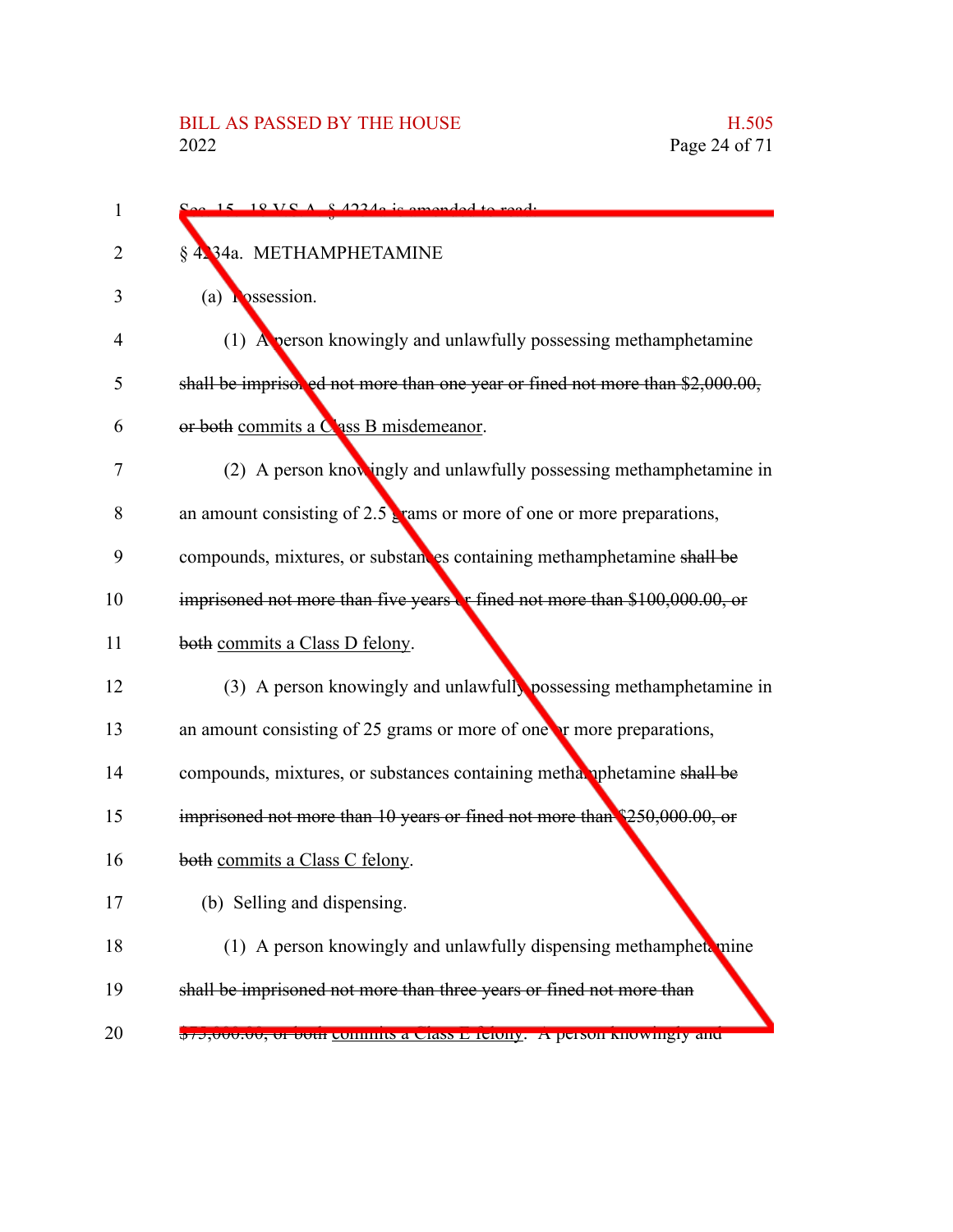#### BILL AS PASSED BY THE HOUSE H.505<br>2022 Page 25 of 71

| 1  | devefully calling methemphotomine shall be imprisoned not more than five           |
|----|------------------------------------------------------------------------------------|
| 2  | years or fined not more than \$100,000.00, or both commits a Class D felony.       |
| 3  | A person knowingly and unlawfully selling or dispensing                            |
| 4  | methamphe amine in an amount consisting of 2.5 grams or more of one or             |
| 5  | more preparatic as, compounds, mixtures, or substances containing                  |
| 6  | methamphetamine hall be imprisoned not more than 10 years or fined not             |
| 7  | more than \$250,000.00, or both. [Repealed.]                                       |
| 8  | (3) A person knowingly and unlawfully selling or dispensing                        |
| 9  | methamphetamine in an amoun consisting of 25 grams or more of one or               |
| 10 | more preparations, compounds, mixtures, or substances containing                   |
| 11 | methamphetamine shall be imprisoned to more than 20 years or fined not             |
| 12 | more than \$1,000,000.00, or both commits Class C felony.                          |
| 13 | (c) Trafficking. A person knowingly and unlawfully possessing                      |
| 14 | methamphetamine in an amount consisting of $300 \frac{1}{2}$ ams or more of one or |
| 15 |                                                                                    |
|    | more preparations, compounds, mixtures, or substances containing                   |
| 16 | methamphetamine with the intent to sell or dispense the methamphetamine            |
| 17 | shall be imprisoned not more than 30 years or fined not more than                  |
| 18 | $$1,000,000.00$ , or both commits a Class B felony. There shall be a permissive    |
| 19 | inference that a person who possesses methamphetamine in an amount                 |
| 20 | consisting of 300 grams or more of one or more preparations, compounds,            |
| 21 | mixtures, or substances containing inculampricialmic intends to sen or             |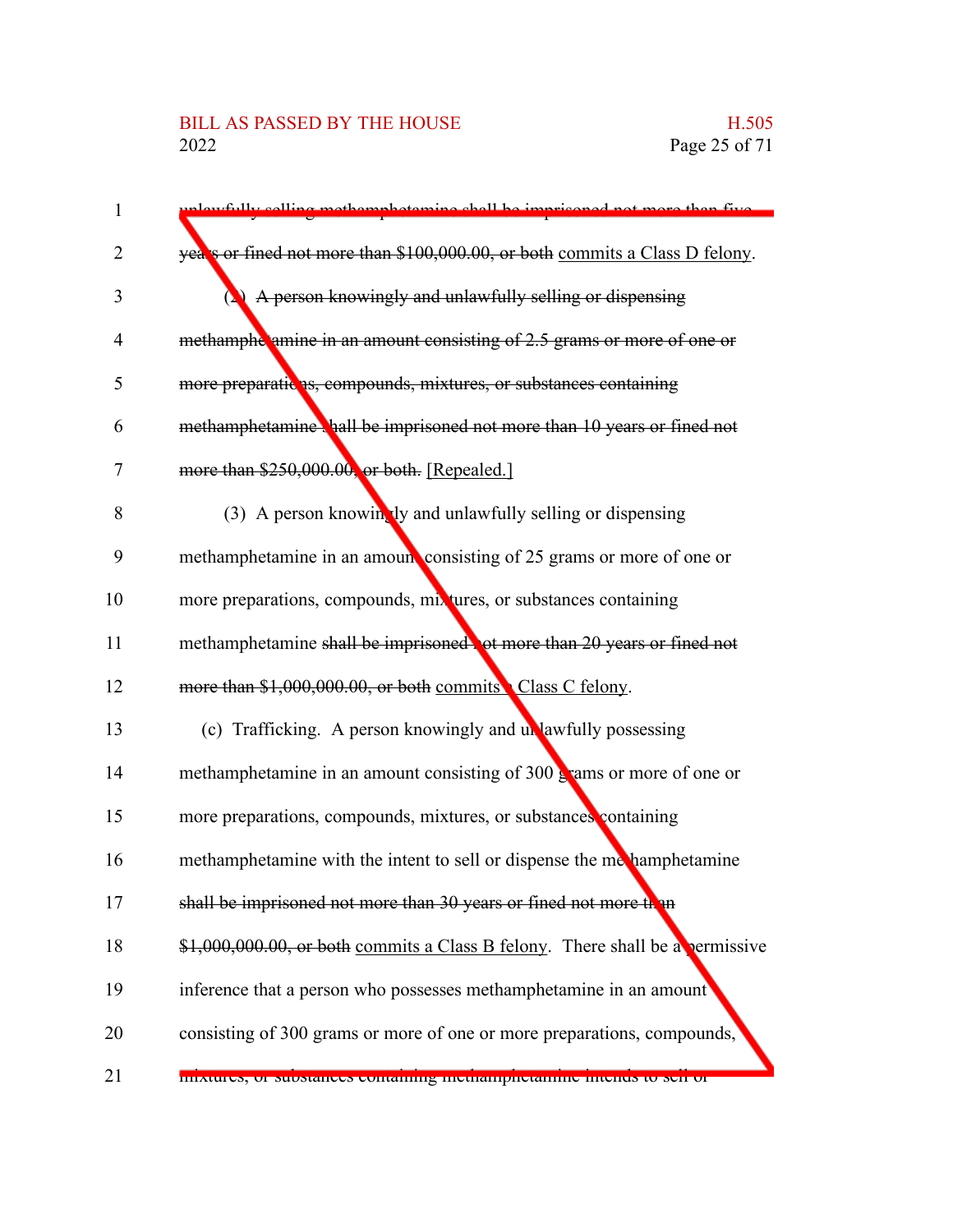| $\mathbf{1}$ | sector methomology inc. The amount of necessary methomology inc.                  |
|--------------|-----------------------------------------------------------------------------------|
| 2            | under this subsection to sustain a charge of conspiracy under 13 V.S.A. $\S$ 1404 |
| 3            | shall be not less than 800 grams in the aggregate                                 |
| 4            | Sec. 16. $18$ V.S.A. § 4234b is amended to read:                                  |
| 5            | § 4234b. EPHE ORINE AND PSEUDOEPHEDRINE                                           |
| 6            | (a) Possession.                                                                   |
| 7            | (1) No person shall knowingly and unlawfully possess a drug product               |
| 8            | containing ephedrine base, poeudoephedrine base, or phenylpropanolamine           |
| 9            | base with the intent to use the product as a precursor to manufacture             |
| 10           | methamphetamine or another controlled substance.                                  |
| 11           | (2) A person who violates this subsection shall:                                  |
| 12           | (A) commits a Class B misdemeanor if the offense involves                         |
| 13           | possession of less than nine grams of ephedrine base, pseudoephedrine base, or    |
| 14           | phenylpropanolamine base, be imprisoned not more than one year or fined not       |
| 15           | more than \$2,000.00, or both;                                                    |
| 16           | (B) commits a Class E felony if the offense involves possession of                |
| 17           | nine or more grams of ephedrine base, pseudoephedrine base, or                    |
| 18           | phenylpropanolamine base, be imprisoned not more than five years or lined         |
| 19           | not more than \$100,000.00, or both.                                              |
| 20           |                                                                                   |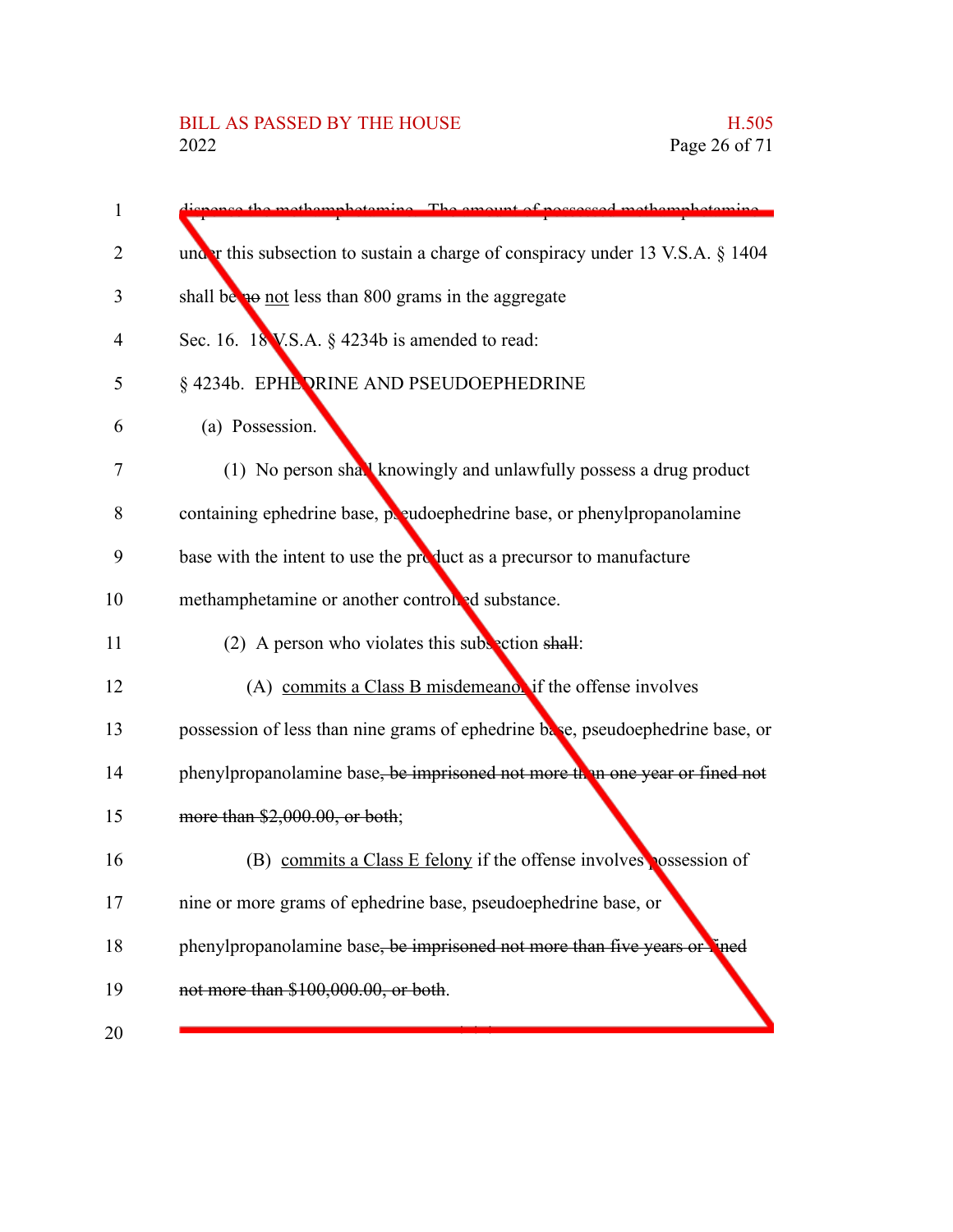| 1  | $\Omega_{\text{QQ}}$ 17 18 VC $\Lambda$ $\Omega$ 125 is amonded to read.       |
|----|--------------------------------------------------------------------------------|
| 2  | § 4.35. HALLUCINOGENIC DRUGS                                                   |
| 3  | Dose" of a hallucinogenic drug means that minimum amount of a<br>(a)           |
| 4  | hallucinogenic drug, not commonly used for therapeutic purposes, which that    |
| 5  | causes a substantial hallucinogenic effect. The Board of Health shall adopt    |
| 6  | rules which that establish doses for hallucinogenic drugs. The Board may       |
| 7  | incorporate, where applicable, dosage calculations or schedules, whether       |
| 8  | described as "dosage equival ncies" or otherwise, established by the federal   |
| 9  | government.                                                                    |
| 10 | (b) Possession.                                                                |
| 11 | (1) A person knowingly and unlawfully possessing a hallucinogenic              |
| 12 | drug, other than lysergic acid diethylamide, shall be imprisoned not more than |
| 13 | one year or fined not more than \$2,000.00, or both commits a Class B          |
| 14 | misdemeanor.                                                                   |
| 15 | (2) A person knowingly and unlawfully possessing 10 or more doses of           |
| 16 | a hallucinogenic drug, other than lysergic acid diethylamide, so all be        |
| 17 | imprisoned not more than five years or fined not more than \$25,000,00, or     |
| 18 | both commits a Class A misdemeanor.                                            |
| 19 | (3) A person knowingly and unlawfully possessing 100 or more dose              |
| 20 | or a nanuemogeme urug, omer man rysergre aeru uremyrannue, snan oe             |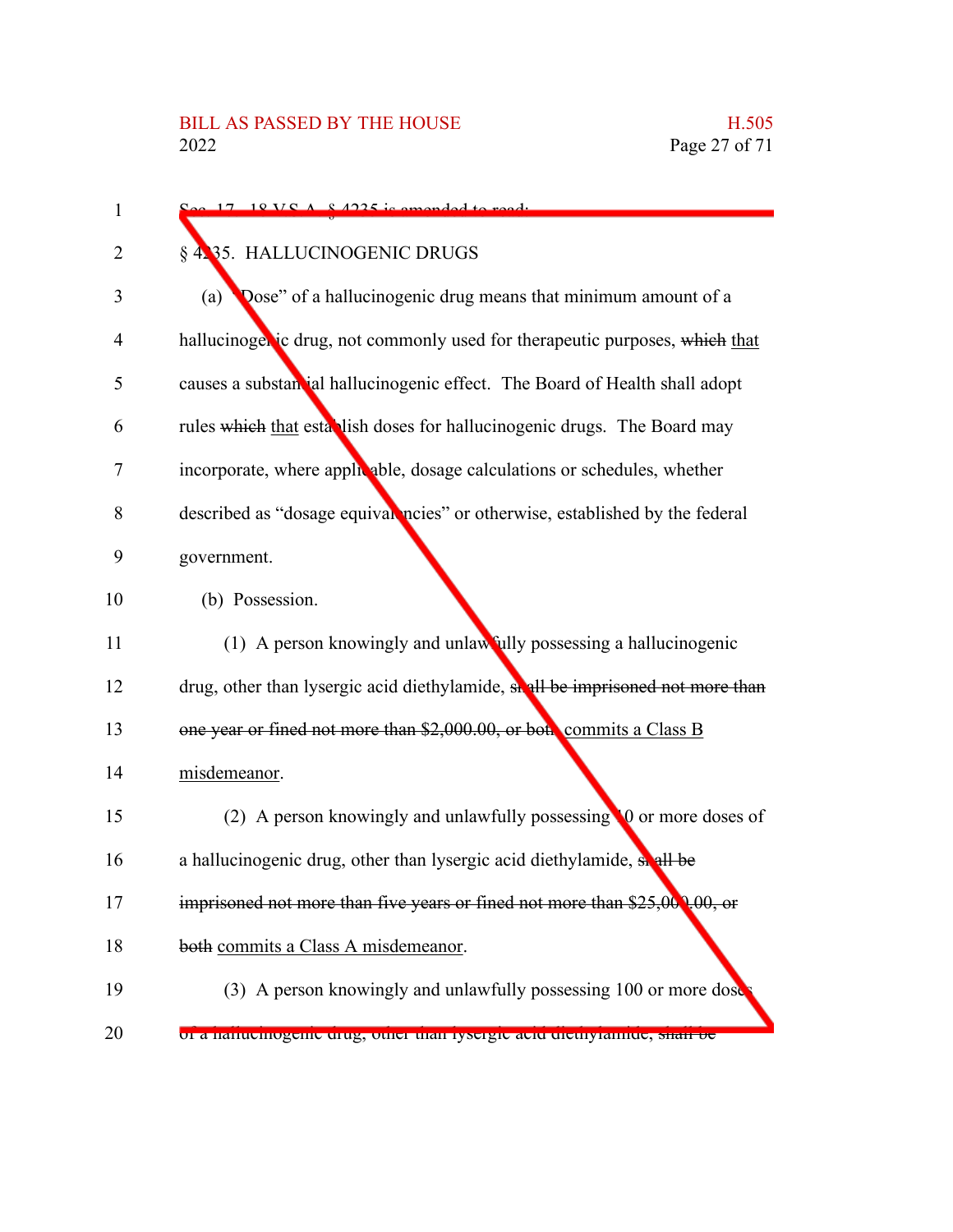| 1  | ore than 10 years or fined not more than \$100,000,00 or                        |
|----|---------------------------------------------------------------------------------|
| 2  | both commits a Class D felony.                                                  |
| 3  | A person knowingly and unlawfully possessing 1,000 or more doses                |
| 4  | of a halluch ogenic drug, other than lysergic acid diethylamide, shall be       |
| 5  | imprisoned not nore than 15 years or fined not more than \$500,000.00, or       |
| 6  | both commits a Class C felony.                                                  |
| 7  | (c) Selling or dispersing.                                                      |
| 8  | (1) A person knowingly and unlawfully dispensing a hallucinogenic               |
| 9  | drug, other than lysergic acid dethylamide, shall be imprisoned not more than   |
| 10 | three years or fined not more than $25,000.00$ , or both commits a Class E      |
| 11 | felony. A person knowingly and unlawfully selling a hallucinogenic drug,        |
| 12 | other than lysergic acid diethylamide, shall be imprisoned not more than five   |
| 13 | years or fined not more than \$25,000.00, or both commits a Class D felony.     |
| 14 | (2) A person knowingly and unlawfully selling or dispensing 10 or more          |
| 15 | doses of a hallucinogenic drug, other than lysergic acid diethylamide, shall be |
| 16 | imprisoned not more than 10 years or fined not more than \$100,000.00, or       |
| 17 | both. [Repealed.]                                                               |
| 18 | (3) A person knowingly and unlawfully selling or dispensing 100 or              |
| 19 | more doses of a hallucinogenic drug, other than lysergic acid diethylam de,     |
| 20 | shall be imprisoned not more than 15 years or fined not more than               |
| 21 | <del>ocoo,ooo,oo, or oour commits a Class C Iciony.</del>                       |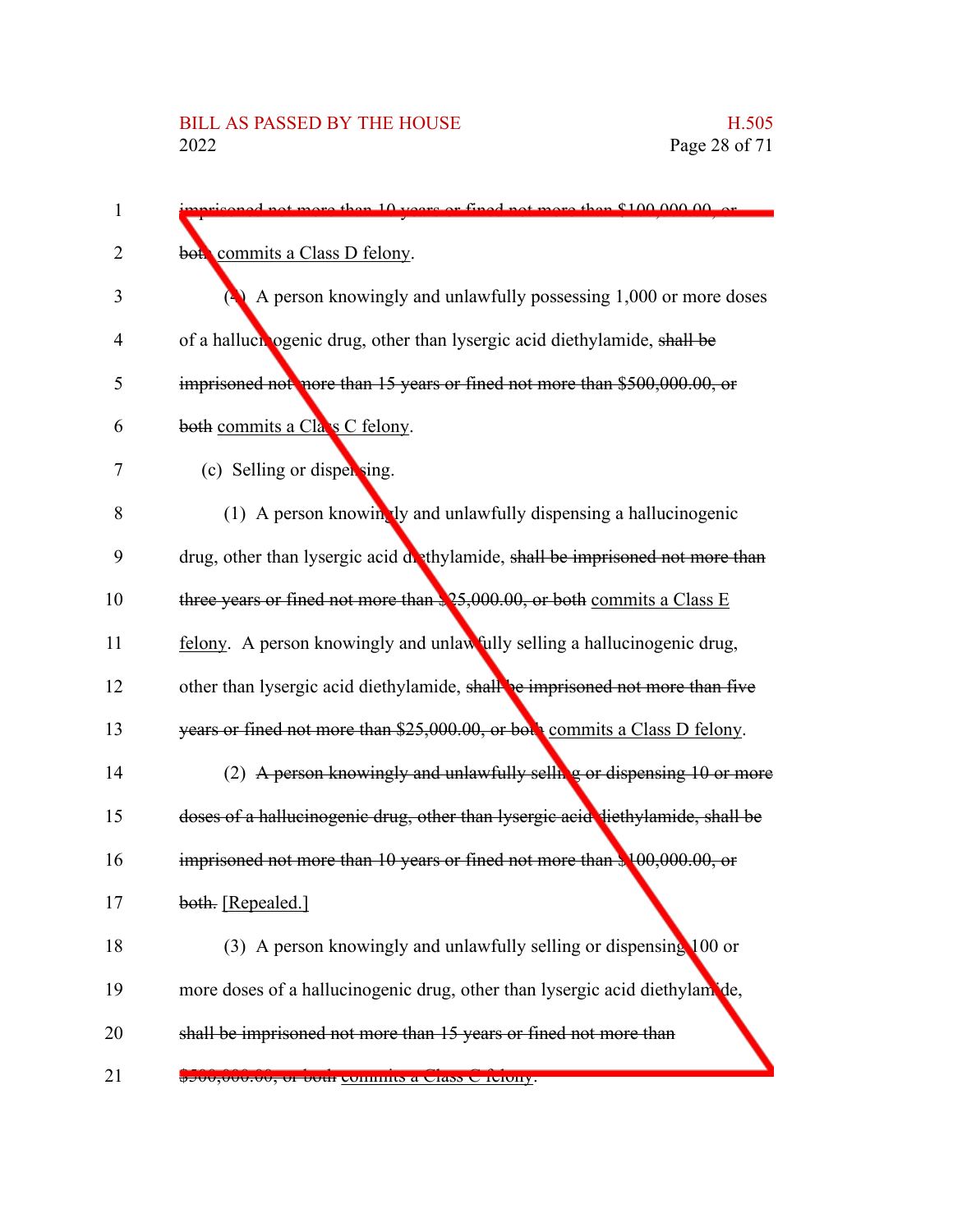| 1  | $\approx$ 18 18 VC A $\approx$ 42250 is amonded to ready                       |
|----|--------------------------------------------------------------------------------|
| 2  | § 4.35a. ECSTASY                                                               |
| 3  | (a) $\log$ ssession.                                                           |
| 4  | (1) A person knowingly and unlawfully possessing Ecstasy shall be              |
| 5  | imprisoned not nore than one year or fined not more than \$2,000.00, or both   |
| 6  | commits a Class B nisdemeanor.                                                 |
| 7  | (2) A person knowingly and unlawfully possessing Ecstasy in an                 |
| 8  | amount consisting of two grams or more of one or more preparations,            |
| 9  | compounds, mixtures, or substances containing Ecstasy shall be imprisoned      |
| 10 | not more than five years or fined not more than \$25,000.00, or both commits a |
| 11 | Class E felony.                                                                |
| 12 | (3) A person knowingly and unlawfully possessing Ecstasy in an                 |
| 13 | amount consisting of 20 grams or more of one $\mathbf{r}$ more preparations,   |
| 14 | compounds, mixtures, or substances containing Ecs asy shall be imprisoned      |
| 15 | not more than 10 years or fined not more than \$100,000,00, or both commits a  |
| 16 | Class D felony.                                                                |
| 17 | (4) A person knowingly and unlawfully possessing Ecstary in an                 |
| 18 | amount consisting of seven ounces or more of one or more preparations,         |
| 19 | compounds, mixtures, or substances containing Ecstasy shall be imprise ned     |
| 20 | not more than 20 years or fined not more than \$500,000.00, or both.           |
| 21 | <b>INCDUATEU.</b>                                                              |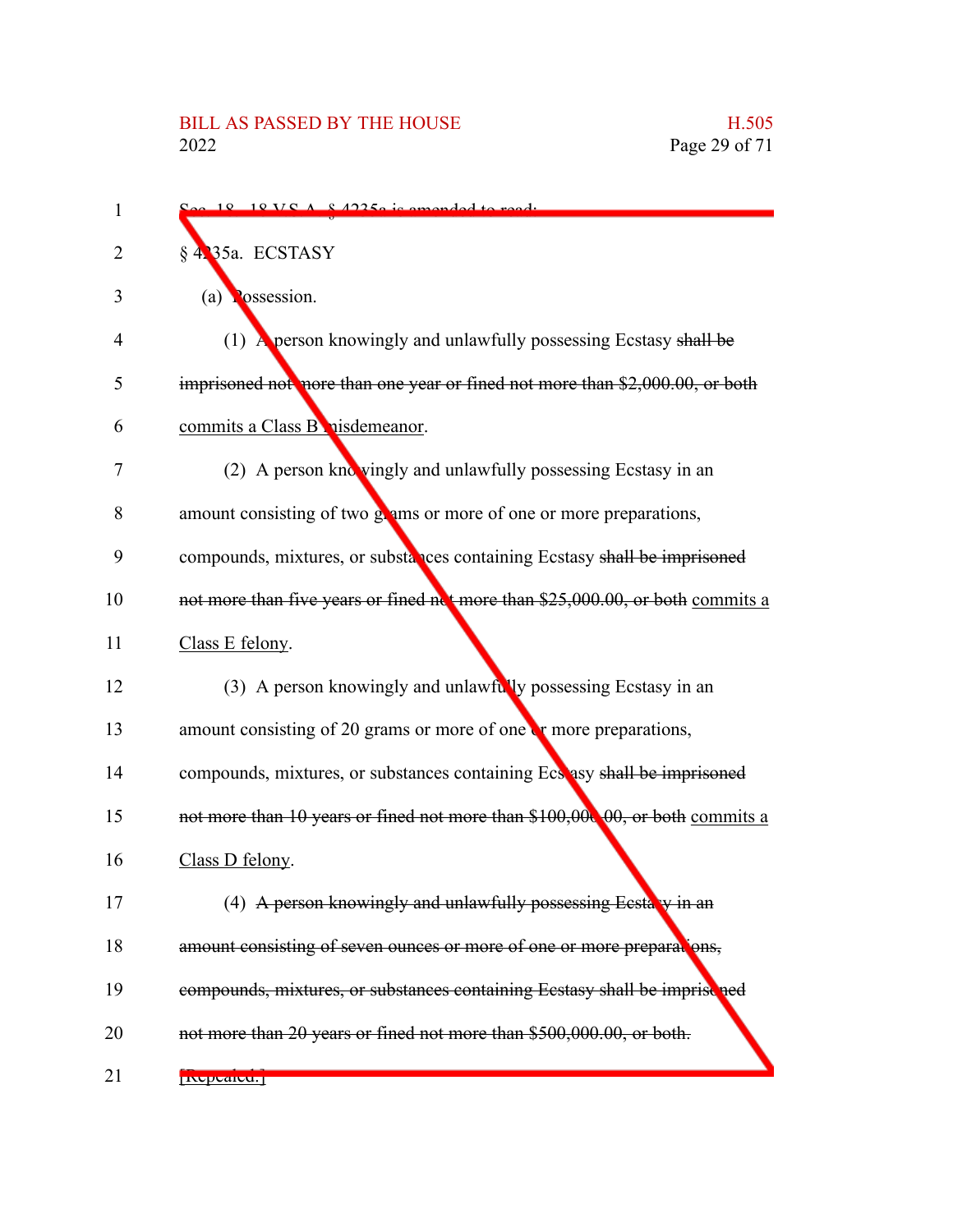| $\mathbf{1}$   | (h) Selling or dispensing                                                     |
|----------------|-------------------------------------------------------------------------------|
| $\overline{2}$ | (1) A person knowingly and unlawfully dispensing Ecstasy shall be             |
| 3              | imprise red not more than three years or fined not more than \$25,000.00, or  |
| 4              | both comm'ts a Class E felony. A person knowingly and unlawfully selling      |
| 5              | Ecstasy shall be imprisoned not more than five years or fined not more than   |
| 6              | \$25,000.00, or both commits a Class D felony.                                |
| 7              | (2) A person knowingly and unlawfully selling or dispensing Ecstasy in        |
| 8              | an amount consisting of two grams or more of one or more preparations,        |
| 9              | compounds, mixtures, or substances containing Ecstasy shall be imprisoned     |
| 10             | not more than 10 years or fined not more than \$100,000.00, or both.          |
| 11             | [Repealed.]                                                                   |
| 12             | (3) A person knowingly and unlawfully selling or dispensing Ecstasy in        |
| 13             | an amount consisting of 20 grams or more of $\alpha$ e or more preparations,  |
| 14             | compounds, mixtures, or substances containing Ecs asy shall be imprisoned     |
| 15             | not more than 20 years or fined not more than \$500,000,00, or both commits a |
| 16             | Class C felony.                                                               |
| 17             | Sec. 19. 18 V.S.A. § 4236 is amended to read:                                 |
| 18             | §4236. MANUFACTURE OR CULTIVATION                                             |
| 19             | (a) A person knowingly and unlawfully manufacturing or cultivating a          |
| 20             | regulated drug shall be imprisoned not more than 20 years or fined not mor    |
| 21             | than $\phi$ 1,000,000.00, or 00th commits a Class D feithly.                  |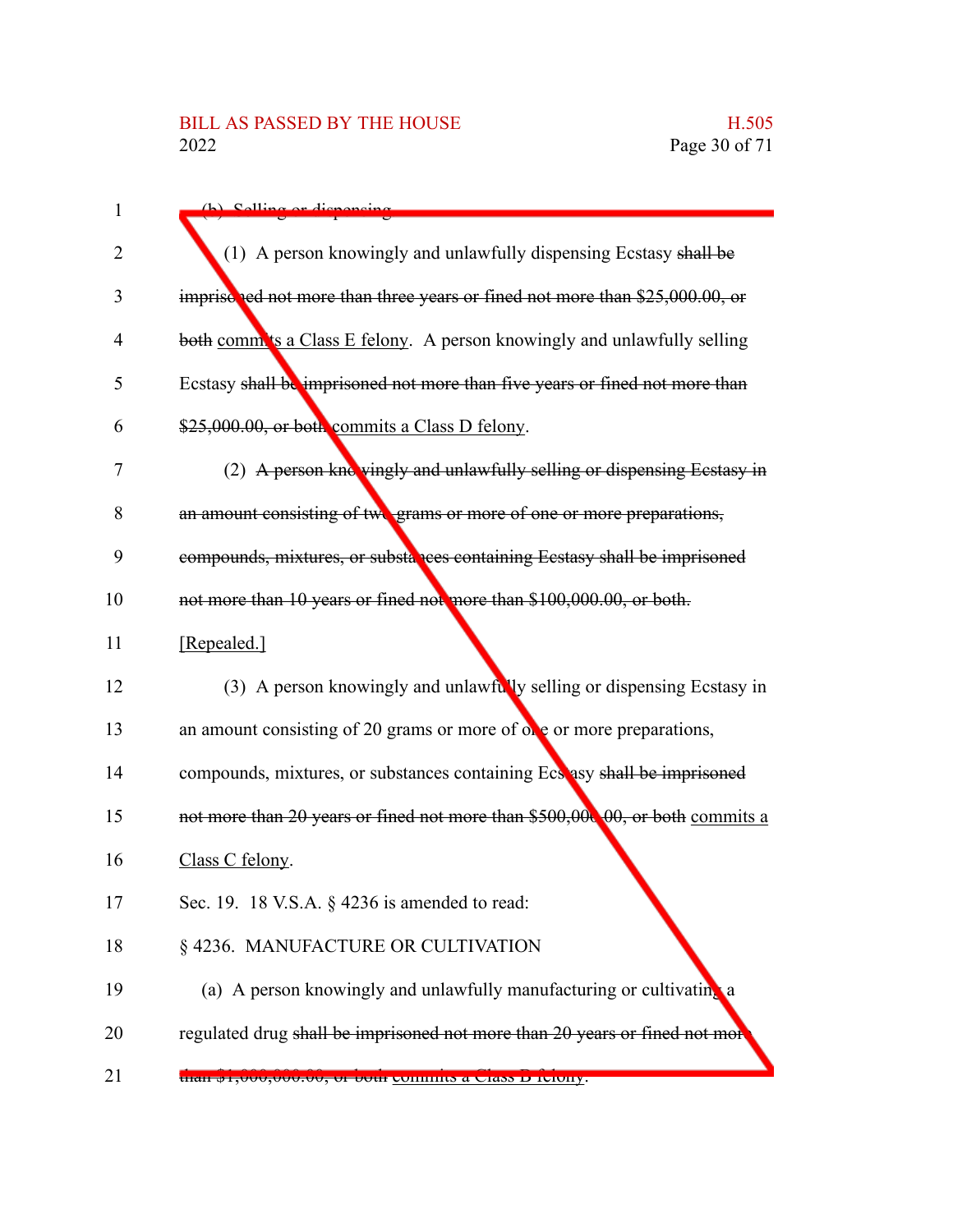| 1  | (b) This section shall not enaly to the cultivation of cannabis                 |
|----|---------------------------------------------------------------------------------|
| 2  | Sec 20. 18 V.S.A. § 4237 is amended to read:                                    |
| 3  | § 4237. SELLING OR DISPENSING TO MINORS; SELLING ON                             |
| 4  | <b>SCHOOL</b>                                                                   |
| 5  | <b>GROUNDS</b>                                                                  |
| 6  | (a) Dispensing <b>Regulated drugs to minors.</b> A person knowingly and         |
| 7  | unlawfully dispensing any regulated drug to a minor who is at least three years |
| 8  | that person's junior shall be sentenced to a term of imprisonment of not more   |
| 9  | than five years commits a Class E felony.                                       |
| 10 | (b) Sale of regulated drugs. A person knowingly and unlawfully selling          |
| 11 | any regulated drug to a minor shall, in addition to any other penalty, be       |
| 12 | sentenced to a term of imprisonment of not more than $10 \overline{5}$ years.   |
| 13 | (c) Selling on school grounds. No person shall knowingly and unlawfully:        |
| 14 | (1) dispense or sell a regulated drug to any person on a school bus or on       |
| 15 | real property owned by a public or private elementary, secondary, or            |
| 16 | vocational school;                                                              |
| 17 | (2) sell a regulated drug to any person on real property at utting real         |
| 18 | property owned by a public or private elementary, secondary, or vocational      |
| 19 | school; or                                                                      |
| 20 | (3) dispense a regulated drug to any person in public view on real              |
| 21 | property abutting real property owned by a senoor.                              |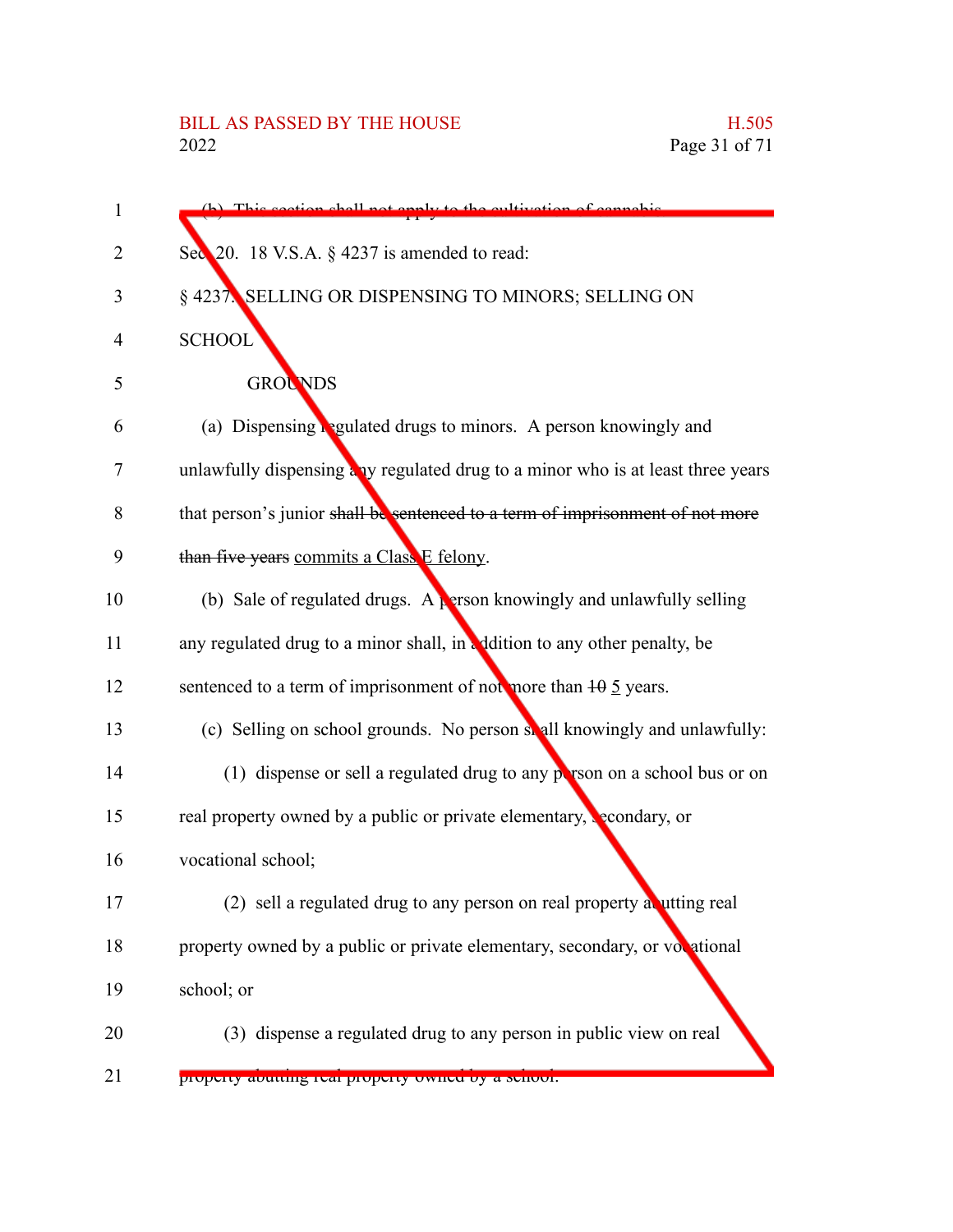| $\mathbf 1$ | (d) Abutting school property. The selling or dispensing of a regulated drug      |
|-------------|----------------------------------------------------------------------------------|
| 2           | to a person on property abutting school property is a violation under this       |
| 3           | section anly if it occurs within 500 feet of the school property. Property shall |
| 4           | be considered abutting school property if:                                       |
| 5           | (1) it shaves a boundary with school property; or                                |
| 6           | (2) it is adjacent to school property and is separated only by a river,          |
| 7           | stream, or public highway.                                                       |
| 8           | (e) Penalty. A person who violates subsection (c) of this section shall, in      |
| 9           | addition to any other penalty, be sentenced to a term of imprisonment of not     |
| 10          | more than $10 \frac{5}{2}$ years.                                                |
| 11          | (f) Definitions. As used in this section:                                        |
| 12          | (1) "Minor" means a person under $\frac{1}{2}$ age of 18 years of age.           |
| 13          | (2) "Owned by a school" means owned, reased, controlled, or                      |
| 14          | subcontracted by a school and used frequently by students for educational or     |
| 15          | recreational activities.                                                         |
| 16          | Sec. 21. 18 V.S.A. $\S$ 4249 is amended to read:                                 |
| 17          | § 4249. TRANSPORTATION OF ALCOHOL, TOBACCO, ON                                   |
| 18          | REGULATED DRUGS INTO PLACES OF DETENTIO                                          |
| 19          | (a) No person shall knowingly carry or introduce or cause to be carred or        |
| 20          | introduced into a lockup, jail, prison, or correctional facility:                |
| 21          | (1) alconol of alconolly beverages,                                              |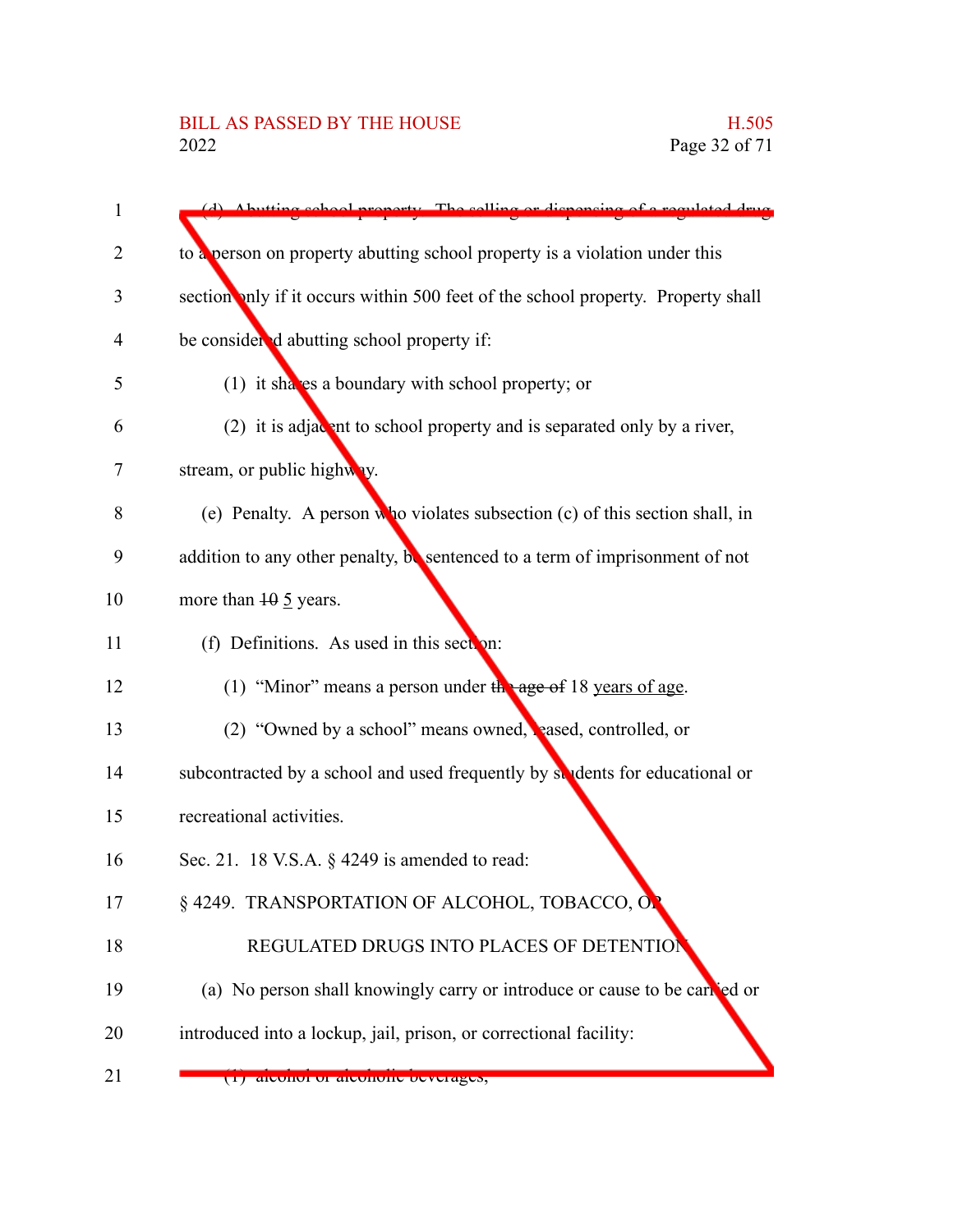| 1  | $(2)$ connobic                                                                      |
|----|-------------------------------------------------------------------------------------|
| 2  | (3) a regulated drug, other than cannabis, as defined in section 4201 of            |
| 3  | this title except upon the prescription or direction of a practitioner as that term |
| 4  | is defined in 26 V.S.A. chapter 36; or                                              |
| 5  | (4) tobacco or tobacco products, except that an employee may possess                |
| 6  | or store tobacco or to bacco products in a locked automobile parked on the          |
| 7  | correctional facility grounds, store tobacco or tobacco products in a secure        |
| 8  | place within the correctional facility which that is designated for storage of      |
| 9  | employee tobacco, and possess to bacco or tobacco products in a designated          |
| 10 | smoking area.                                                                       |
| 11 | (b) A person who violates subdivision (a)(1) of this section shall be               |
| 12 | imprisoned not more than three months or fined not more than \$300.00, or           |
| 13 | both commits a Class D misdemeanor.                                                 |
| 14 | (c) A person who violates subdivision (a)(2) of this section shall be               |
| 15 | imprisoned not more than six months or fined not more then \$500.00, or both        |
| 16 | commits a Class D misdemeanor.                                                      |
| 17 | (d) A person who violates subdivision (a)(3) of this section shall be               |
| 18 | imprisoned not more than one year or fined not more than \$1,000.00, coboth         |
| 19 | commits a Class B misdemeanor.                                                      |
| 20 |                                                                                     |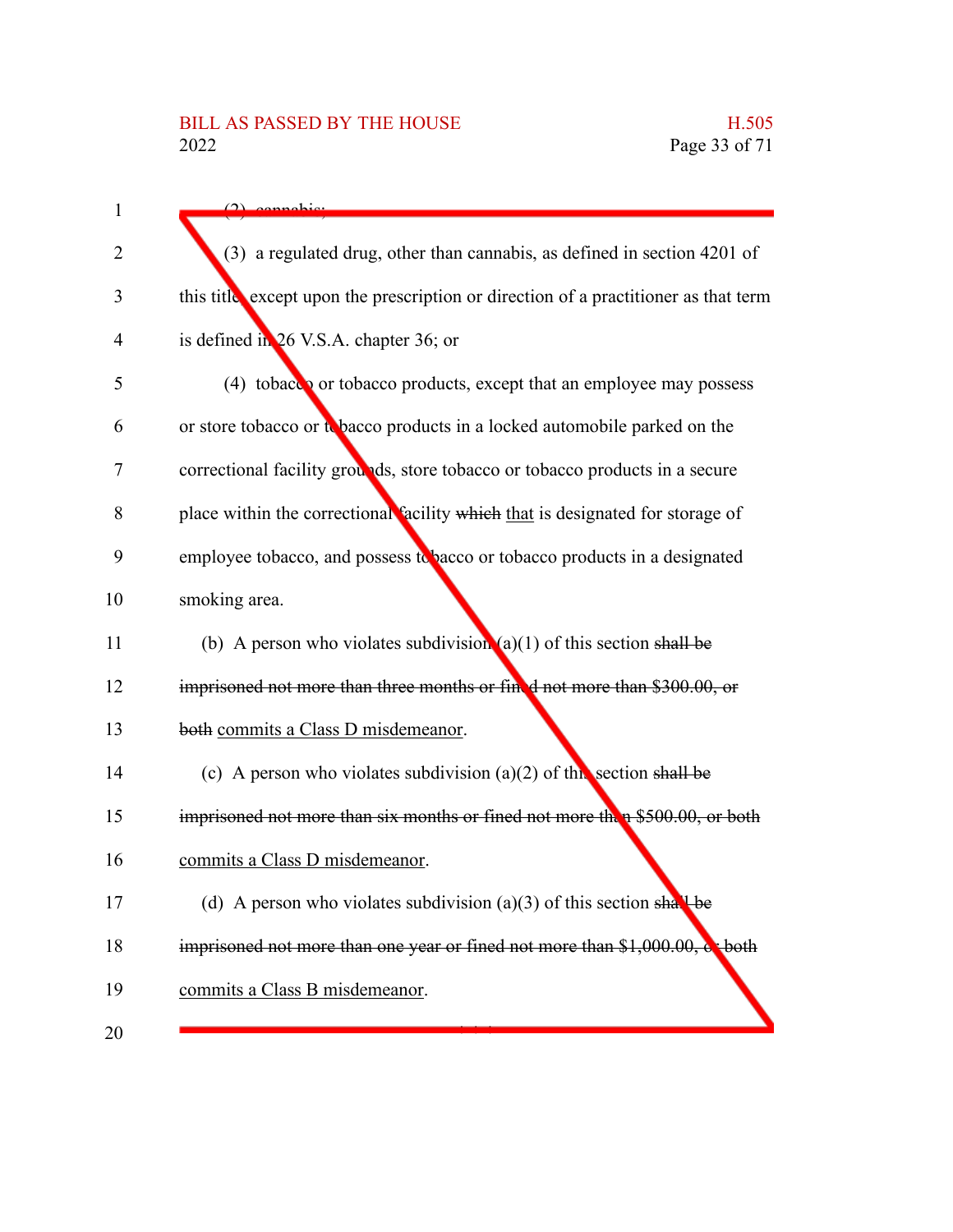| 1  | $18 V S A 8 4250$ is amonded to                                                  |
|----|----------------------------------------------------------------------------------|
| 2  | § 4250. SELLING OR DISPENSING A REGULATED DRUG WITH                              |
| 3  | <b>DEATH RESULTING</b>                                                           |
| 4  | (a) If the death of a person results from the selling or dispensing of a         |
| 5  | regulated drug to the person in violation of this chapter, the person convicted  |
| 6  | of the violation shall be imprisoned not less than two years nor more than $20$  |
| 7  | years commits a Class B Nony.                                                    |
| 8  | (b) This section shall apply only if the person's use of the regulated drug is   |
| 9  | the proximate cause of his or her $\frac{\ln 2}{\ln 2}$ person's death.          |
| 10 | Sec. 23. 18 V.S.A. § 4252 is amended to read:                                    |
| 11 | § 4252. PENALTIES FOR DISPENSING OR SELLING REGULATED                            |
| 12 | DRUGS IN A DWELLING                                                              |
| 13 | (a) No person shall knowingly permit a dwelling, building, or structure          |
| 14 | owned by or under the control of the person to be used for the purpose of        |
| 15 | illegally dispensing or selling a regulated drug.                                |
| 16 | (b) A landlord shall be in violation of subsection (a) of this section only if   |
| 17 | the landlord knew at the time he or she the landlord signed the lease as reement |
| 18 | that the tenant intended to use the dwelling, building, or structure for the     |
| 19 | purpose or megany dispensing or seming a regulated drug.                         |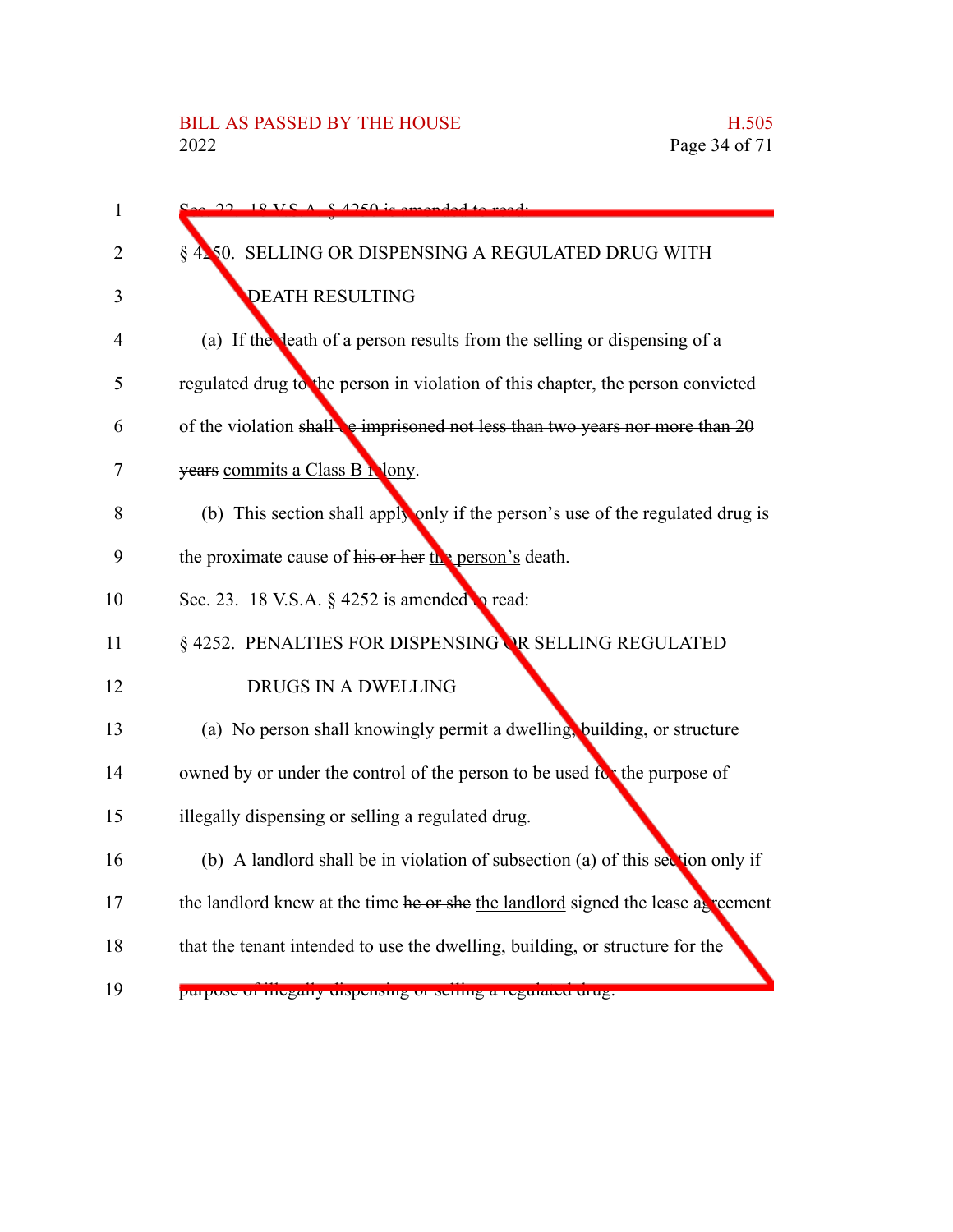(c) A person who violates this section shall be imprisoned not more than two years or fined not more than \$1,000.00 or both commits a Class A misdemeanor. Sec. 24. 18 V.S.A. § 4476 is amended to read: § 4476. OFFENSES AND PENALTIES (a) A person who sells drug paraphernalia to a person under 18 years of age shall be imprisoned for not more than two years or fined not more than \$2,000.00, or both commits a Class C misdemeanor. (b) The distribution and possession of needles and syringes as part of an organized community-based needle exchange program shall not be a violation of this section or of chapter 84 of this title. Sec. 25. EFFECTIVE DATES (a) Except for Sec. 14, this act shall take effect on passage. (b) Sec. 14 (amending 2021 Acts and Resolves No. 46, Sec. 3) shall take effect on July 1, 2023. *Sec. 1. 18 V.S.A. § 4215a is amended to read:* 1  $\mathfrak{D}$ 3 4 5 6 7 8 9 10 11 12 13 14 15

*§ 4215a. SALE OF SCHEDULE V DRUGS*

*(a) A duly licensed pharmacist may sell and dispense schedule V drugs only upon written prescription or oral prescription which that is promptly reduced to writing by a pharmacist, of a licensed physician, dentist, or*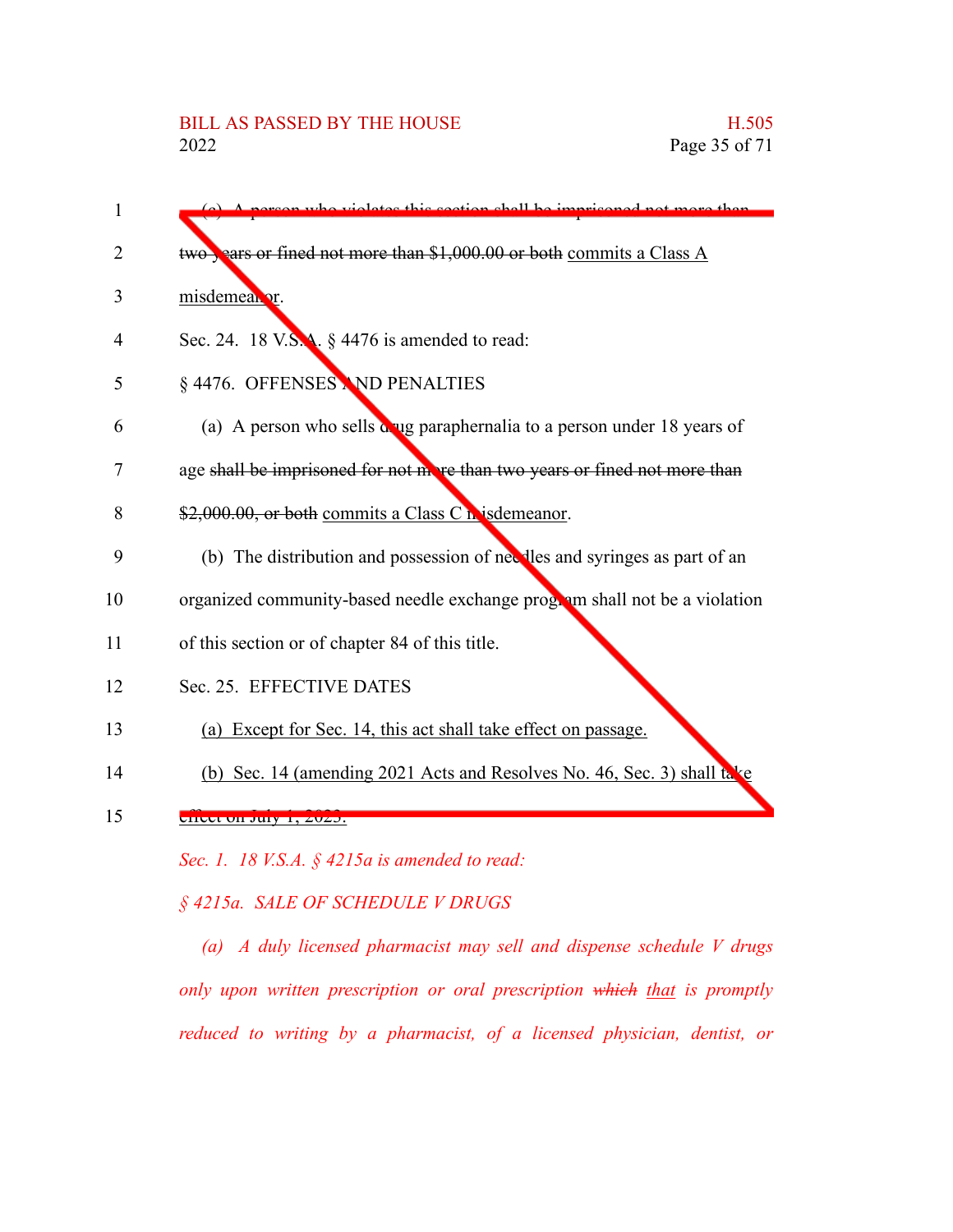*veterinarian, dated and signed by the person prescribing or, if an oral prescription, by the pharmacist on the date when written.*

*\* \* \**

*(d) For a first offense, a A person knowingly and unlawfully violating the provisions of this section may be imprisoned for not more than six months or fined not more than \$500.00, or both. For a second or subsequent offense, a person knowingly and unlawfully violating the provisions of this section may be imprisoned for not more than two years or fined not more than \$2,000.00, or both commits a Class C misdemeanor. Notwithstanding 13 V.S.A. § 53, a person who violates this section shall not be fined more than \$500.00.*

*Sec. 2. 18 V.S.A. § 4223 is amended to read:*

*§ 4223. FRAUD OR DECEIT*

*\* \* \**

*(i) A person who violates this section shall be imprisoned not more than two years and one day or fined not more than \$5,000.00, or both commits a Class A misdemeanor.*

*Sec. 3. 18 V.S.A. § 4228 is amended to read:*

*§ 4228. UNLAWFUL MANUFACTURE, DISTRIBUTION, DISPENSING,*

*OR SALE OF A NONCONTROLLED DRUG OR SUBSTANCE*

*(a) It is unlawful for any person to knowingly dispense, manufacture, process, package, distribute, or sell or attempt to dispense, manufacture,*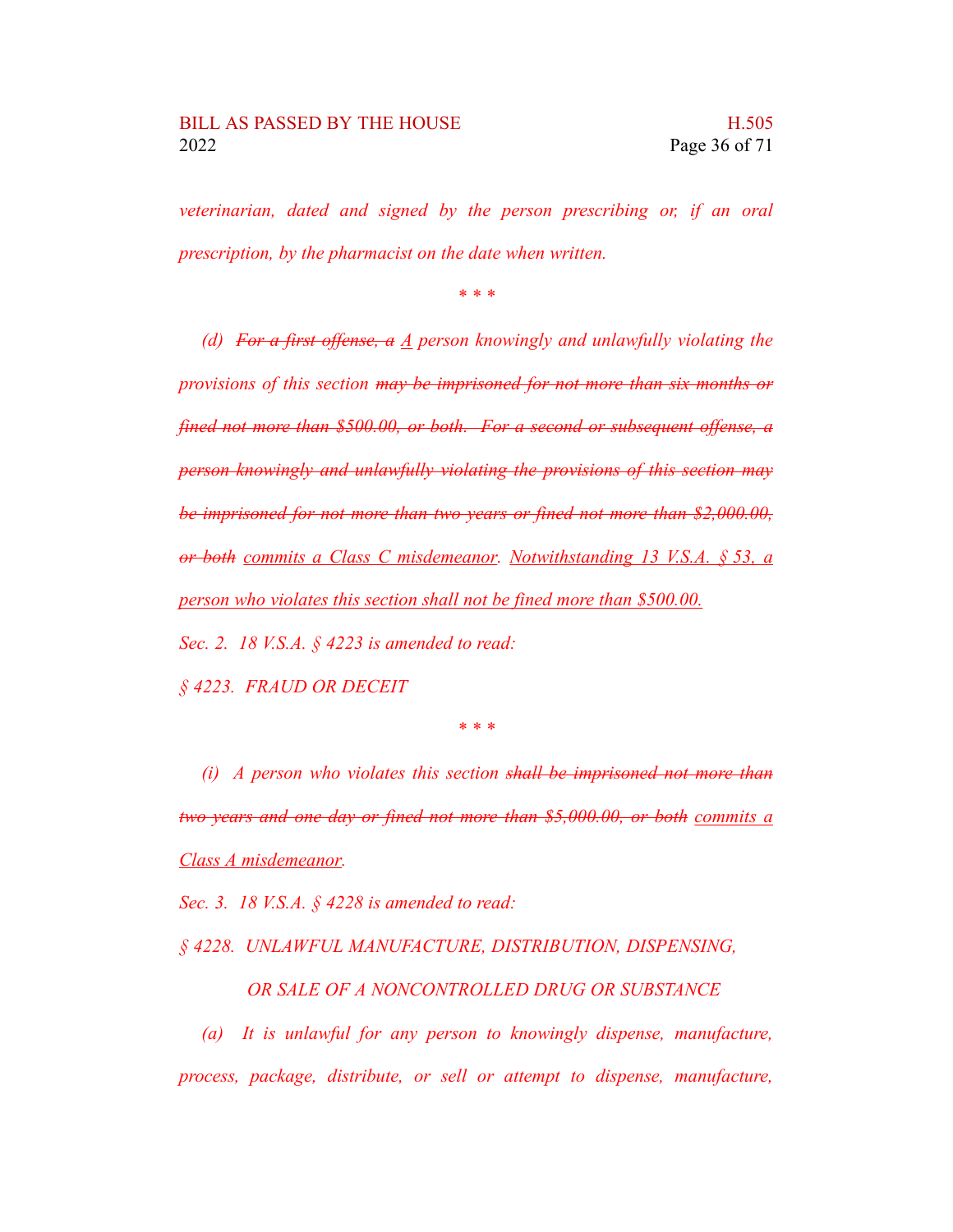*process, package, distribute, or sell a noncontrolled drug or substance upon either:*

*(1) the express or implied representation that the drug or substance is a controlled drug; or*

*(2) the express or implied representation that the drug or substance is of such nature or appearance that the dispensee or purchaser will be able to dispense or sell the drug or substance as a controlled drug.*

*(b) For the purposes of this section, a "controlled" drug or substance shall mean those drugs or substances listed under schedules I through V in the federal Controlled Substances Act, 21 U.S.C. § 801 et seq. as amended.*

*\* \* \**

*(f) A person convicted of violating this section shall be subject to imprisonment for a term of up to one year or a fine of up to \$5,000.00, or both commits a Class B misdemeanor. If the violation of this section involves dispensing, distributing, or selling to a person under the age of 21 years of age, the person shall be subject to a term of imprisonment of not more than two years or fined up to \$10,000.00, or both commits a Class A misdemeanor. Sec. 4. 18 V.S.A. § 4230 is amended to read:*

*§ 4230. CANNABIS*

*(a) Possession and cultivation.*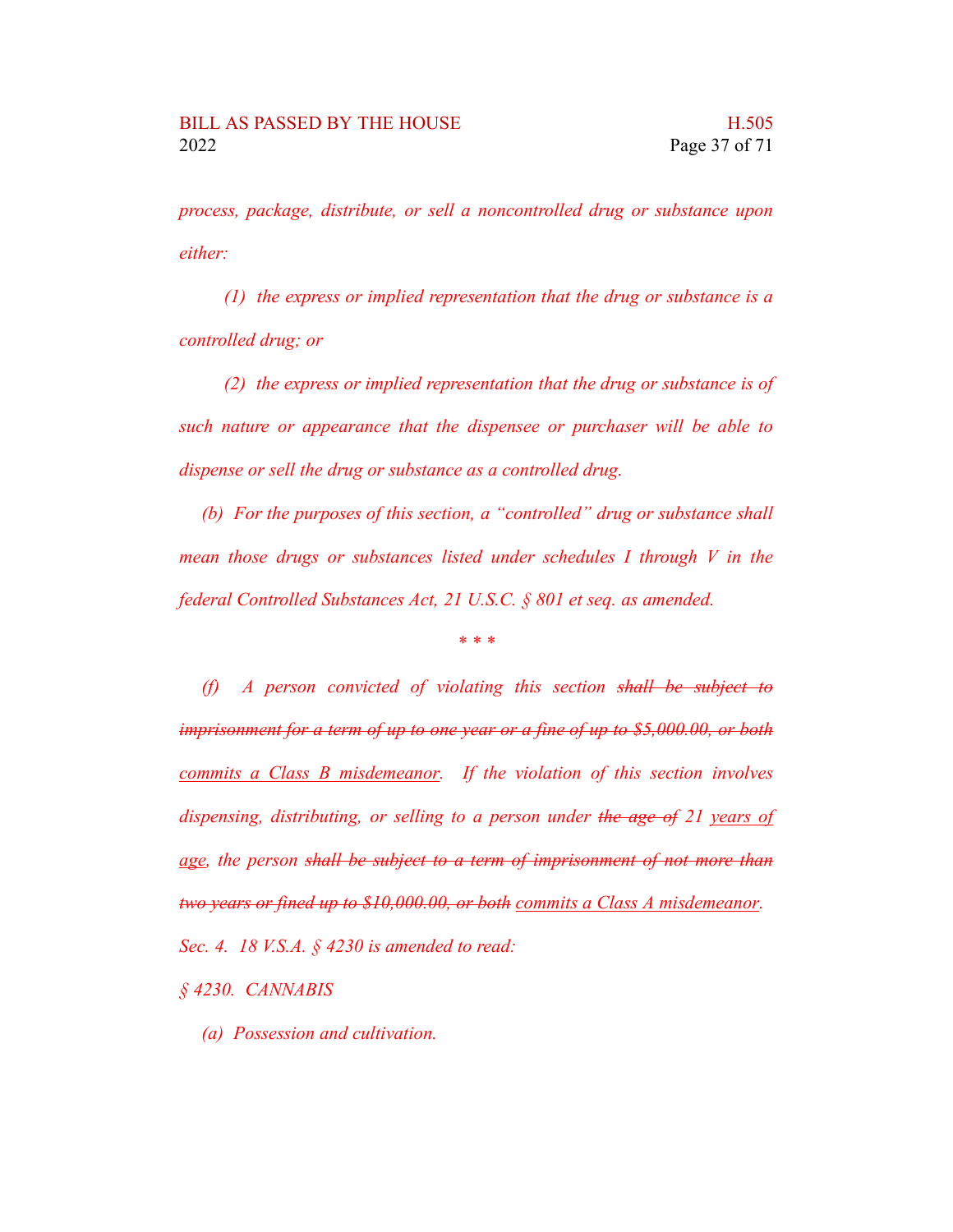*(1) No person shall knowingly and unlawfully possess more than one ounce of cannabis or more than five grams of hashish or cultivate more than two mature cannabis plants or four immature cannabis plants. A person who violates this subdivision shall be assessed a civil penalty as follows:*

- *(A) not more than \$100.00 for a first offense;*
- *(B) not more than \$200.00 for a second offense; and*
- *(C) not more than \$500.00 for a third or subsequent offense.*

*(2)(A) No person shall knowingly and unlawfully possess two ounces or more of cannabis or ten grams or more of hashish or more than three mature cannabis plants or six immature cannabis plants. For a first offense under this subdivision (2), a person shall be provided the opportunity to participate in the Court Diversion Program unless the prosecutor states on the record why a referral to the Court Diversion Program would not serve the ends of justice. A person convicted of a first offense under this subdivision shall be imprisoned not more than six months or fined not more than \$500.00, or both commits a Class C misdemeanor. Notwithstanding 13 V.S.A. § 53, a person who violates this section shall not be fined more than \$500.00.*

*(B) A person convicted of a second or subsequent offense of violating subdivision (A) of this subdivision (2) shall be imprisoned not more than two years or fined not more than \$2,000.00, or both. [Repealed.]*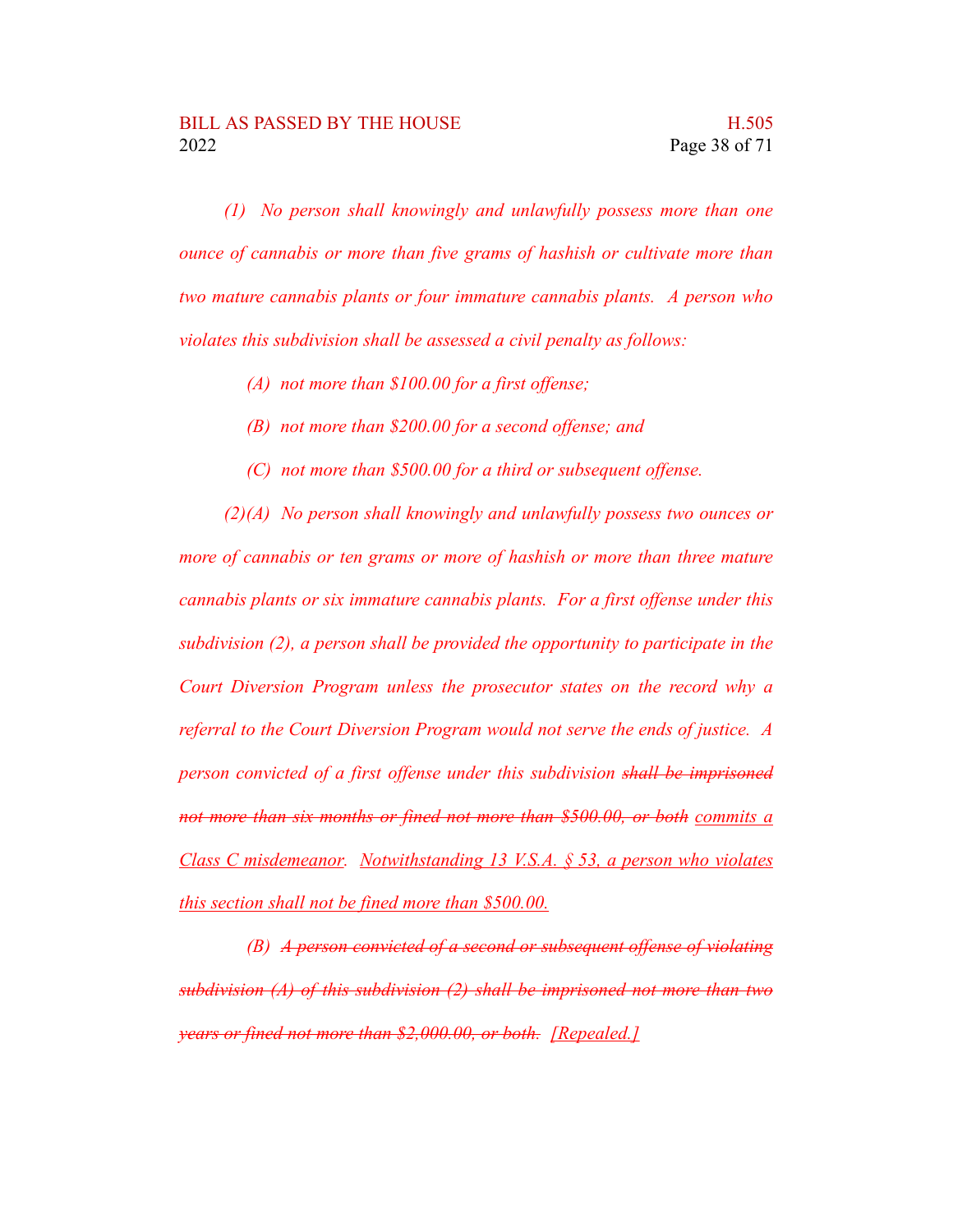*(C) Upon an adjudication of guilt for a first or second an offense under this subdivision (2), the court may defer sentencing as provided in 13 V.S.A. § 7041, except that the court may in its discretion defer sentence without the filing of a presentence investigation report and except that sentence may be imposed at any time within two years six months from and after the date of entry of deferment. The court may, prior to sentencing, order that the defendant submit to a drug assessment screening, which may be considered at sentencing in the same manner as a presentence report.*

*(3) A person knowingly and unlawfully possessing eight ounces of cannabis or 1.4 ounces of hashish or knowingly and unlawfully cultivating more than four mature cannabis plants or eight immature cannabis plants shall be imprisoned not more than three years or fined not more than \$10,000.00, or both commits a Class A misdemeanor.*

*(4) A person knowingly and unlawfully possessing more than one pound of cannabis or more than 2.8 ounces of hashish or knowingly and unlawfully cultivating more than six mature cannabis plants or 12 immature cannabis plants shall be imprisoned not more than five years or fined not more than \$10,000.00, or both commits a Class E felony.*

*(5) A person knowingly and unlawfully possessing more than 10 pounds of cannabis or more than one pound of hashish or knowingly and unlawfully cultivating more than 12 mature cannabis plants or 24 immature cannabis*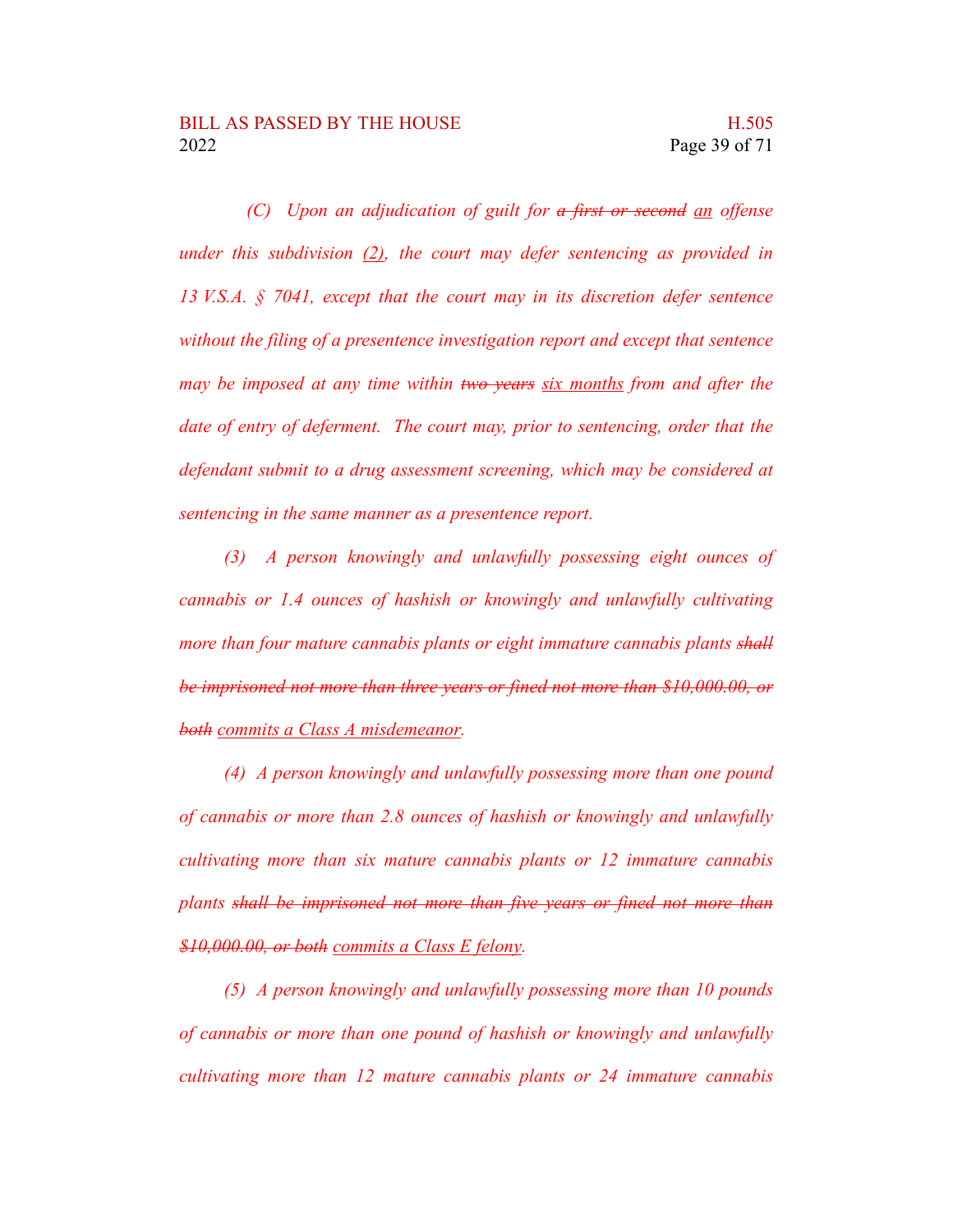*plants shall be imprisoned not more than 15 years or fined not more than \$500,000.00, or both commits a Class D felony.*

*(6) If a court fails to provide the defendant with notice of collateral consequences in accordance with 13 V.S.A. § 8005(b) and the defendant later at any time shows that the plea and conviction for a violation of this subsection may have or has had a negative consequence, the court, upon the defendant's motion, shall vacate the judgment and permit the defendant to withdraw the plea or admission and enter a plea of not guilty. Failure of the court to advise the defendant of a particular collateral consequence shall not support a motion to vacate.*

*(7) The amounts of cannabis in this subsection shall not include cannabis cultivated, harvested, and stored in accordance with section 4230e of this title.*

*(b) Selling or dispensing.*

*(1) A person knowingly and unlawfully selling cannabis or hashish shall be imprisoned not more than two years or fined not more than \$10,000.00, or both commits a Class B misdemeanor.*

*(2) A person knowingly and unlawfully selling or dispensing more than one ounce of cannabis or five grams or more of hashish shall be imprisoned not more than five years or fined not more than \$100,000.00, or both commits a Class A misdemeanor.*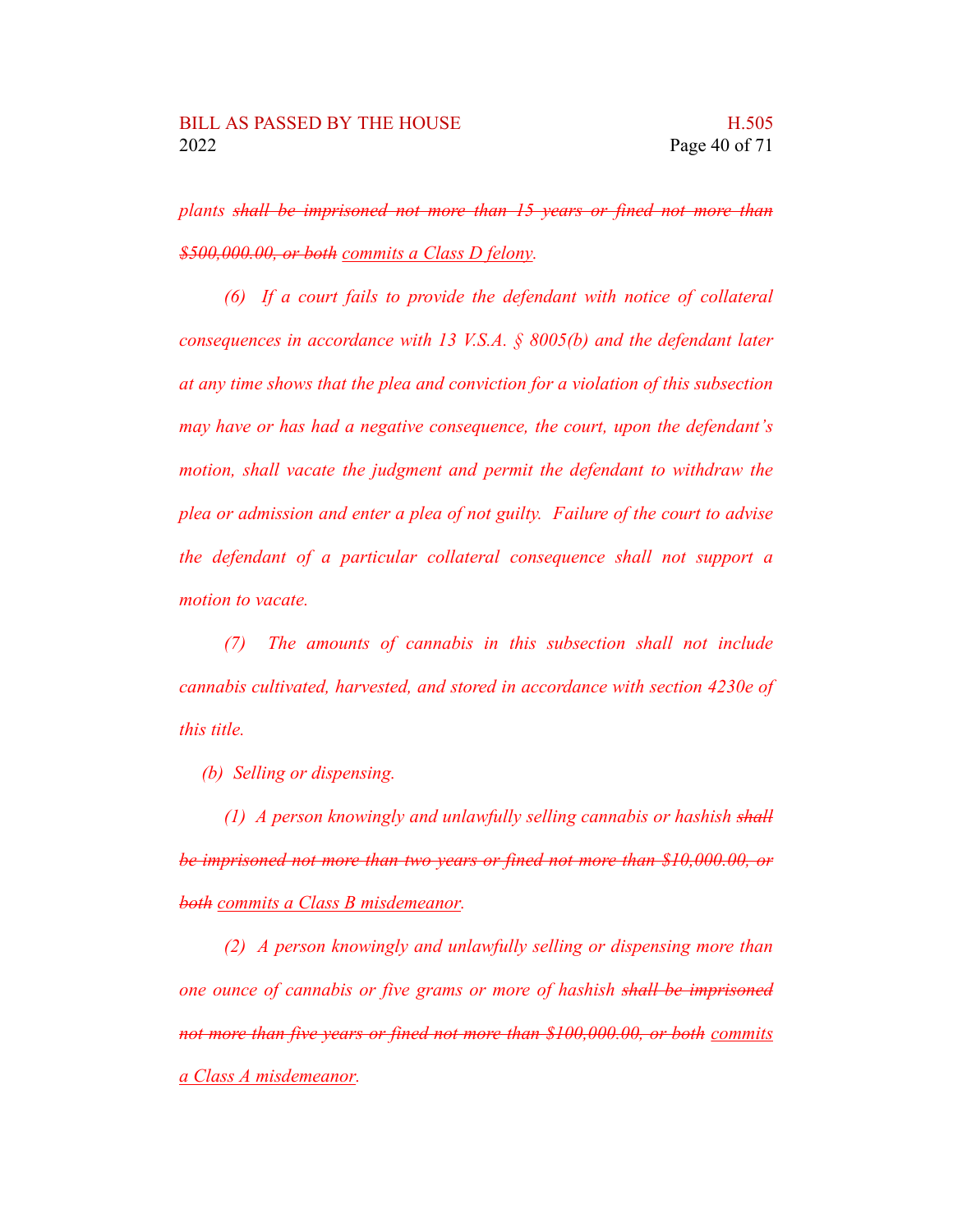*(3) A person knowingly and unlawfully selling or dispensing one pound or more of cannabis or 2.8 ounces or more of hashish shall be imprisoned not more than 15 years or fined not more than \$500,000.00, or both commits a Class D felony.*

*(4) A person 21 years of age or older may dispense one ounce or less of cannabis or five grams or less of hashish to another person who is 21 years of age or older, provided that the dispensing is not advertised or promoted to the public.*

*(c) Trafficking. A person knowingly and unlawfully possessing 50 pounds or more of cannabis or five pounds or more of hashish with the intent to sell or dispense the cannabis or hashish shall be imprisoned not more than 30 years or fined not more than \$1,000,000.00, or both commits a Class C felony. There shall be a permissive inference that a person who possesses 50 pounds or more of cannabis or five pounds or more of hashish intends to sell or dispense the cannabis or hashish.*

*(d) Canabis-infused Cannabis-infused products. Only the portion of a cannabis-infused product that is attributable to cannabis shall count toward the possession limits of this section. The weight of cannabis that is attributable to cannabis-infused products shall be determined according to methods set forth in rule by the Department of Public Safety in accordance with chapter 86 of this title (therapeutic use of cannabis).*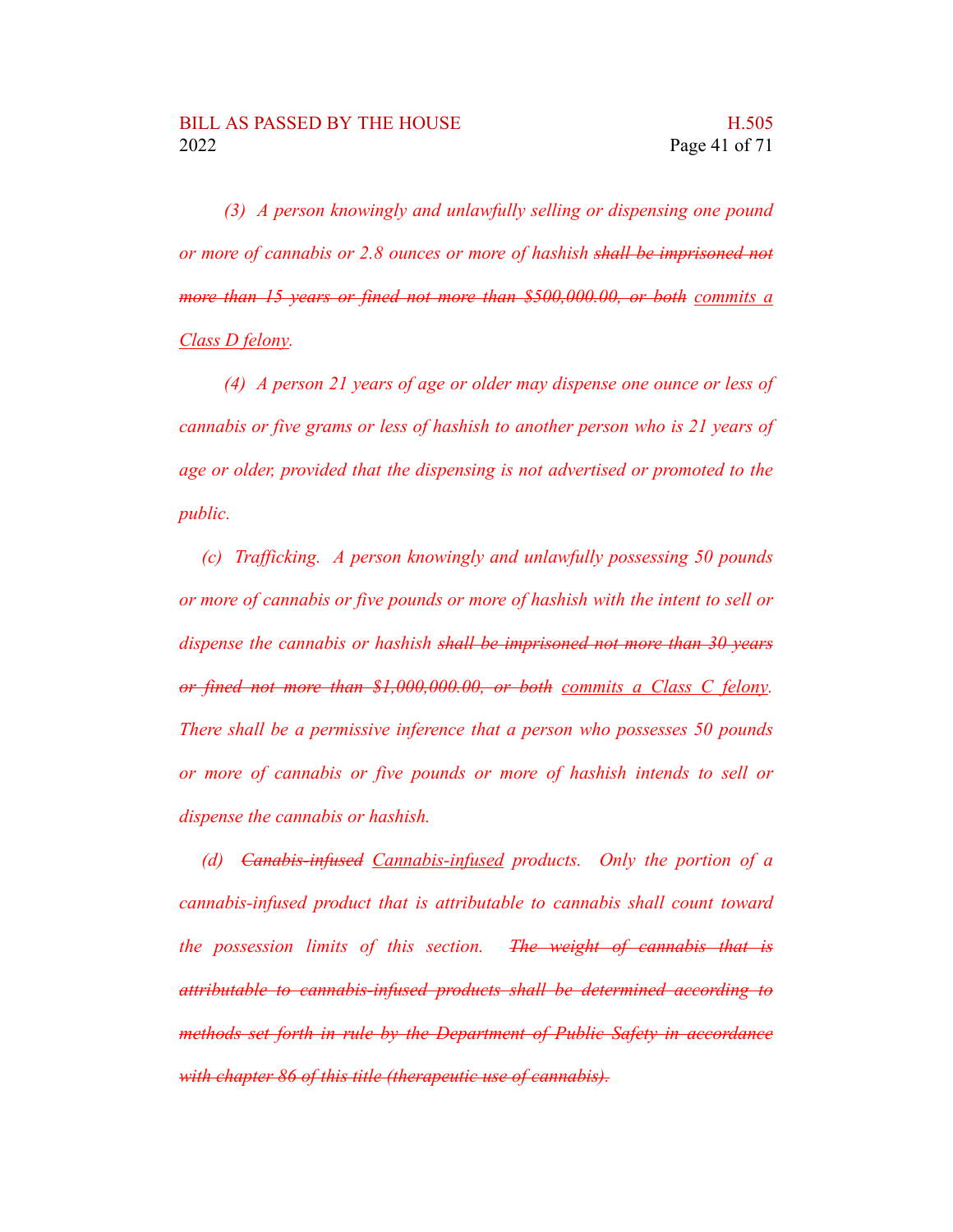*Sec. 5. 18 V.S.A. § 4230f is amended to read:*

*§ 4230f. DISPENSING CANNABIS TO A PERSON UNDER 21 YEARS*

*OF AGE; CRIMINAL OFFENSE*

*(a) No person shall:*

*(1) dispense cannabis to a person under 21 years of age; or*

*(2) knowingly enable the consumption of cannabis by a person under 21 years of age.*

*(b) As used in this section, "enable the consumption of cannabis" means creating a direct and immediate opportunity for a person to consume cannabis.*

*(c) Except as provided in subsection (d) of this section, a person who violates subsection (a) of this section shall be imprisoned not more than two years or fined not more than \$2,000.00, or both commits a Class A misdemeanor. Notwithstanding 13 V.S.A. § 53, a person who violates this section shall not be fined more than \$2,000.00.*

*(d) A person who violates subsection (a) of this section, where the person under 21 years of age while operating a motor vehicle on a public highway causes death or serious bodily injury to himself or herself themselves or to another person as a result of the violation, shall be imprisoned not more than five years or fined not more than \$10,000.00, or both commits a Class D felony.*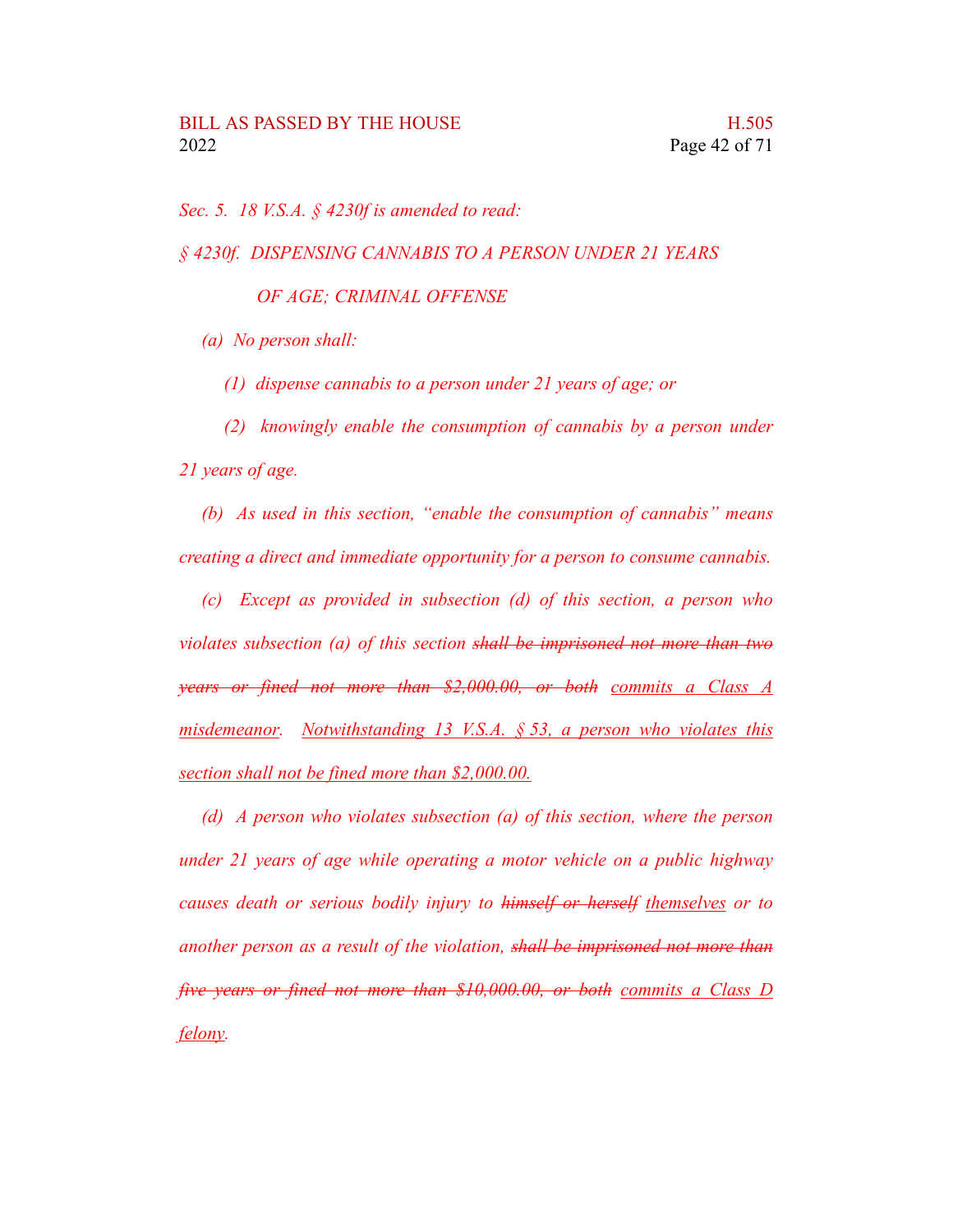*(e)(1) Subsections (a)–(d) of this section shall not apply to a person under 21 years of age who dispenses cannabis to a person under 21 years of age or who knowingly enables the consumption of cannabis by a person under 21 years of age.*

*(2) A person who is 18, 19, or 20 years of age who knowingly dispenses cannabis to a person who is 18, 19, or 20 years of age commits a civil violation and shall be referred to the Court Diversion Program for the purpose of enrollment in the Youth Substance Awareness Safety Program in accordance with the provisions of section 4230b of this title and shall be subject to the penalties in that section for failure to complete the program successfully.*

*(3) A person 18, 19, or 20 years of age who knowingly dispenses to a person under 18 years of age who is at least three years that person's junior shall be sentenced to a term of imprisonment of not more than five years in accordance with section 4237 of this title commits a Class B misdemeanor. Notwithstanding 13 V.S.A. § 53, a person who violates this section shall not be fined.*

*(4) A person who is 19 years of age who knowingly dispenses to a person 17 years of age or a person who is 18 years of age who knowingly dispenses cannabis to a person who is 16 or 17 years of age commits a misdemeanor crime and shall be fined not more than \$500.00 Class E misdemeanor.*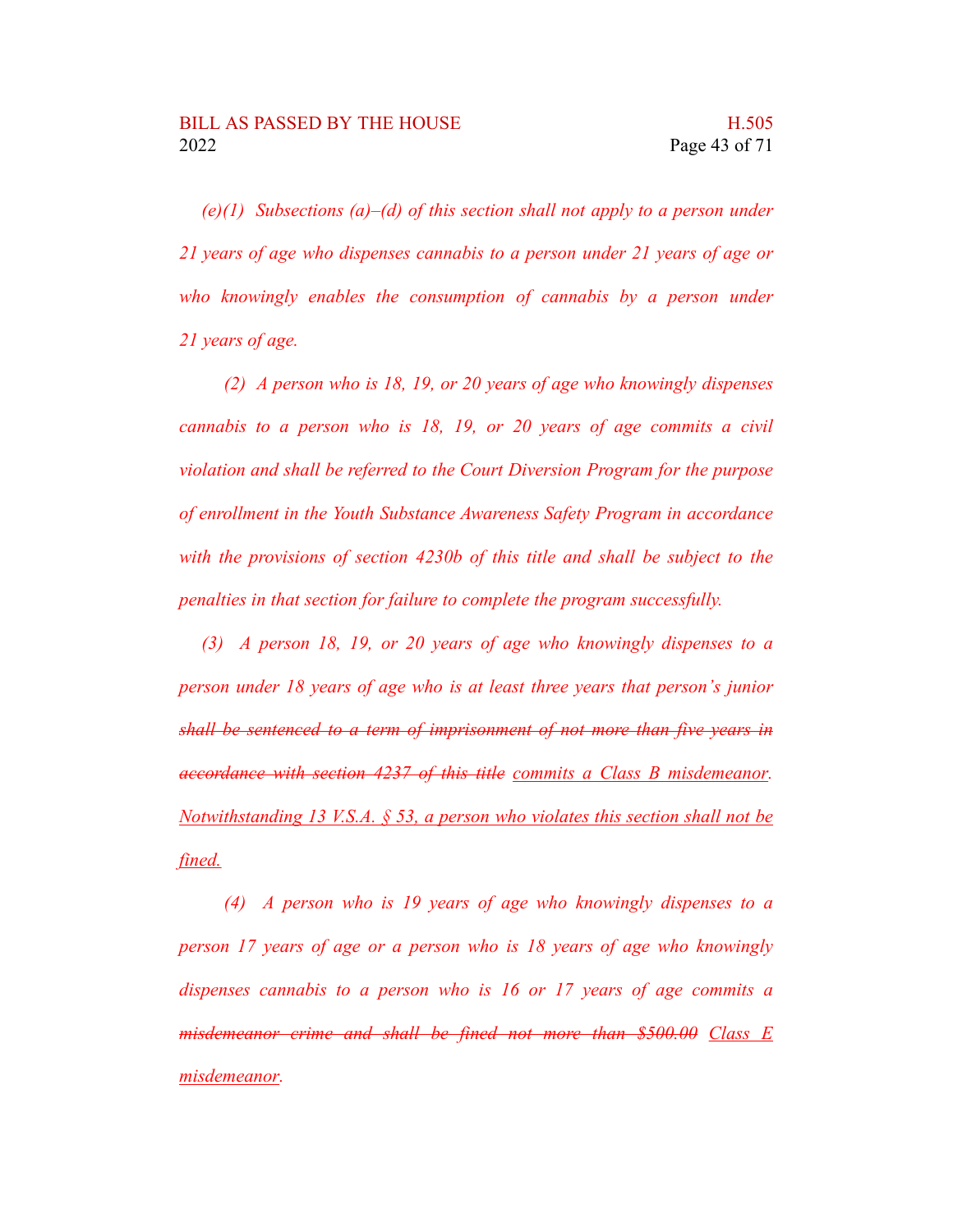*(5) A person who is under 18 years of age who knowingly dispenses cannabis to another person who is under 18 years of age commits a delinquent act and shall be subject to 33 V.S.A. chapter 52.*

*\* \* \**

*Sec. 6. 18 V.S.A. § 4230h is amended to read:*

*§ 4230h. CHEMICAL EXTRACTION VIA BUTANE OR HEXANE PROHIBITED*

*(a) No person shall manufacture concentrated cannabis by chemical extraction or chemical synthesis using butane or hexane unless authorized as a dispensary pursuant to a registration issued by the Department of Public Safety pursuant to chapter 86 of this title.*

*(b) A person who violates subsection (a) of this section shall be imprisoned not more than two years or fined not more than \$2,000.00, or both commits a Class A misdemeanor. Notwithstanding 13 V.S.A. § 53, a person who violates this section shall not be fined more than \$2,000.00. A person who violates subsection (a) of this section and causes serious bodily injury to another person shall be imprisoned not more than five years or fined not more than \$5,000.00, or both commits a Class E felony. Notwithstanding 13 V.S.A. § 53, a person who violates this section shall not be fined more than \$5,000.00. Sec. 7 . 18 V.S.A. § 4231 is amended to read:*

*§ 4231. COCAINE*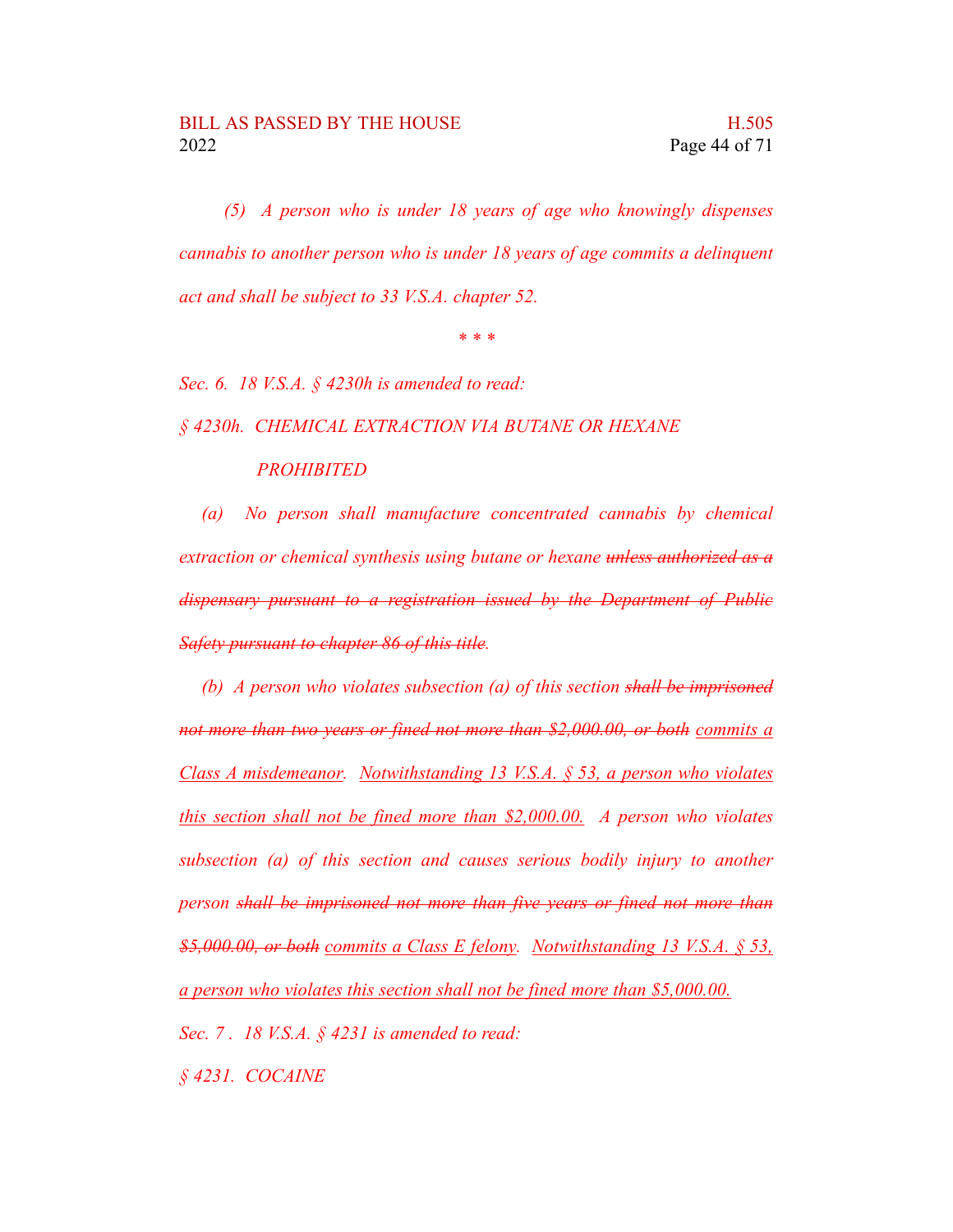*(a) Possession.*

*(1) A person knowingly and unlawfully possessing cocaine shall be imprisoned not more than one year or fined not more than \$2,000.00, or both commits a Class B misdemeanor. Notwithstanding 13 V.S.A. § 53, a person who violates this section shall not be fined more than \$2,000.00.*

*(2) A person knowingly and unlawfully possessing cocaine in an amount consisting of 2.5 grams or more of one or more preparations, compounds, mixtures, or substances containing cocaine shall be imprisoned not more than five years or fined not more than \$100,000.00, or both commits a Class E felony.*

*(3) A person knowingly and unlawfully possessing cocaine in an amount consisting of one ounce or more of one or more preparations, compounds, mixtures, or substances containing cocaine shall be imprisoned not more than 10 years or fined not more than \$250,000.00, or both commits a Class D felony.*

*(4) [Repealed.]*

*(b) Selling or dispensing.*

*(1) A person knowingly and unlawfully dispensing cocaine shall be imprisoned not more than three years or fined not more than \$75,000.00, or both commits a Class E felony. A person knowingly and unlawfully selling*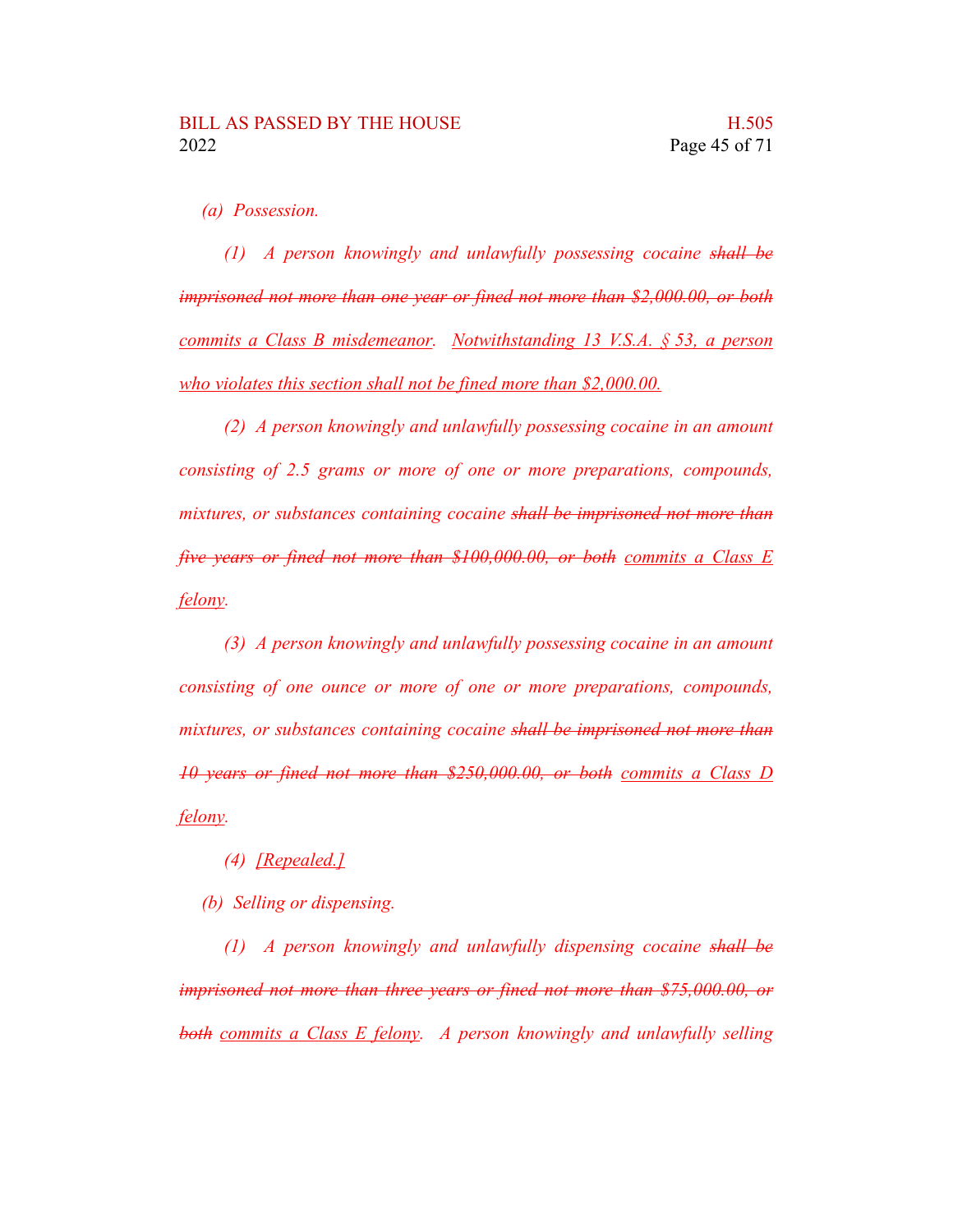*cocaine shall be imprisoned not more than five years or fined not more than \$100,000.00, or both commits a Class D felony.*

*(2) A person knowingly and unlawfully selling or dispensing cocaine in an amount consisting of 2.5 grams or more of one or more preparations, compounds, mixtures, or substances containing cocaine shall be imprisoned not more than 10 years or fined not more than \$250,000.00, or both. [Repealed.]*

*(3) A person knowingly and unlawfully selling or dispensing cocaine in an amount consisting of one ounce or more of one or more preparations, compounds, mixtures, or substances containing cocaine shall be imprisoned not more than 20 years or fined not more than \$1,000,000.00, or both commits a Class C felony.*

*(c) Trafficking.*

*(1) A person knowingly and unlawfully possessing cocaine in an amount consisting of 150 grams or more of one or more preparations, compounds, mixtures, or substances containing cocaine with the intent to sell or dispense the cocaine shall be imprisoned not more than 30 years or fined not more than \$1,000,000.00, or both commits a Class B felony. There shall be a permissive inference that a person who possesses cocaine in an amount consisting of 150 grams or more of one or more preparations, compounds, mixtures, or substances containing cocaine intends to sell or dispense the cocaine. The*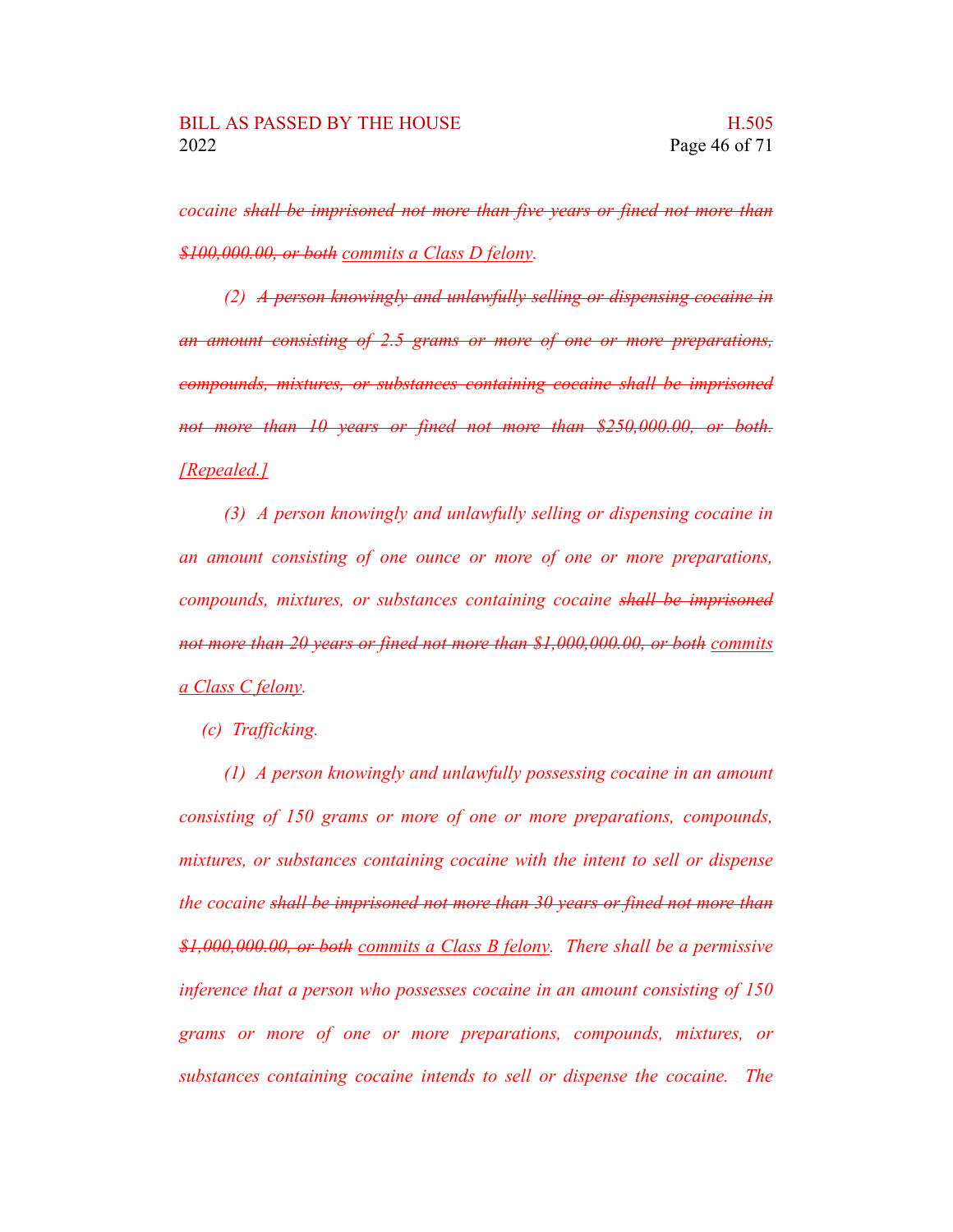*amount of possessed cocaine under this subdivision to sustain a charge of conspiracy under 13 V.S.A. § 1404 shall be not less than 400 grams in the aggregate.*

*(2) A person knowingly and unlawfully possessing crack cocaine in an amount consisting of 60 grams or more of one or more preparations, compounds, mixtures, or substances containing crack cocaine with the intent to sell or dispense the crack cocaine shall be imprisoned not more than 30 years or fined not more than \$1,000,000.00, or both. There shall be a permissive inference that a person who possesses crack cocaine in an amount consisting of 60 grams or more of one or more preparations, compounds, mixtures, or substances containing crack cocaine intends to sell or dispense the crack cocaine. [Repealed.]*

*Sec. 8. 18 V.S.A. § 4232 is amended to read:*

*§ 4232. LSD*

*(a) Possession.*

*(1) A person knowingly and unlawfully possessing lysergic acid diethylamide shall be imprisoned not more than one year or fined not more than \$2,000.00, or both commits a Class B misdemeanor. Notwithstanding 13 V.S.A. § 53, a person who violates this section shall not be fined more than \$2,000.00.*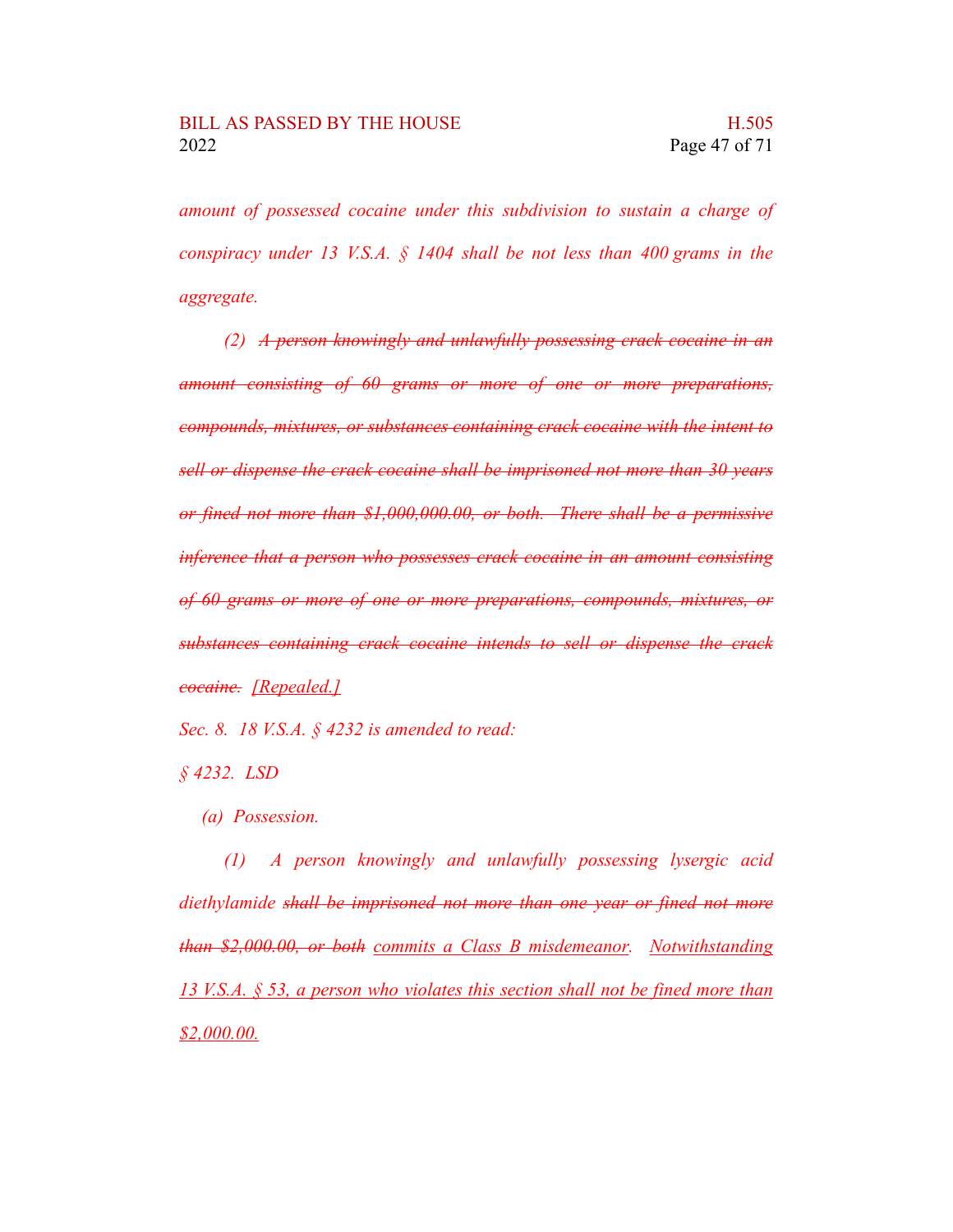*(2) A person knowingly and unlawfully possessing lysergic acid diethylamide in an amount consisting of 100 milligrams or more of one or more preparations, compounds, mixtures, or substances containing lysergic acid diethylamide shall be imprisoned not more than five years or fined not more than \$25,000.00, or both commits a Class E felony.*

*(3) A person knowingly and unlawfully possessing lysergic acid diethylamide in an amount consisting of one gram or more of one or more preparations, compounds, mixtures, or substances containing lysergic acid diethylamide shall be imprisoned not more than 10 years or fined not more than \$100,000.00, or both commits a Class D felony.*

*(4) A person knowingly and unlawfully possessing lysergic acid diethylamide in an amount consisting of 10 grams or more of one or more preparations, compounds, mixtures, or substances containing lysergic acid diethylamide shall be imprisoned not more than 20 years or fined not more than \$500,000.00, or both. [Repealed.]*

*(b) Selling or dispensing.*

*(1) A person knowingly and unlawfully dispensing lysergic acid diethylamide shall be imprisoned not more than three years or fined not more than \$25,000.00, or both commits a Class E felony. A person knowingly and unlawfully selling lysergic acid diethylamide shall be imprisoned not more*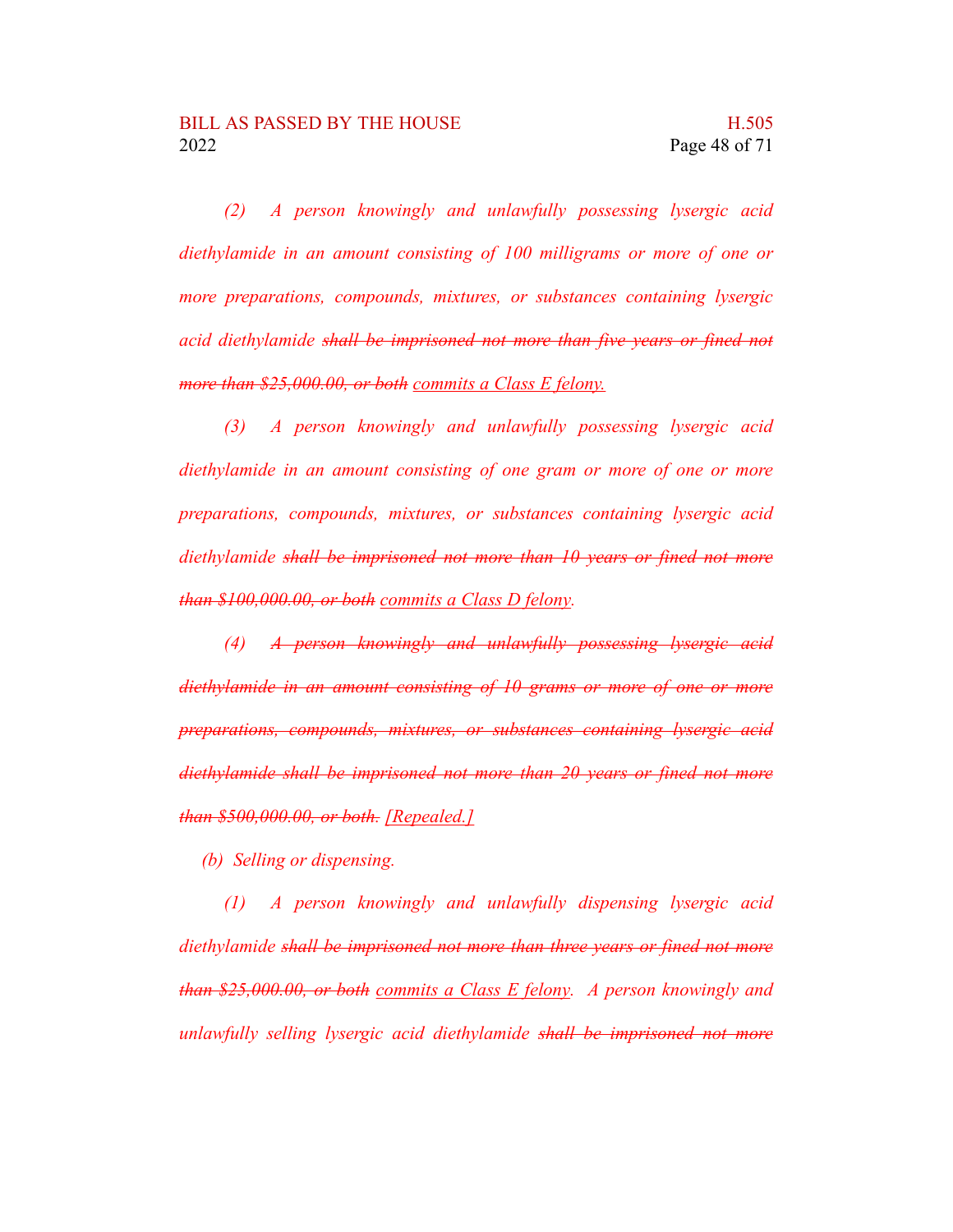*than five years or fined not more than \$25,000.00, or both commits a Class D felony.*

*(2) A person knowingly and unlawfully selling or dispensing lysergic acid diethylamide in an amount consisting of 100 milligrams or more of one or more preparations, compounds, mixtures, or substances containing lysergic acid diethylamide shall be imprisoned not more than 10 years or fined not more than \$100,000.00, or both commits a Class C felony.*

*(3) A person knowingly and unlawfully selling or dispensing lysergic acid diethylamide in an amount consisting of one gram or more of one or more preparations, compounds, mixtures, or substances containing lysergic acid diethylamide shall be imprisoned not more than 20 years or fined not more than \$500,000.00, or both. [Repealed.]*

*Sec. 9. 18 V.S.A. § 4233 is amended to read:*

*§ 4233. HEROIN*

*(a) Possession.*

*(1) A person knowingly and unlawfully possessing heroin shall be imprisoned not more than one year or fined not more than \$2,000.00, or both commits a Class B misdemeanor. Notwithstanding 13 V.S.A. § 53, a person who violates this section shall not be fined more than \$2,000.00.*

*(2) A person knowingly and unlawfully possessing heroin in an amount consisting of 200 milligrams or more of one or more preparations, compounds,*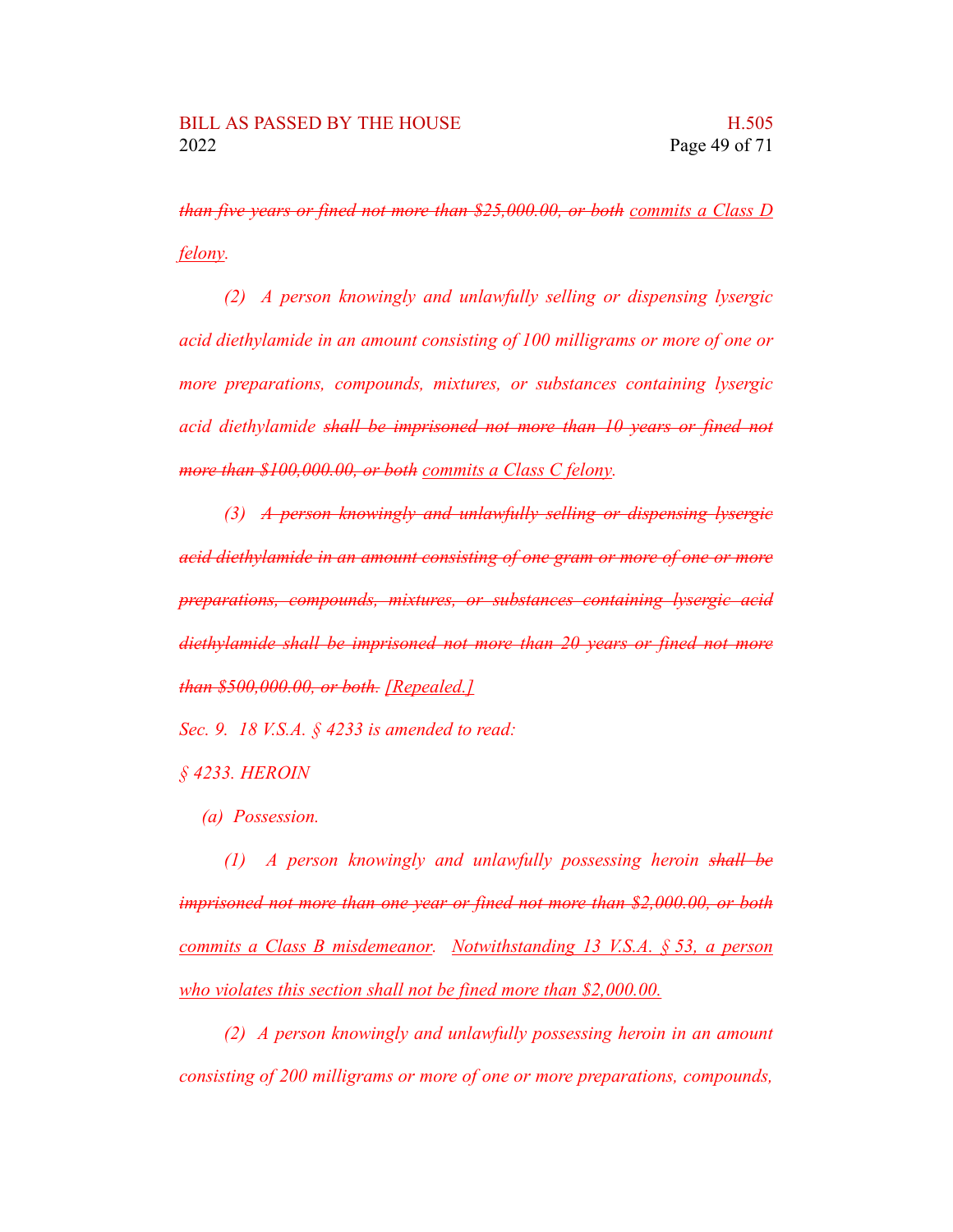*mixtures, or substances containing heroin shall be imprisoned not more than five years or fined not more than \$100,000.00, or both commits a Class A misdemeanor.*

*(3) A person knowingly and unlawfully possessing heroin in an amount consisting of one gram or more of one or more preparations, compounds, mixtures, or substances containing heroin shall be imprisoned not more than 10 years or fined not more than \$250,000.00, or both commits a Class D felony.*

*(4) A person knowingly and unlawfully possessing heroin in an amount consisting of two grams or more of one or more preparations, compounds, mixtures, or substances containing heroin shall be imprisoned not more than 20 years or fined not more than \$1,000,000.00, or both commits a Class C felony.*

*(b) Selling or dispensing.*

*(1) A person knowingly and unlawfully dispensing heroin shall be imprisoned not more than three years or fined not more than \$75,000.00, or both commits a Class E felony. A person knowingly and unlawfully selling heroin shall be imprisoned not more than five years or fined not more than \$100,000.00, or both commits a Class D felony.*

*(2) A person knowingly and unlawfully selling or dispensing heroin in an amount consisting of 200 milligrams or more of one or more preparations,*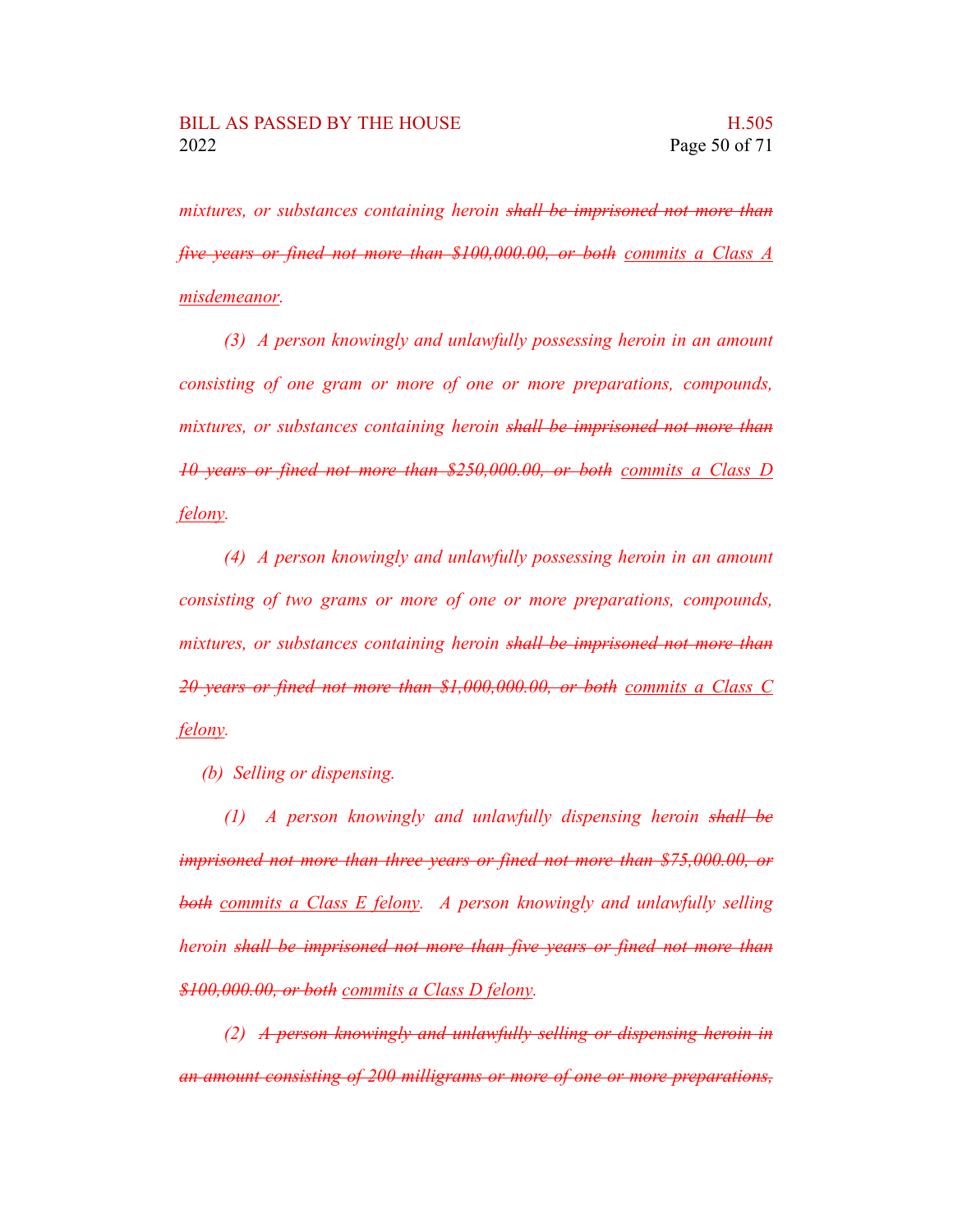*compounds, mixtures, or substances containing heroin shall be imprisoned not more than 10 years or fined not more than \$250,000.00, or both. [Repealed]*

*(3) A person knowingly and unlawfully selling or dispensing heroin in an amount consisting of one gram or more of one or more preparations, compounds, mixtures, or substances containing heroin shall be imprisoned not more than 20 years or fined not more than \$1,000,000.00, or both commits a Class C felony.*

*(c) Trafficking. A person knowingly and unlawfully possessing heroin in an amount consisting of 3.5 grams or more of one or more preparations, compounds, mixtures, or substances containing heroin with the intent to sell or dispense the heroin shall be imprisoned not more than 30 years or fined not more than \$1,000,000.00, or both commits a Class B felony. There shall be a permissive inference that a person who possesses heroin in an amount of 3.5 grams or more of one or more preparations, compounds, mixtures, or substances containing heroin intends to sell or dispense the heroin. The amount of possessed heroin under this subsection to sustain a charge of conspiracy under 13 V.S.A. § 1404 shall be no less than 10 grams in the aggregate.*

*(d) Transportation into the State. In addition to any other penalties provided by law, a person knowingly and unlawfully transporting one gram or more of heroin into Vermont with the intent to sell or dispense the heroin shall*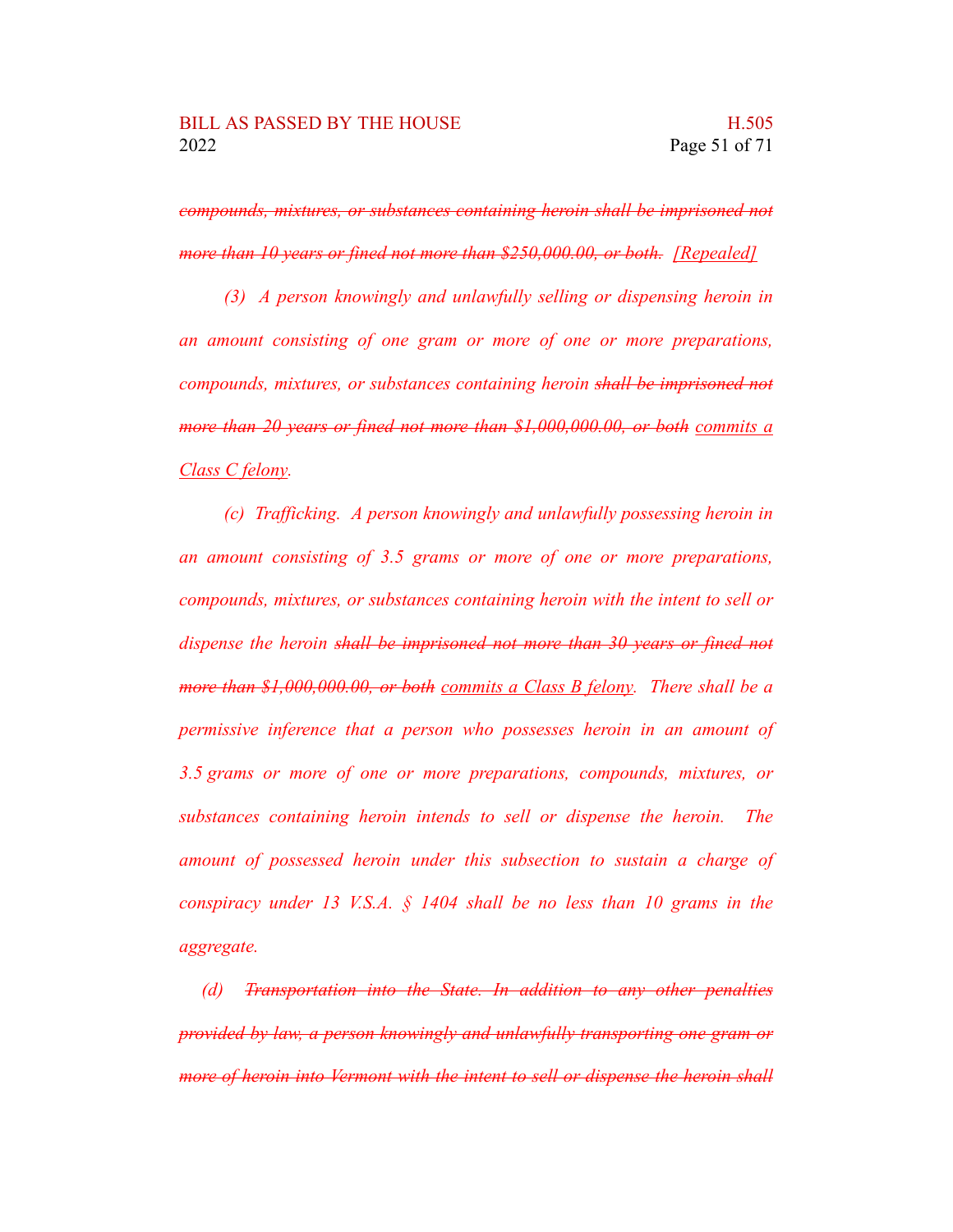*be imprisoned not more than 10 years or fined not more than \$100,000.00, or both. [Repealed]*

*Sec. 10. 18 V.S.A. § 4233a is amended to read:*

*§ 4233a. FENTANYL*

*(a) Selling or dispensing.*

*(1) A person knowingly and unlawfully dispensing fentanyl shall be imprisoned not more than three years or fined not more than \$75,000.00, or both commits a Class E felony. A person knowingly and unlawfully selling fentanyl shall be imprisoned not more than five years or fined not more than \$100,000.00, or both commits a Class D felony.*

*(2) A person knowingly and unlawfully selling or dispensing fentanyl in an amount consisting of four milligrams or more of one or more preparations, compounds, mixtures, or substances containing fentanyl shall be imprisoned not more than 10 years or fined not more than \$250,000.00, or both commits a Class C felony.*

*(3) A person knowingly and unlawfully selling or dispensing fentanyl in an amount consisting of 20 milligrams or more of one or more preparations, compounds, mixtures, or substances containing fentanyl shall be imprisoned not more than 20 years or fined not more than \$1,000,000.00, or both commits a Class B felony.*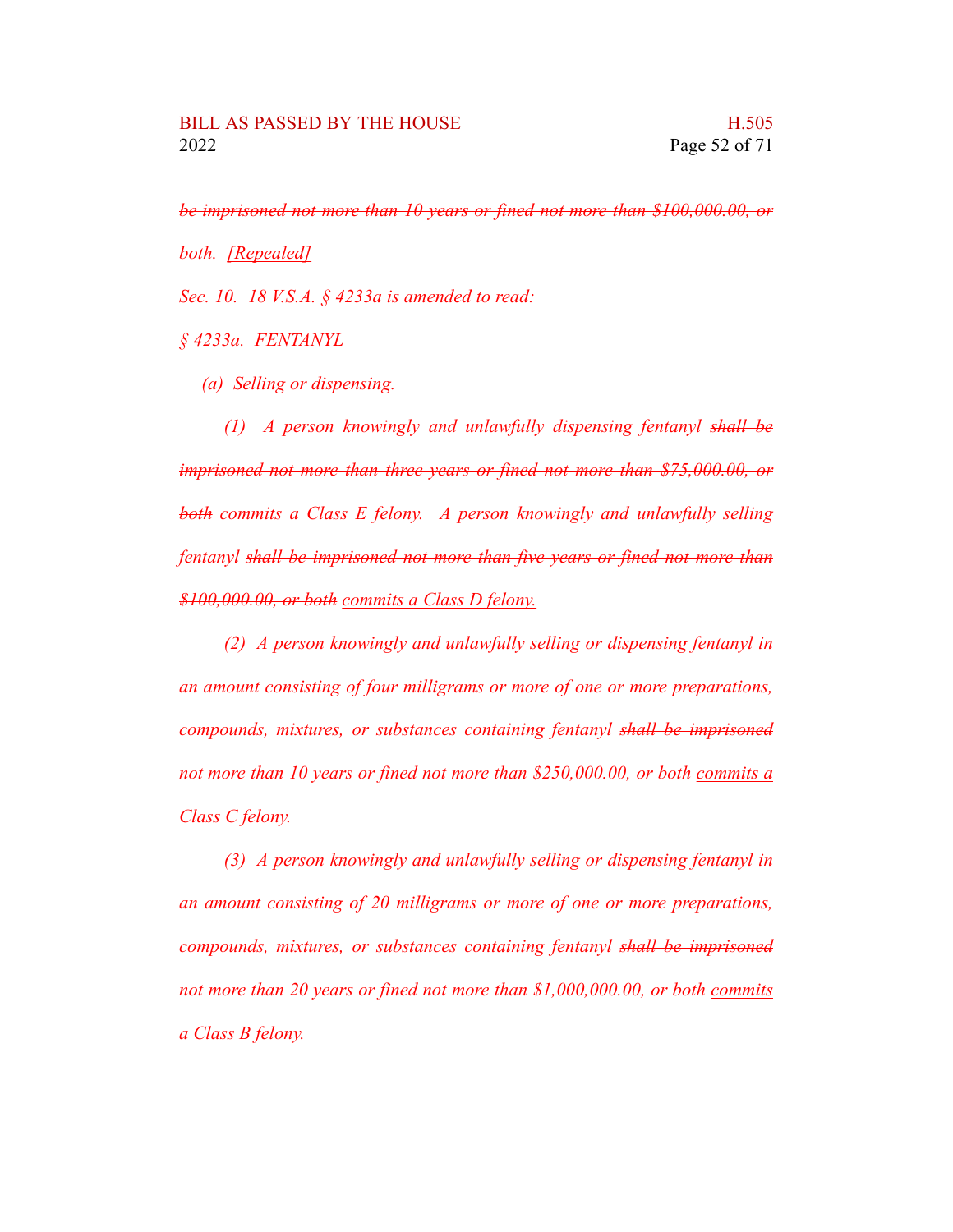*(4) In lieu of a charge under this subsection, but in addition to any other penalties provided by law, a person knowingly and unlawfully selling or dispensing any regulated drug containing a detectable amount of fentanyl shall be imprisoned not more than five years or fined not more than \$250,000.00, or both commits a Class D felony.*

*(b) Trafficking. A person knowingly and unlawfully possessing fentanyl in an amount consisting of 70 milligrams or more of one or more preparations, compounds, mixtures, or substances containing fentanyl with the intent to sell or dispense the fentanyl shall be imprisoned not more than 30 years or fined not more than \$1,000,000.00, or both commits a Class B felony. There shall be a permissive inference that a person who possesses fentanyl in an amount of 70 milligrams or more of one or more preparations, compounds, mixtures, or substances containing fentanyl intends to sell or dispense the fentanyl. The amount of possessed fentanyl under this subsection to sustain a charge of conspiracy under 13 V.S.A. § 1404 shall be not less than 70 milligrams in the aggregate.*

*(c) Transportation into the State. In addition to any other penalties provided by law, a person knowingly and unlawfully transporting more than 20 milligrams of fentanyl into Vermont with the intent to sell or dispense the fentanyl shall be imprisoned not more than 10 years or fined not more than \$100,000.00, or both commits a Class C Felony.*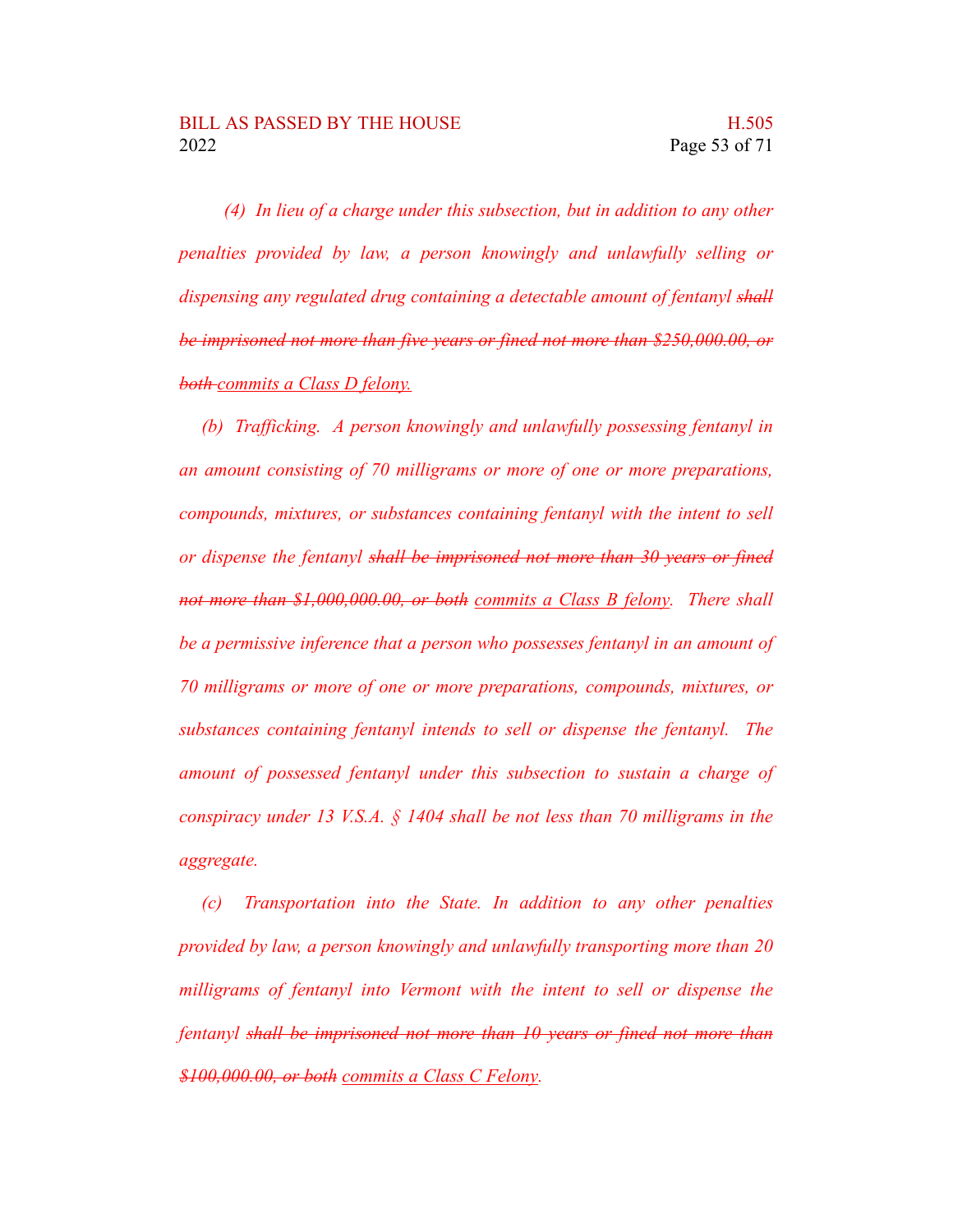*Sec. 11. 18 V.S.A. § 4234 is amended to read:*

*§ 4234. DEPRESSANT, STIMULANT, AND NARCOTIC DRUGS*

*(a) Possession.*

*(1)(A) Except as provided by subdivision (B) of this subdivision (1), a A person knowingly and unlawfully possessing a depressant, stimulant, or narcotic drug, other than heroin or cocaine, shall be imprisoned not more than one year or fined not more than \$2,000.00, or both commits a Class B misdemeanor. Notwithstanding 13 V.S.A. § 53, a person who violates this section shall not be fined more than \$2,000.00.*

*(B) A person knowingly and unlawfully possessing 224 milligrams or less of buprenorphine shall not be punished in accordance with subdivision (A) of this subdivision (1).*

*(2) A person knowingly and unlawfully possessing a depressant, stimulant, or narcotic drug, other than heroin or cocaine, consisting of 100 times a benchmark unlawful dosage or its equivalent as determined by the Board of Health by rule shall be imprisoned not more than five years or fined not more than \$25,000.00, or both commits a Class E felony.*

*(3) A person knowingly and unlawfully possessing a depressant, stimulant, or narcotic drug, other than heroin or cocaine, consisting of 1,000 times a benchmark unlawful dosage or its equivalent as determined by the*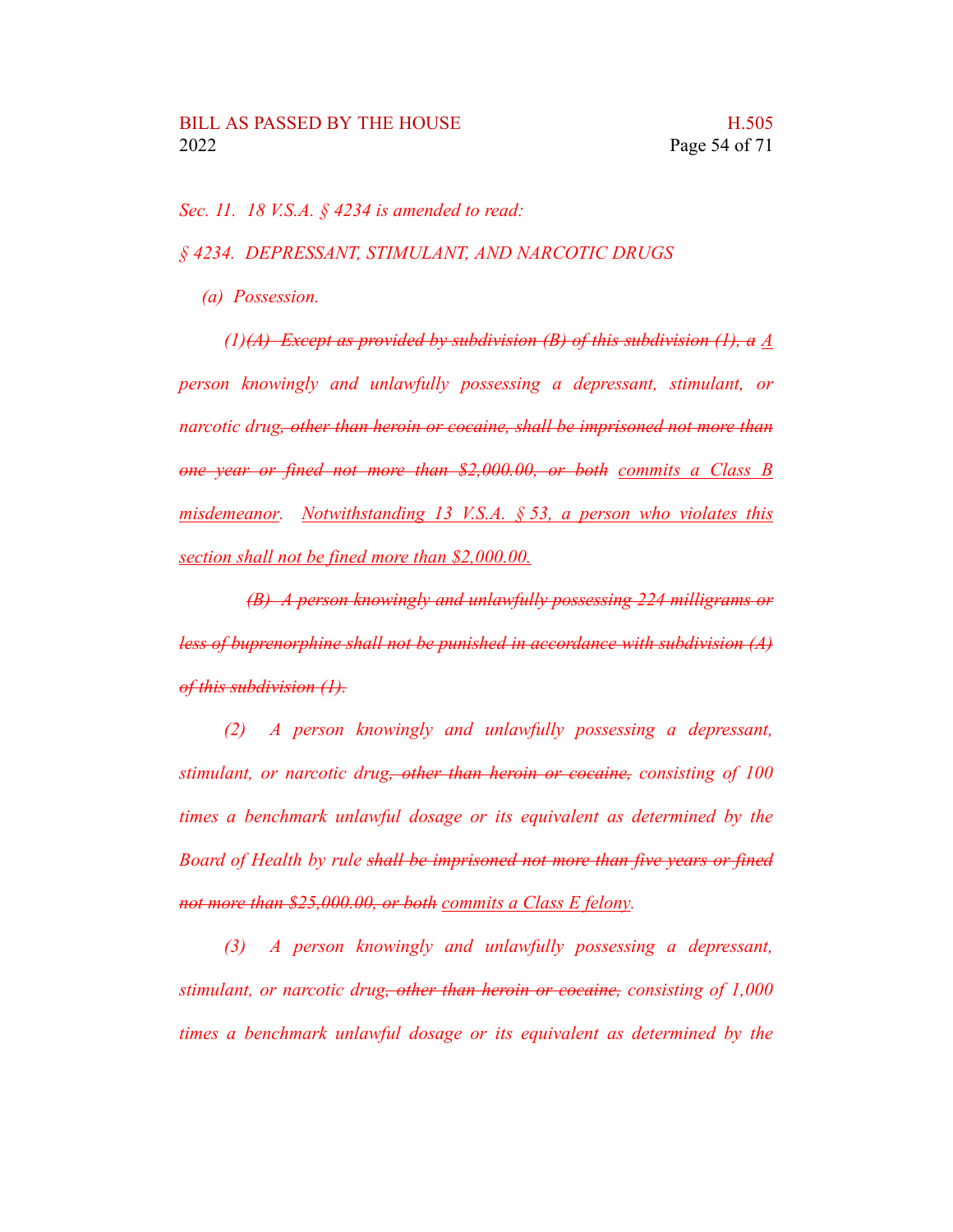*Board of Health by rule shall be imprisoned not more than 10 years or fined not more than \$100,000.00, or both commits a Class D felony.*

*(4) A person knowingly and unlawfully possessing a depressant, stimulant, or narcotic drug, other than heroin or cocaine, consisting of 10,000 times a benchmark unlawful dosage or its equivalent as determined by the Board of Health by rule shall be imprisoned not more than 20 years or fined not more than \$500,000.00, or both. [Repealed.]*

*(b) Selling or dispensing.*

*(1) A person knowingly and unlawfully dispensing a depressant, stimulant, or narcotic drug, other than fentanyl, heroin, or cocaine, shall be imprisoned not more than three years or fined not more than \$75,000.00, or both commits a Class E felony. A person knowingly and unlawfully selling a depressant, stimulant, or narcotic drug, other than fentanyl, cocaine, or heroin, shall be imprisoned not more than five years or fined not more than \$25,000.00, or both commits a Class D felony.*

*(2) A person knowingly and unlawfully selling or dispensing a depressant, stimulant, or narcotic drug, other than fentanyl, heroin, or cocaine, consisting of 100 times a benchmark unlawful dosage or its equivalent as determined by the Board of Health by rule shall be imprisoned not more than 10 years or fined not more than \$100,000.00, or both. [Repealed.]*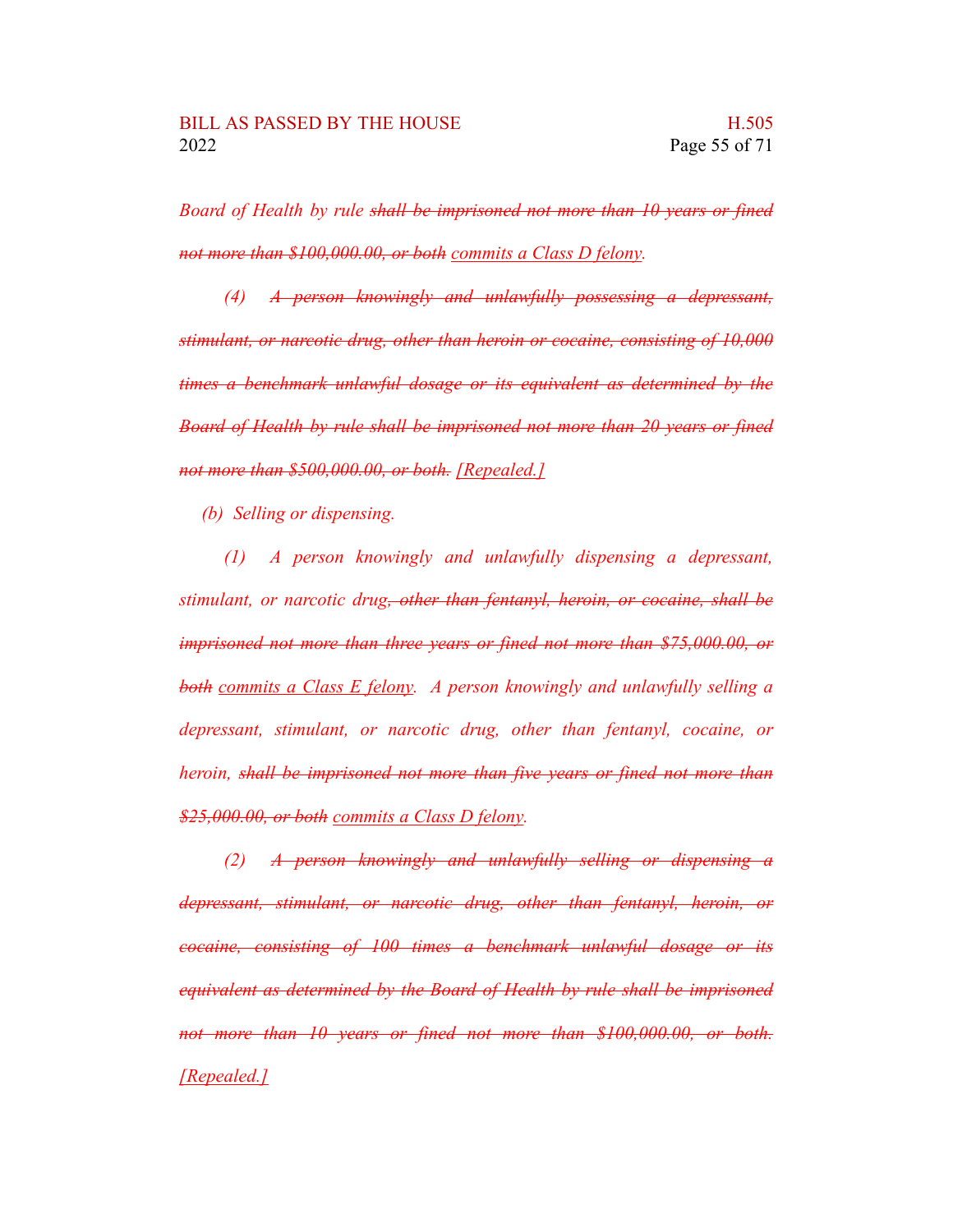*(3) A person knowingly and unlawfully selling or dispensing a depressant, stimulant, or narcotic drug, other than fentanyl, heroin, or cocaine, consisting of 1,000 times a benchmark unlawful dosage or its equivalent as determined by the Board of Health by rule shall be imprisoned not more than 20 years or fined not more than \$500,000.00, or both. [Repealed.]*

*(c) Possession of buprenorphine by a person under 21 years of age.*

*(1) Except as provided in subdivision (2) of this subsection, a person under 21 years of age who knowingly and unlawfully possesses 224 milligrams or less of buprenorphine commits a civil violation and shall be subject to the provisions of section 4230b of this title.*

*(2) A person under 16 years of age who knowingly and unlawfully possesses 224 milligrams or less of buprenorphine commits a delinquent act and shall be subject to the provisions of section 4230j of this title. [Repealed.] Sec. 12. 18 V.S.A. § 4234a is amended to read:*

#### *§ 4234a. METHAMPHETAMINE*

*(a) Possession.*

*(1) A person knowingly and unlawfully possessing methamphetamine shall be imprisoned not more than one year or fined not more than \$2,000.00, or both commits a Class B misdemeanor. Notwithstanding 13 V.S.A. § 53, a person who violates this section shall not be fined more than \$2,000.00.*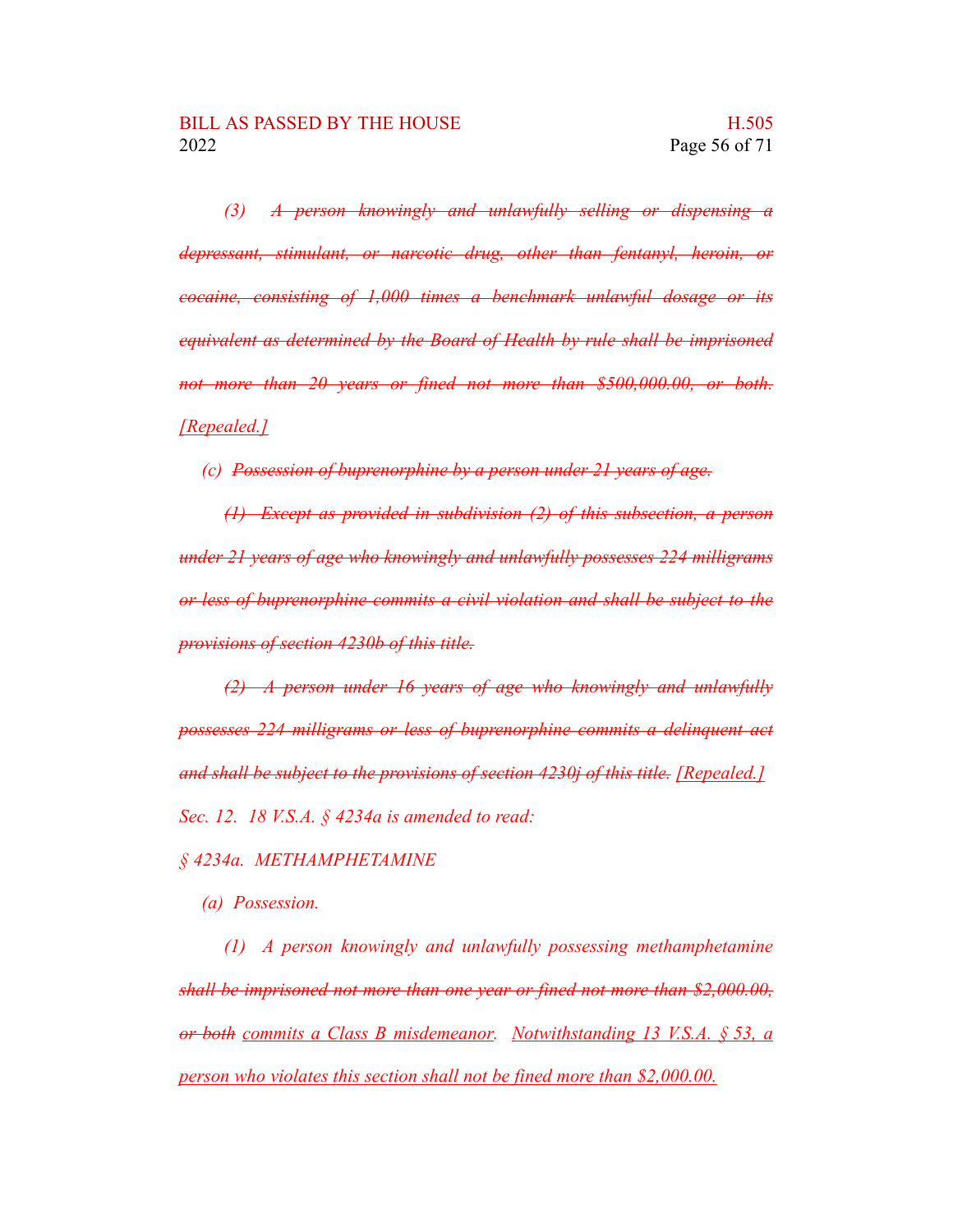*(2) A person knowingly and unlawfully possessing methamphetamine in an amount consisting of 2.5 grams or more of one or more preparations, compounds, mixtures, or substances containing methamphetamine shall be imprisoned not more than five years or fined not more than \$100,000.00, or both commits a Class D felony.*

*(3) A person knowingly and unlawfully possessing methamphetamine in an amount consisting of 25 grams or more of one or more preparations, compounds, mixtures, or substances containing methamphetamine shall be imprisoned not more than 10 years or fined not more than \$250,000.00, or both commits a Class C felony.*

*(b) Selling and dispensing.*

*(1) A person knowingly and unlawfully dispensing methamphetamine shall be imprisoned not more than three years or fined not more than \$75,000.00, or both commits a Class E felony. A person knowingly and unlawfully selling methamphetamine shall be imprisoned not more than five years or fined not more than \$100,000.00, or both commits a Class D felony.*

*(2) A person knowingly and unlawfully selling or dispensing methamphetamine in an amount consisting of 2.5 grams or more of one or more preparations, compounds, mixtures, or substances containing methamphetamine shall be imprisoned not more than 10 years or fined not more than \$250,000.00, or both. [Repealed.]*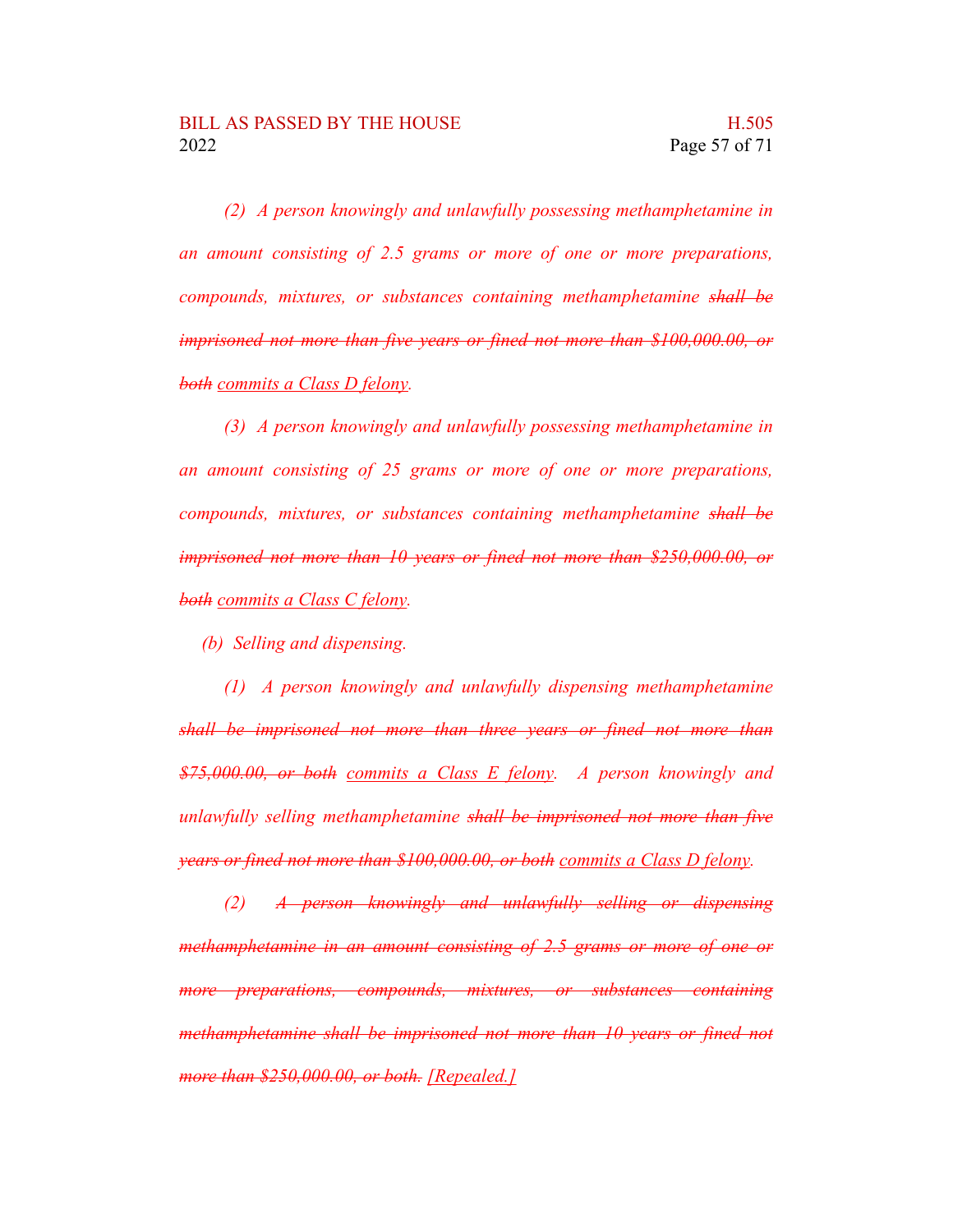*(3) A person knowingly and unlawfully selling or dispensing methamphetamine in an amount consisting of 25 grams or more of one or more preparations, compounds, mixtures, or substances containing methamphetamine shall be imprisoned not more than 20 years or fined not more than \$1,000,000.00, or both commits a Class C felony.*

*(c) Trafficking. A person knowingly and unlawfully possessing methamphetamine in an amount consisting of 300 grams or more of one or more preparations, compounds, mixtures, or substances containing methamphetamine with the intent to sell or dispense the methamphetamine shall be imprisoned not more than 30 years or fined not more than \$1,000,000.00, or both commits a Class B felony. There shall be a permissive inference that a person who possesses methamphetamine in an amount consisting of 300 grams or more of one or more preparations, compounds, mixtures, or substances containing methamphetamine intends to sell or dispense the methamphetamine. The amount of possessed methamphetamine under this subsection to sustain a charge of conspiracy under 13 V.S.A. § 1404 shall be no not less than 800 grams in the aggregate*

*Sec. 13. 18 V.S.A. § 4234b is amended to read:*

- *§ 4234b. EPHEDRINE AND PSEUDOEPHEDRINE*
	- *(a) Possession.*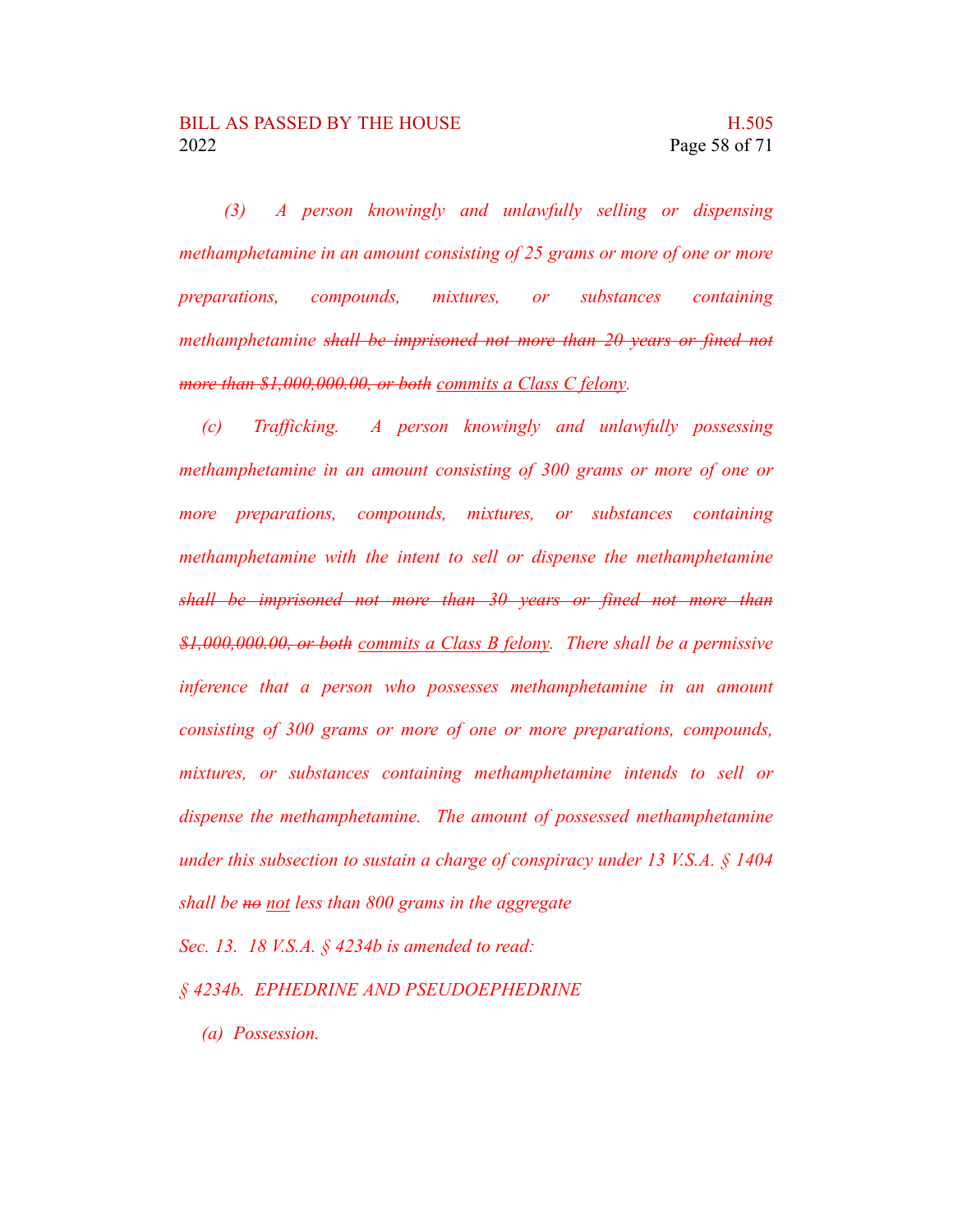*(1) No person shall knowingly and unlawfully possess a drug product containing ephedrine base, pseudoephedrine base, or phenylpropanolamine base with the intent to use the product as a precursor to manufacture methamphetamine or another controlled substance.*

*(2) A person who violates this subsection shall:*

*(A) commits a Class B misdemeanor if the offense involves possession of less than nine grams of ephedrine base, pseudoephedrine base, or phenylpropanolamine base, be imprisoned not more than one year or fined not more than \$2,000.00, or both; however, notwithstanding 13 V.S.A. § 53, a person who violates this section shall not be fined more than \$2,000.00;*

*(B) commits a Class E felony if the offense involves possession of nine or more grams of ephedrine base, pseudoephedrine base, or phenylpropanolamine base, be imprisoned not more than five years or fined not more than \$100,000.00, or both.*

*\* \* \**

*Sec. 14. 18 V.S.A. § 4235 is amended to read:*

#### *§ 4235. HALLUCINOGENIC DRUGS*

*(a) "Dose" of a hallucinogenic drug means that minimum amount of a hallucinogenic drug, not commonly used for therapeutic purposes, which that causes a substantial hallucinogenic effect. The Board of Health shall adopt rules which that establish doses for hallucinogenic drugs. The Board may*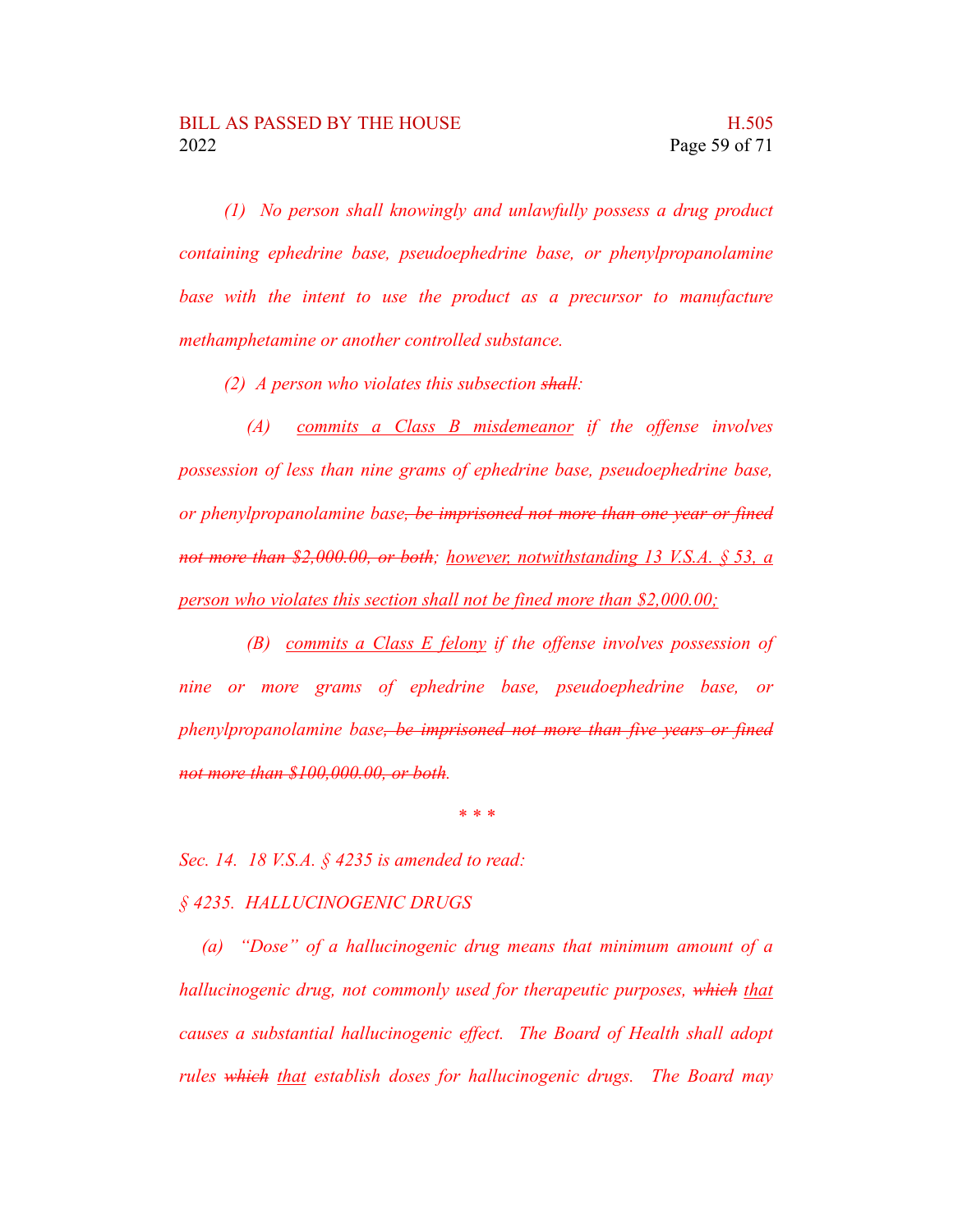*incorporate, where applicable, dosage calculations or schedules, whether described as "dosage equivalencies" or otherwise, established by the federal government.*

*(b) Possession.*

*(1) A person knowingly and unlawfully possessing a hallucinogenic drug, other than lysergic acid diethylamide, shall be imprisoned not more than one year or fined not more than \$2,000.00, or both commits a Class B misdemeanor. Notwithstanding 13 V.S.A. § 53, a person who violates this section shall not be fined more than \$2,000.00.*

*(2) A person knowingly and unlawfully possessing 10 or more doses of a hallucinogenic drug, other than lysergic acid diethylamide, shall be imprisoned not more than five years or fined not more than \$25,000.00, or both commits a Class A misdemeanor.*

*(3) A person knowingly and unlawfully possessing 100 or more doses of a hallucinogenic drug, other than lysergic acid diethylamide, shall be imprisoned not more than 10 years or fined not more than \$100,000.00, or both commits a Class D felony.*

*(4) A person knowingly and unlawfully possessing 1,000 or more doses of a hallucinogenic drug, other than lysergic acid diethylamide, shall be imprisoned not more than 15 years or fined not more than \$500,000.00, or both commits a Class C felony.*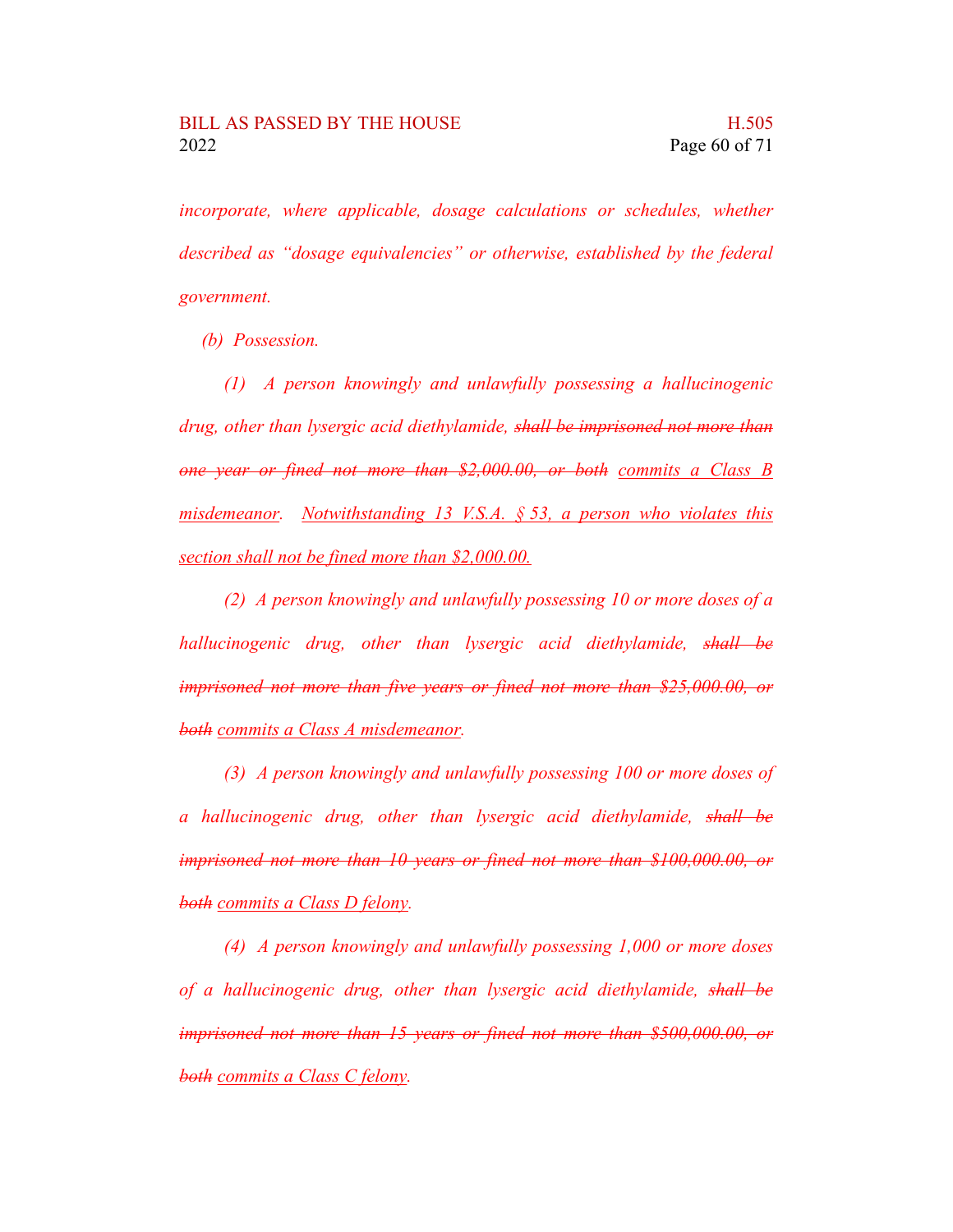*(c) Selling or dispensing.*

*(1) A person knowingly and unlawfully dispensing a hallucinogenic drug, other than lysergic acid diethylamide, shall be imprisoned not more than three years or fined not more than \$25,000.00, or both commits a Class E felony. A person knowingly and unlawfully selling a hallucinogenic drug, other than lysergic acid diethylamide, shall be imprisoned not more than five years or fined not more than \$25,000.00, or both commits a Class D felony.*

*(2) A person knowingly and unlawfully selling or dispensing 10 or more doses of a hallucinogenic drug, other than lysergic acid diethylamide, shall be imprisoned not more than 10 years or fined not more than \$100,000.00, or both. [Repealed.]*

*(3) A person knowingly and unlawfully selling or dispensing 100 or more doses of a hallucinogenic drug, other than lysergic acid diethylamide, shall be imprisoned not more than 15 years or fined not more than \$500,000.00, or both commits a Class C felony.*

*Sec. 15. 18 V.S.A. § 4235a is amended to read:*

*§ 4235a. ECSTASY*

*(a) Possession.*

*(1) A person knowingly and unlawfully possessing Ecstasy shall be imprisoned not more than one year or fined not more than \$2,000.00, or both*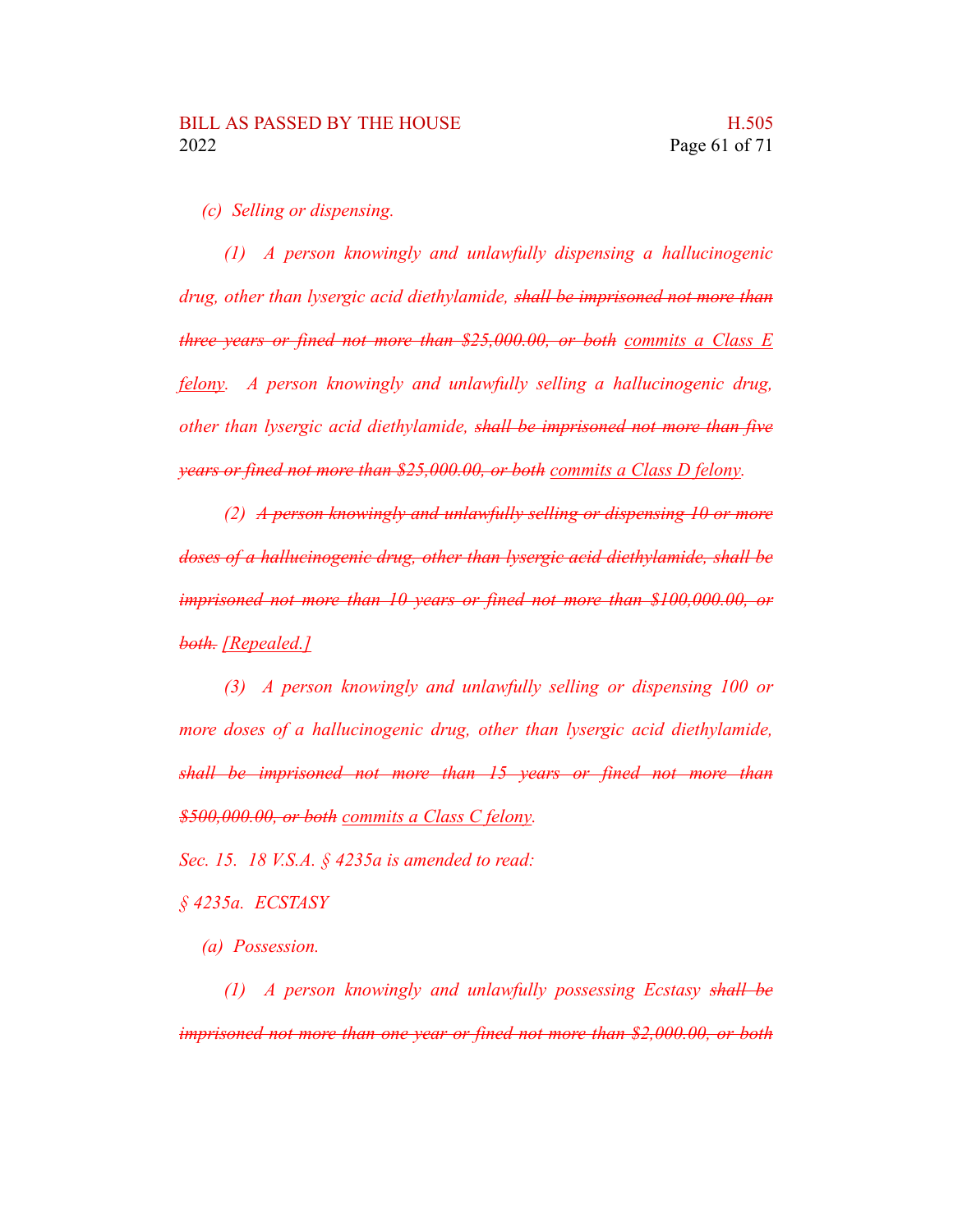*commits a Class B misdemeanor. Notwithstanding 13 V.S.A. § 53, a person who violates this section shall not be fined more than \$2,000.00.*

*(2) A person knowingly and unlawfully possessing Ecstasy in an amount consisting of two grams or more of one or more preparations, compounds, mixtures, or substances containing Ecstasy shall be imprisoned not more than five years or fined not more than \$25,000.00, or both commits a Class E felony.*

*(3) A person knowingly and unlawfully possessing Ecstasy in an amount consisting of 20 grams or more of one or more preparations, compounds, mixtures, or substances containing Ecstasy shall be imprisoned not more than 10 years or fined not more than \$100,000.00, or both commits a Class D felony.*

*(4) A person knowingly and unlawfully possessing Ecstasy in an amount consisting of seven ounces or more of one or more preparations, compounds, mixtures, or substances containing Ecstasy shall be imprisoned not more than 20 years or fined not more than \$500,000.00, or both. [Repealed.]*

*(b) Selling or dispensing.*

*(1) A person knowingly and unlawfully dispensing Ecstasy shall be imprisoned not more than three years or fined not more than \$25,000.00, or both commits a Class E felony. A person knowingly and unlawfully selling*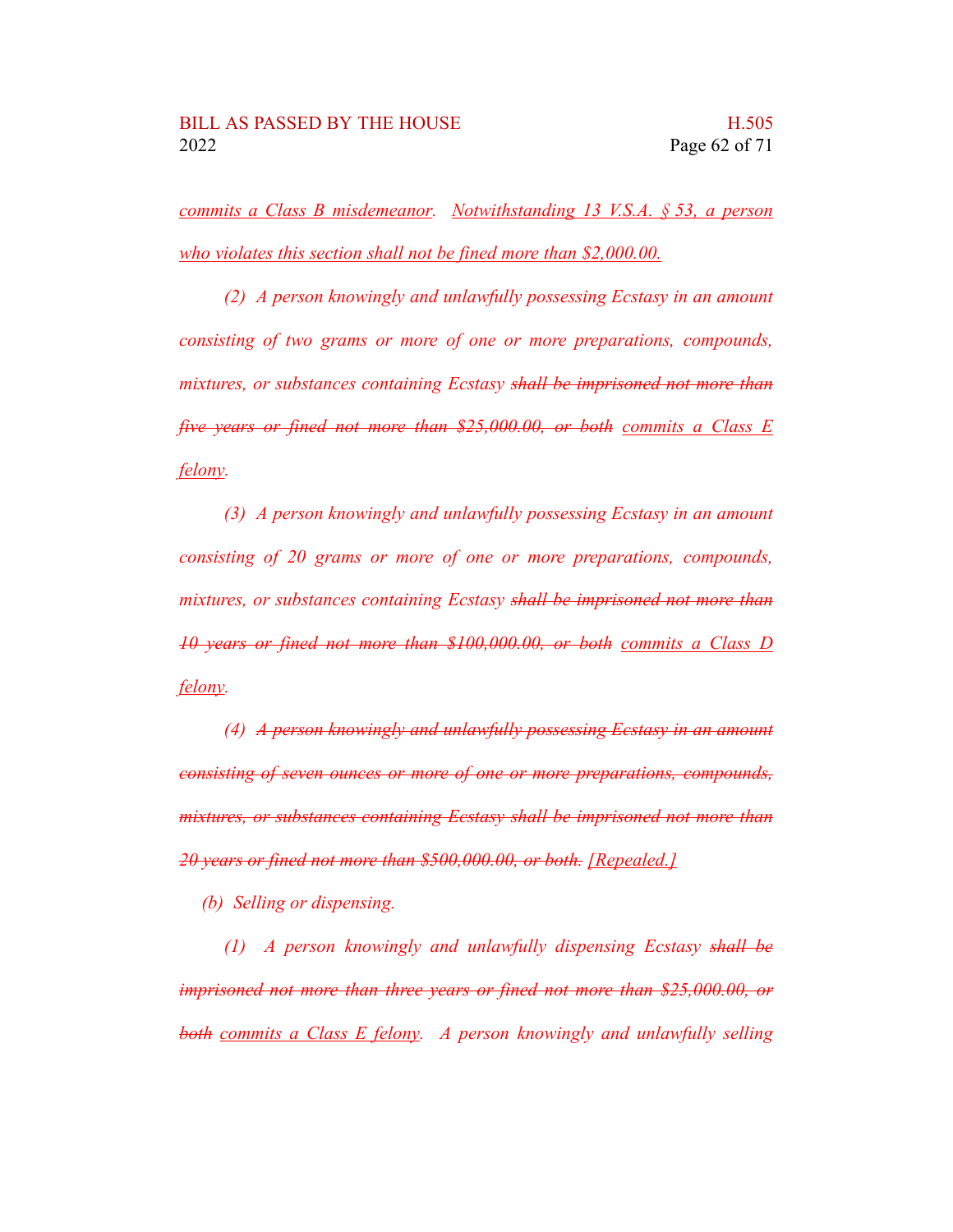*Ecstasy shall be imprisoned not more than five years or fined not more than \$25,000.00, or both commits a Class D felony.*

*(2) A person knowingly and unlawfully selling or dispensing Ecstasy in an amount consisting of two grams or more of one or more preparations, compounds, mixtures, or substances containing Ecstasy shall be imprisoned not more than 10 years or fined not more than \$100,000.00, or both. [Repealed.]*

*(3) A person knowingly and unlawfully selling or dispensing Ecstasy in an amount consisting of 20 grams or more of one or more preparations, compounds, mixtures, or substances containing Ecstasy shall be imprisoned not more than 20 years or fined not more than \$500,000.00, or both commits a Class C felony.*

*Sec. 16. 18 V.S.A. § 4236 is amended to read:*

*§ 4236. MANUFACTURE OR CULTIVATION*

*(a) A person knowingly and unlawfully manufacturing or cultivating a regulated drug shall be imprisoned not more than 20 years or fined not more than \$1,000,000.00, or both commits a Class B felony.*

*(b) This section shall not apply to the cultivation of cannabis.*

*Sec. 17. 18 V.S.A. § 4237 is amended to read:*

*§ 4237. SELLING OR DISPENSING TO MINORS; SELLING ON SCHOOL GROUNDS*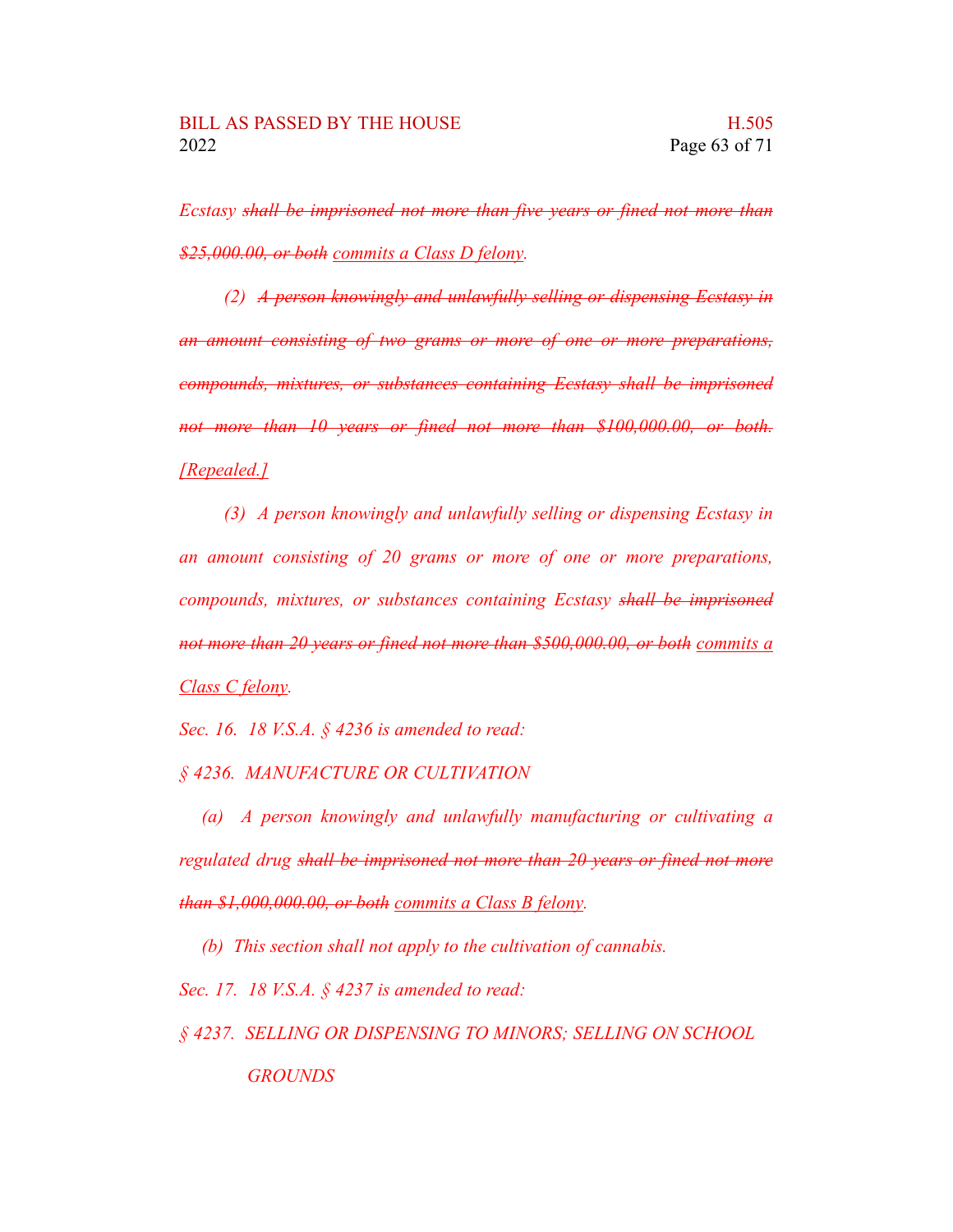*(a) Dispensing regulated drugs to minors. A person knowingly and unlawfully dispensing any regulated drug to a minor who is at least three years that person's junior shall be sentenced to a term of imprisonment of not more than five years commits a Class E felony. Notwithstanding 13 V.S.A. § 53, a person who violates this section shall not be fined.*

*(b) Sale of regulated drugs. A person knowingly and unlawfully selling any regulated drug to a minor shall, in addition to any other penalty, be sentenced to a term of imprisonment of not more than 10 5 years.*

*(c) Selling on school grounds. No person shall knowingly and unlawfully:*

*(1) dispense or sell a regulated drug to any person on a school bus or on real property owned by a public or private elementary, secondary, or vocational school;*

*(2) sell a regulated drug to any person on real property abutting real property owned by a public or private elementary, secondary, or vocational school; or*

*(3) dispense a regulated drug to any person in public view on real property abutting real property owned by a school.*

*(d) Abutting school property. The selling or dispensing of a regulated drug to a person on property abutting school property is a violation under this section only if it occurs within 500 feet of the school property. Property shall be considered abutting school property if:*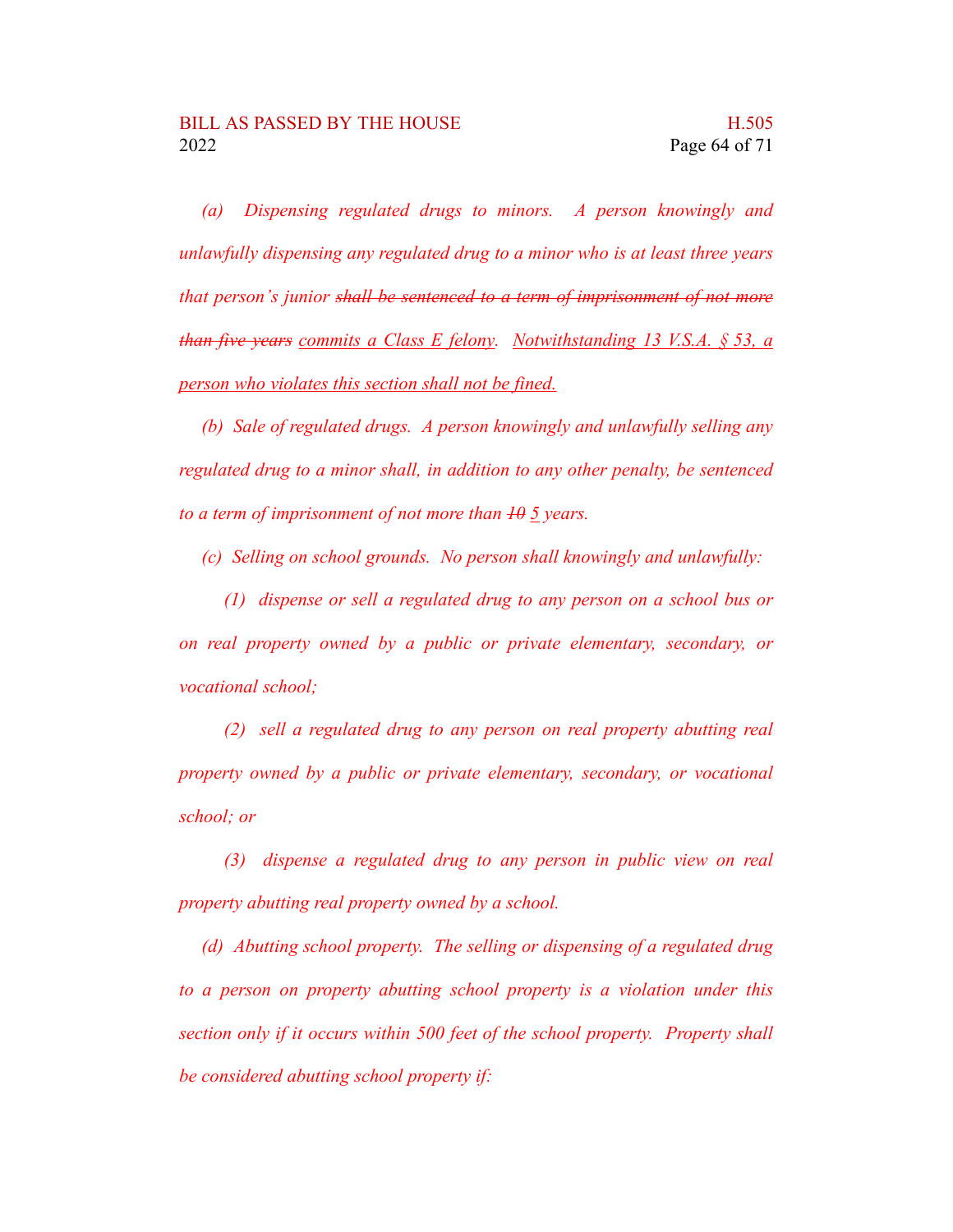*(1) it shares a boundary with school property; or*

*(2) it is adjacent to school property and is separated only by a river, stream, or public highway.*

*(e) Penalty. A person who violates subsection (c) of this section shall, in addition to any other penalty, be sentenced to a term of imprisonment of not more than 10 5 years.*

*(f) Definitions. As used in this section:*

*(1) "Minor" means a person under the age of 18 years of age.*

*(2) "Owned by a school" means owned, leased, controlled, or subcontracted by a school and used frequently by students for educational or recreational activities.*

*Sec. 18. 18 V.S.A. § 4249 is amended to read:*

*§ 4249. TRANSPORTATION OF ALCOHOL, TOBACCO, OR*

*REGULATED DRUGS INTO PLACES OF DETENTION*

*(a) No person shall knowingly carry or introduce or cause to be carried or introduced into a lockup, jail, prison, or correctional facility:*

*(1) alcohol or alcoholic beverages;*

*(2) cannabis;*

*(3) a regulated drug, other than cannabis, as defined in section 4201 of this title, except upon the prescription or direction of a practitioner as that term is defined in 26 V.S.A. chapter 36; or*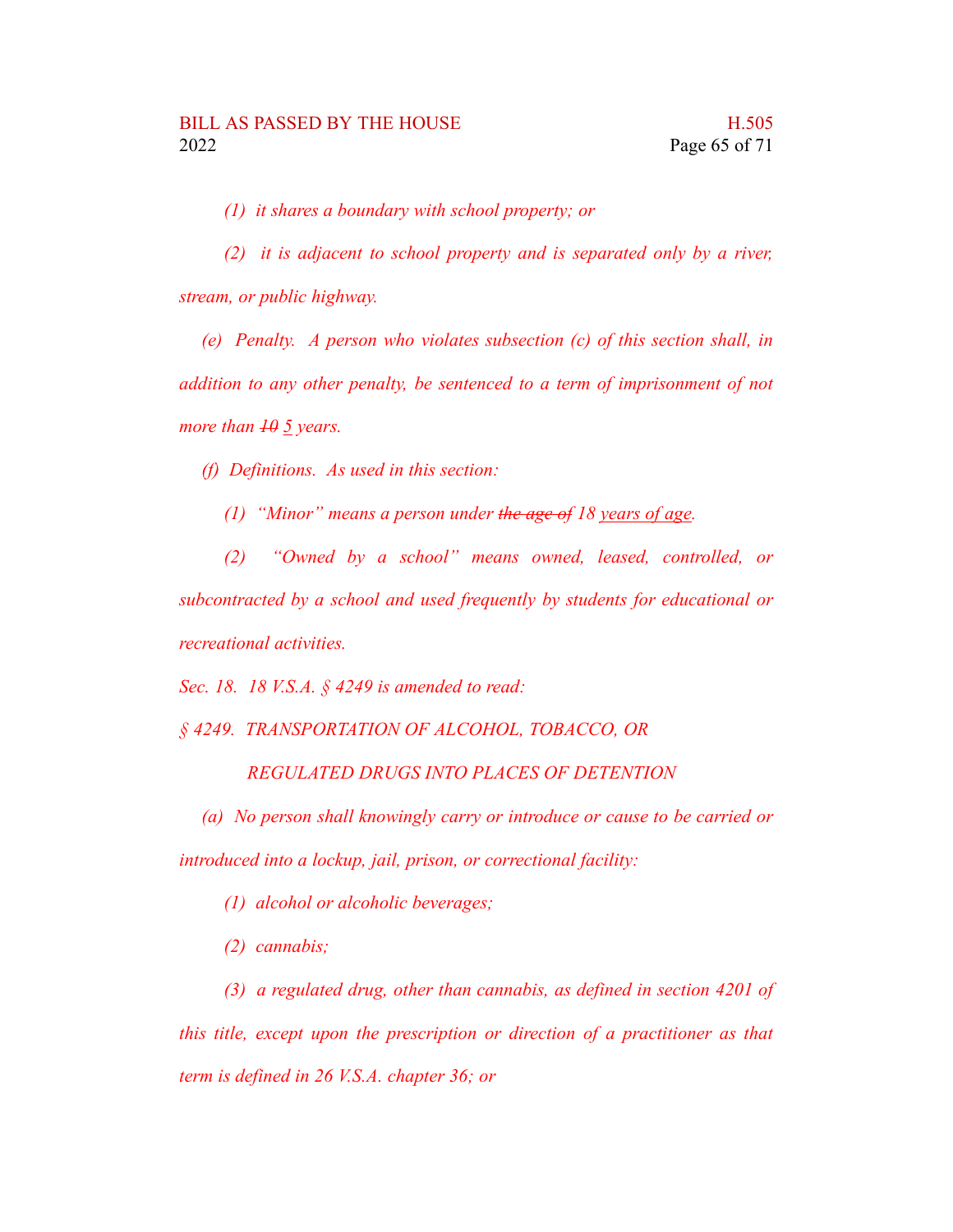*(4) tobacco or tobacco products, except that an employee may possess or store tobacco or tobacco products in a locked automobile parked on the correctional facility grounds, store tobacco or tobacco products in a secure place within the correctional facility which that is designated for storage of employee tobacco, and possess tobacco or tobacco products in a designated smoking area.*

*(b) A person who violates subdivision (a)(1) of this section shall be imprisoned not more than three months or fined not more than \$300.00, or both commits a Class D misdemeanor. Notwithstanding 13 V.S.A. § 53, a person who violates this section shall not be fined more than \$300.00.*

*(c) A person who violates subdivision (a)(2) of this section shall be imprisoned not more than six months or fined not more than \$500.00, or both commits a Class D misdemeanor.*

*(d) A person who violates subdivision (a)(3) of this section shall be imprisoned not more than one year or fined not more than \$1,000.00, or both commits a Class B misdemeanor. Notwithstanding 13 V.S.A. § 53, a person who violates this section shall not be fined more than \$1,000.00.*

*\* \* \**

*Sec. 19. 18 V.S.A. § 4250 is amended to read: § 4250. SELLING OR DISPENSING A REGULATED DRUG WITH DEATH RESULTING*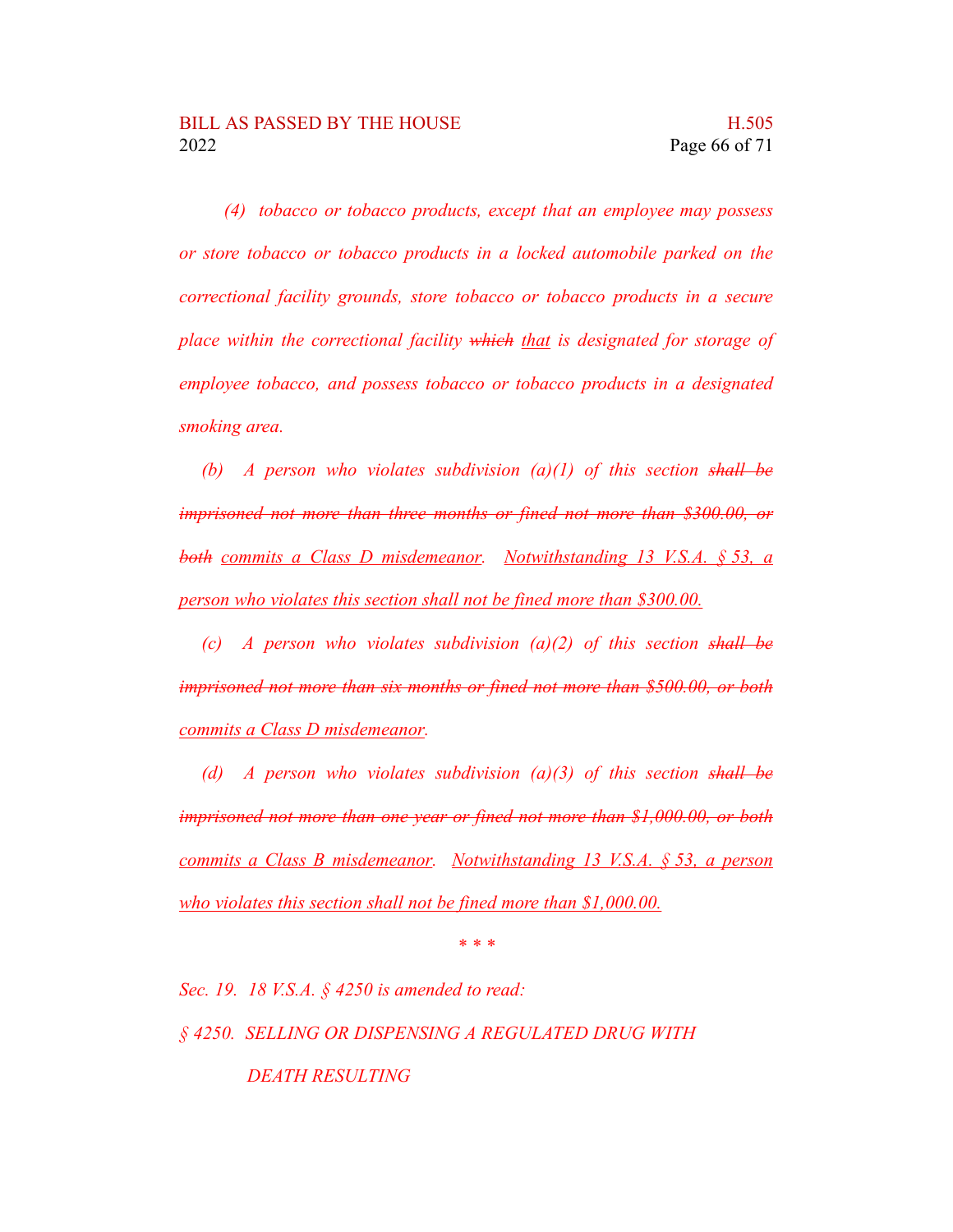*(a) If the death of a person results from the selling or dispensing of a regulated drug to the person in violation of this chapter, the person convicted of the violation shall be imprisoned not less than two years nor more than 20 years commits a Class B felony. Notwithstanding 13 V.S.A. § 53, a person who violates this section shall not be fined.*

*(b) This section shall apply only if the person's use of the regulated drug is the proximate cause of his or her the person's death.*

*Sec. 20. 18 V.S.A. § 4252 is amended to read:*

#### *§ 4252. PENALTIES FOR DISPENSING OR SELLING REGULATED DRUGS IN A DWELLING*

*(a) No person shall knowingly permit a dwelling, building, or structure owned by or under the control of the person to be used for the purpose of illegally dispensing or selling a regulated drug.*

*(b) A landlord shall be in violation of subsection (a) of this section only if the landlord knew at the time he or she the landlord signed the lease agreement that the tenant intended to use the dwelling, building, or structure for the purpose of illegally dispensing or selling a regulated drug.*

*(c) A person who violates this section shall be imprisoned not more than two years or fined not more than \$1,000.00 or both commits a Class A misdemeanor. Notwithstanding 13 V.S.A. § 53, a person who violates this section shall not be fined more than \$1,000.00.*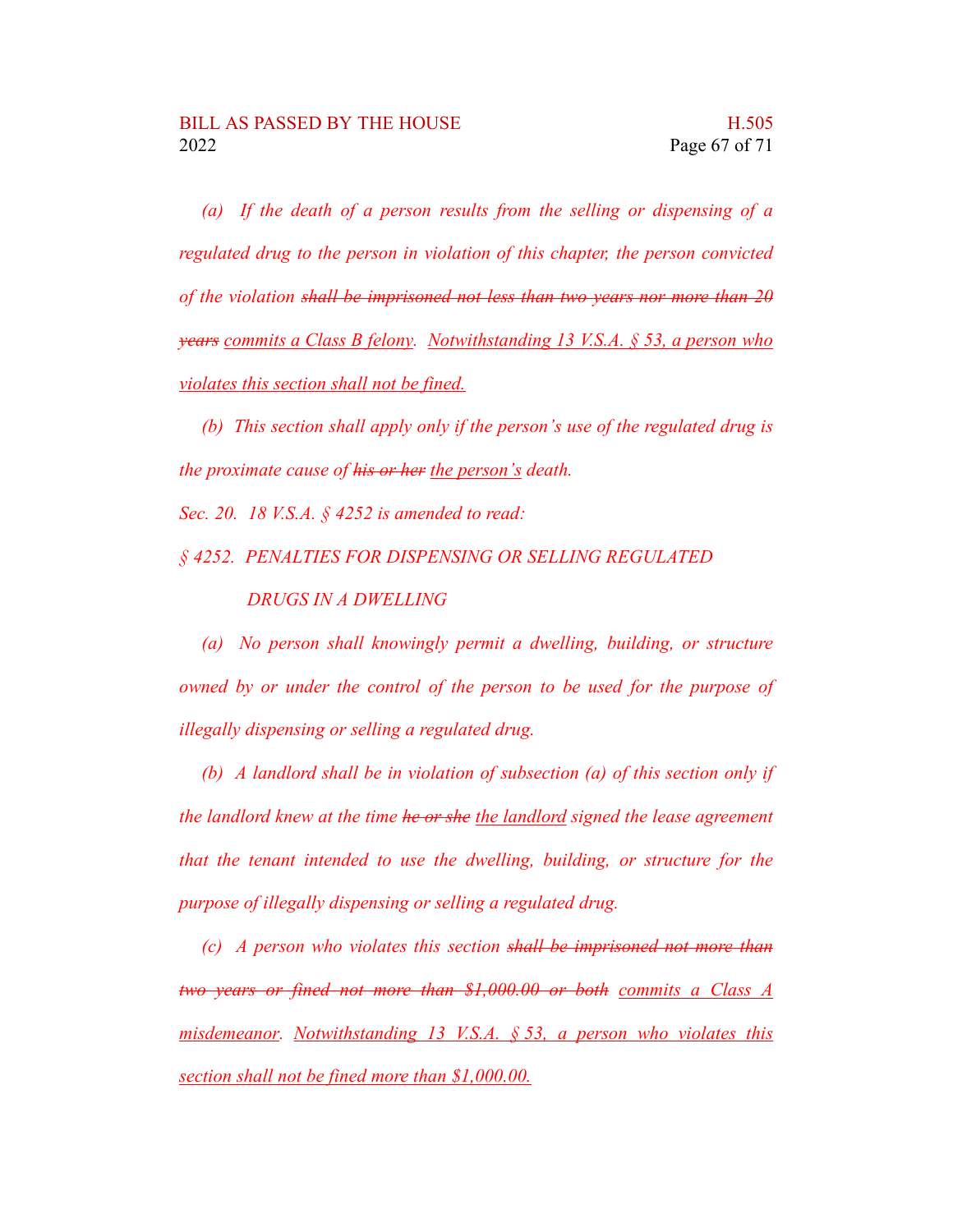*Sec. 21. 18 V.S.A. § 4256 is added to read:*

*§ 4256. DRUG USE STANDARDS ADVISORY BOARD*

*(a) There is hereby created the Drug Use Standards Advisory Board established within the Vermont Sentencing Commission composed of experts in the fields of general and behavioral mental health care, substance use disorder treatment, and drug user communities.*

*(b) The primary objective of the Board shall be to determine, for each regulated and unregulated drug, the benchmark personal use dosage and the benchmark personal use supply. The benchmarks determined pursuant to this subsection shall be determined with a goal of preventing and reducing the criminalization of personal drug use. The Board may provide additional recommendations to the Commission and the General Assembly regarding how to transition from a criminal justice approach to a public health approach to addressing drug possession.*

*(c) The Board shall be convened and chaired by the Deputy Commissioner of Health for Alcohol and Drug Abuse Programs. After receiving nominations from harm reduction service providers, the Deputy Commissioner shall appoint three consumer representatives to the Board who have lived experience in drug use and consumption practices. The Deputy Commissioner and the three consumer representatives shall appoint the remaining Board members as follows:*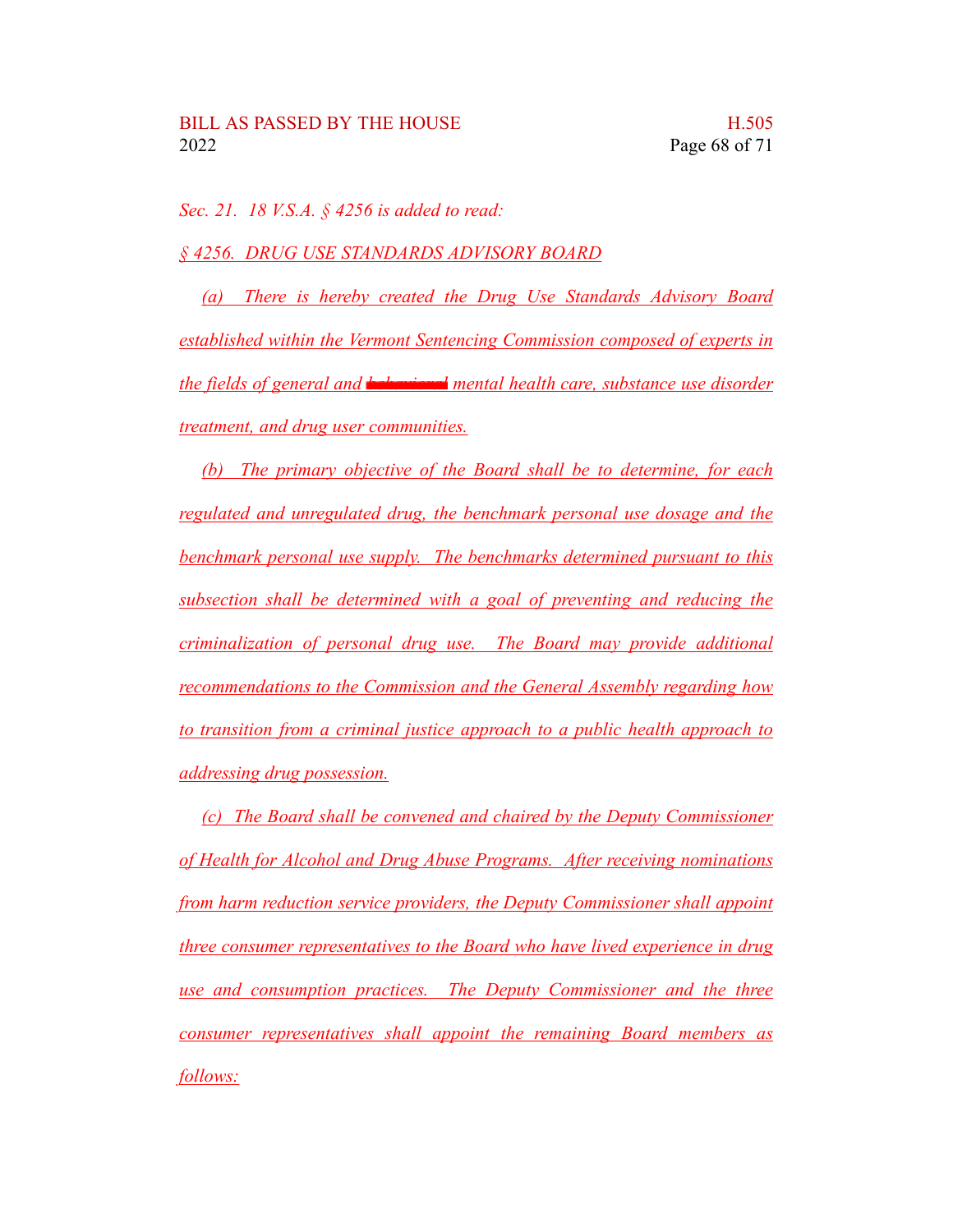*(1) two representatives from harm reduction service providers;*

*(2) an expert on medication-assisted treatment programs;*

*(3) an expert on human behavior and addiction;*

*(4) an expert on substance use disorder treatment;*

*(5) an expert on legal reform from the University of Vermont Law*

*School Center for Justice Reform; and*

*(6) an academic researcher specializing in drug use or drug policy.*

*(d) The Board shall have the administrative assistance of the Division of Alcohol and Drug Abuse Programs.*

*(e) Members of the Board shall be entitled to per diems pursuant to 32 V.S.A. § 1010 for not more than three meetings to develop initial recommendations required by subsection (f) of this section and once annually thereafter.*

*(f) On or before September 1, 2022, the Board shall provide to the Commission and the General Assembly:*

*(1) the recommended quantities for both the benchmark personal use dosage and benchmark personal use supply for each category of regulated drug listed in subdivision 4201(29) of this title; and*

*(2) a recommendation as to whether 18 V.S.A. § 4233 (heroin) and 18 V.S.A. § 4234a (fentanyl) should be combined into one statute.*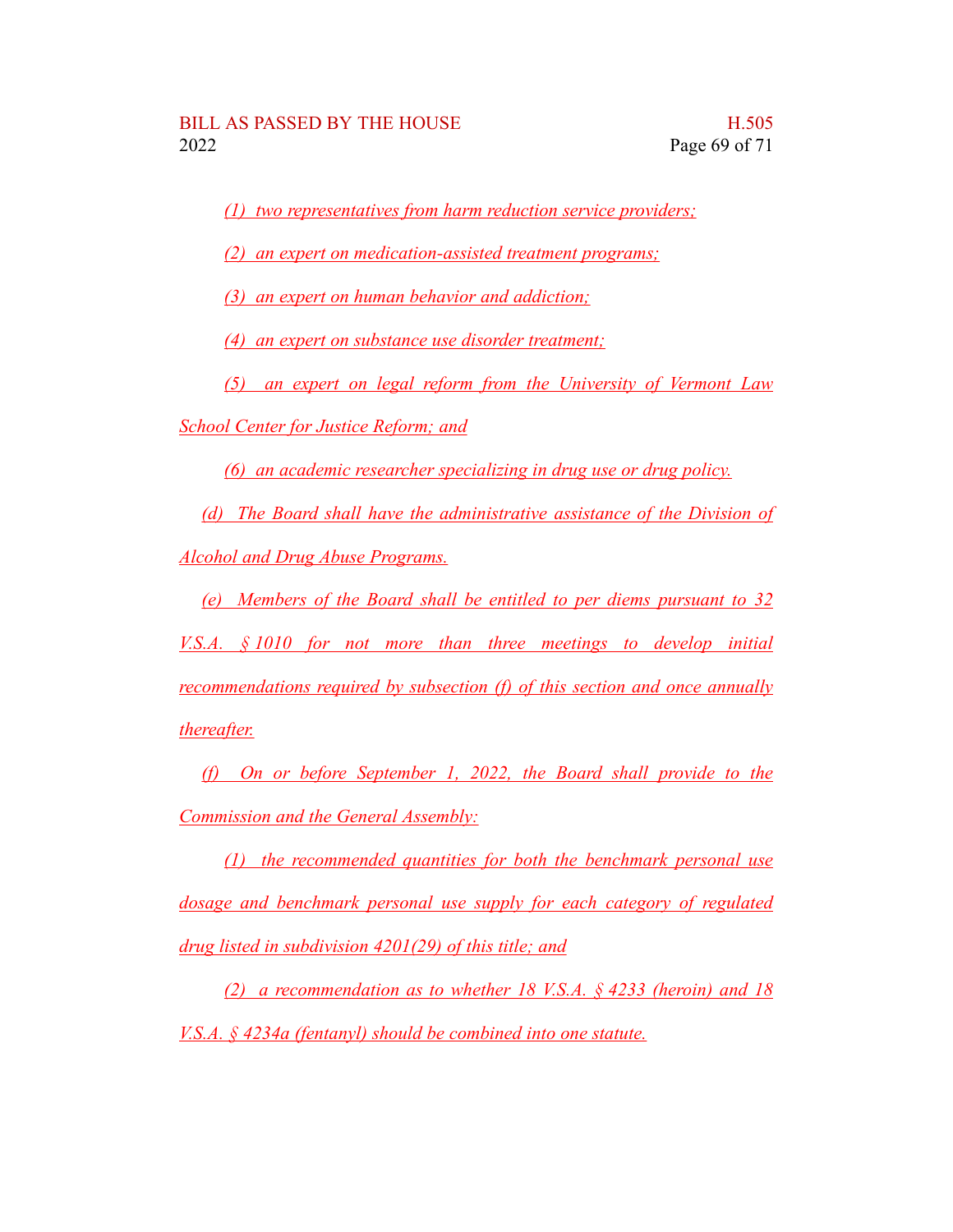*(g) On or before December 1, 2022, based on the benchmark personal use dosage and benchmark personal use supply recommendations of the Board, the Commission shall make recommendations to the General Assembly regarding adjustments in the amounts for possession, dispensing, and sale of regulated drugs under this chapter and a proposal for combining the heroin and fentanyl statutes if recommended by the Board.*

*(h) Starting in 2023, the Board shall convene at least one time per year to review benchmarks established pursuant to this section and recommend any necessary amendments to the Commission and the General Assembly.*

*(i) As used in this section:*

*(1) "Benchmark personal use dosage" means the quantity of a drug commonly consumed over a 24-hour period for any therapeutic, medicinal, or recreational purpose.*

*(2) "Benchmark personal use supply" means the quantity of a drug commonly possessed for consumption by an individual for any therapeutic, medicinal, or recreational purpose.*

*Sec. 21a22. SUNSET OF DRUG USE STANDARDS ADVISORY BOARD*

*18 V.S.A. § 4256 (Drug Use Standards Advisory Board) is repealed on July 1, 2027.*

*Sec. 2223. 18 V.S.A. § 4476 is amended to read:*

*§ 4476. OFFENSES AND PENALTIES*